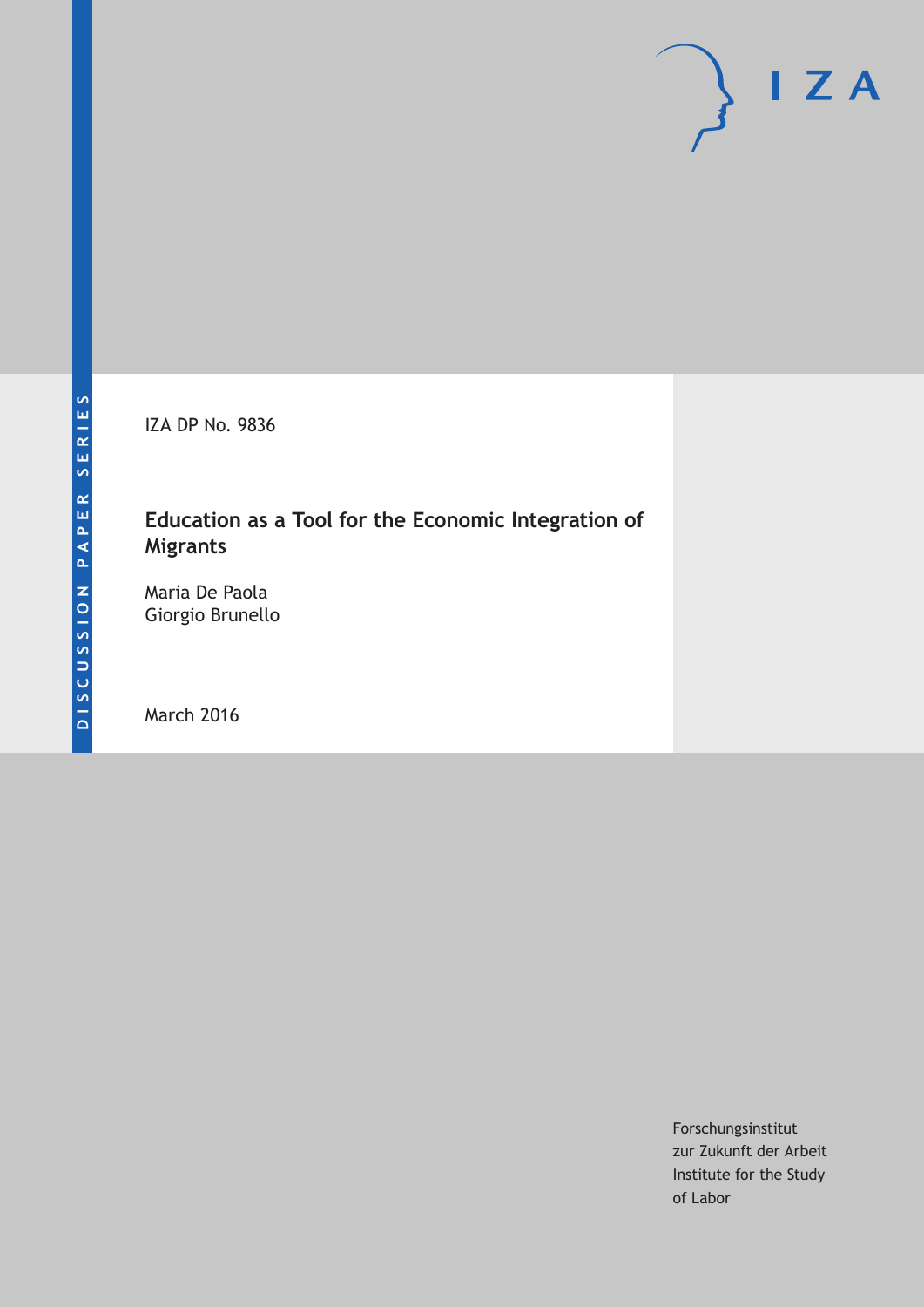# **Education as a Tool for the Economic Integration of Migrants**

## **Maria De Paola**

*University of Calabria and IZA* 

### **Giorgio Brunello**

*University of Padova, EENEE and IZA* 

## Discussion Paper No. 9836 March 2016

IZA

P.O. Box 7240 53072 Bonn **Germany** 

Phone: +49-228-3894-0 Fax: +49-228-3894-180 E-mail: iza@iza.org

Any opinions expressed here are those of the author(s) and not those of IZA. Research published in this series may include views on policy, but the institute itself takes no institutional policy positions. The IZA research network is committed to the IZA Guiding Principles of Research Integrity.

The Institute for the Study of Labor (IZA) in Bonn is a local and virtual international research center and a place of communication between science, politics and business. IZA is an independent nonprofit organization supported by Deutsche Post Foundation. The center is associated with the University of Bonn and offers a stimulating research environment through its international network, workshops and conferences, data service, project support, research visits and doctoral program. IZA engages in (i) original and internationally competitive research in all fields of labor economics, (ii) development of policy concepts, and (iii) dissemination of research results and concepts to the interested public.

IZA Discussion Papers often represent preliminary work and are circulated to encourage discussion. Citation of such a paper should account for its provisional character. A revised version may be available directly from the author.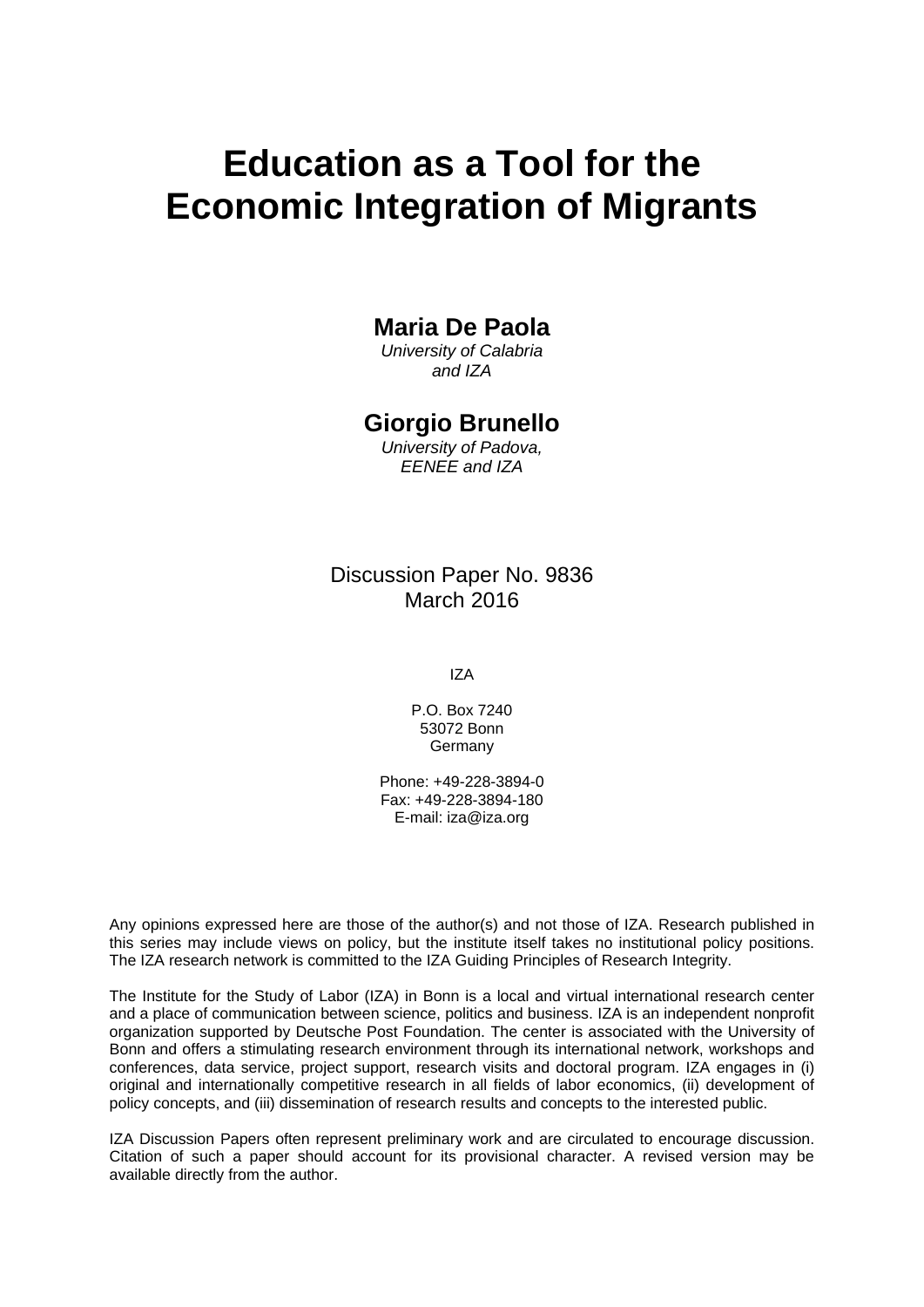IZA Discussion Paper No. 9836 March 2016

# **ABSTRACT**

# **Education as a Tool for the Economic Integration of Migrants\***

We examine the role of education in fostering the economic integration of immigrants. Although immigrants in Europe are  $-$  on average  $-$  slightly less educated than native individuals, there is a large heterogeneity across countries. We discuss evidence on student performance in international tests showing that children with an immigrant background display worse results than natives. While in some countries, such as Denmark and France, this gap is almost entirely explained by differences in socio-economic background, in others (Finland, Austria, Belgium and Portugal) the factors driving the gap are more complex and have roots also outside socio-economic conditions. We investigate how educational policies in the host count can affect the educational outcomes of immigrants. We focus our attention on pre-school attendance, school tracking, the combination of students and teacher characteristics, and class composition.

JEL Classification: I20, I21, I28, J24. J61

Keywords: education, immigration, European migration policies, school tracking, class composition

Corresponding author:

 $\overline{a}$ 

Maria De Paola Dipartimento di Economica, Statistica e Finanza Università della Calabria 87036, Arcavacata di Rende Italy E-mail: m.depaola@unical.it

<sup>\*</sup> This paper is an adapted version of an analytical report prepared by the European Expert Network on Economics of Education (EENEE) for the European Commission. We are grateful to Kristina Cunningham, Ruth Schuler, Martina Viarengo and an anonymous referee for comments on an earlier draft. The opinions expressed in this paper are those of the authors alone and do not necessarily represent the point of view of the European Commission. The usual disclaimer applies.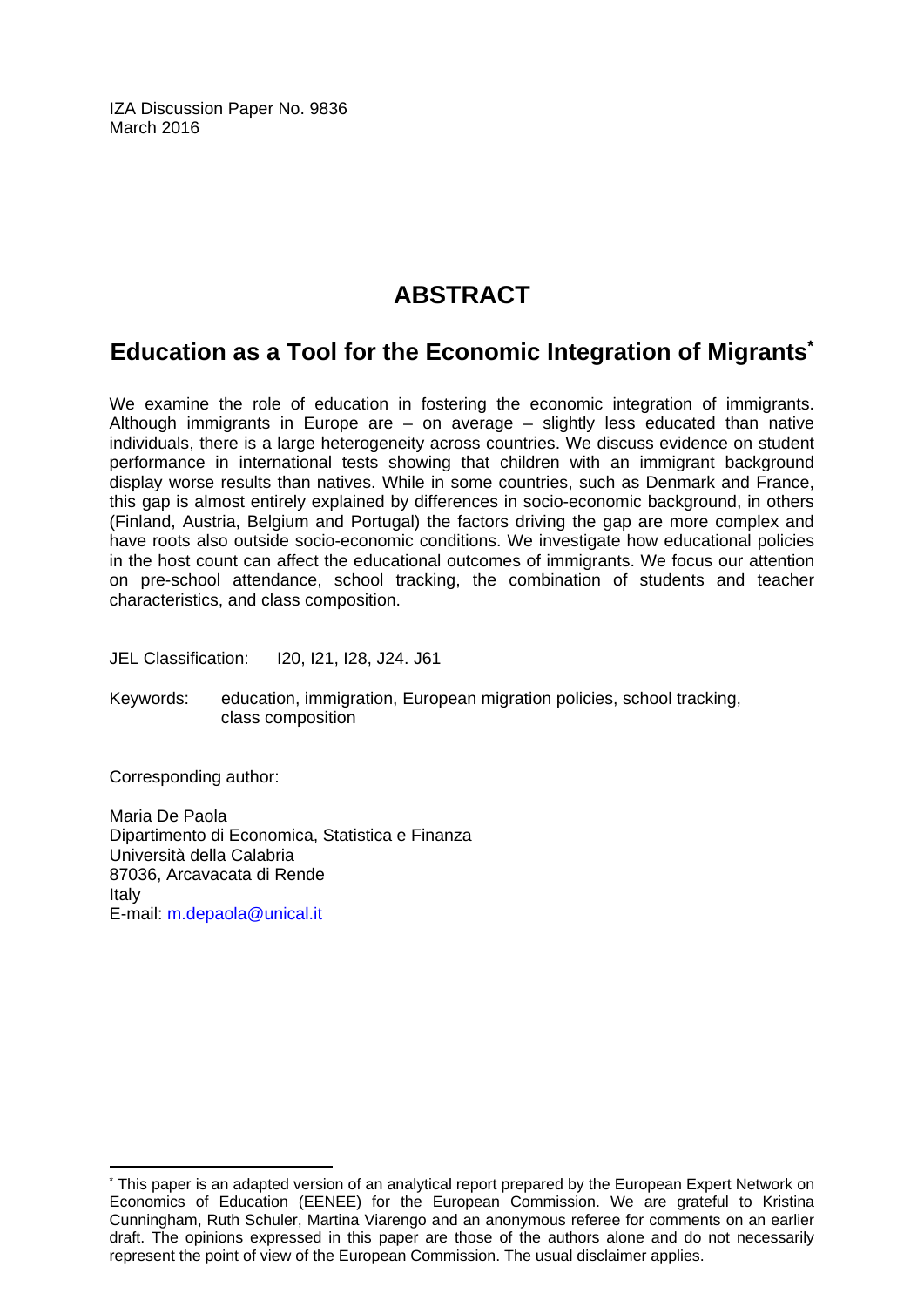#### *1. Introduction*

International migration has accelerated during the last decades. According to the United Nations (2013), between 1990 and 2013 the number of international migrants worldwide rose by over 77 million (50 per cent) and much of this growth occurred between 2000 and 2010. However, migration has not increased everywhere: while net immigration to Northern America declined from 1.4 million annually in 1990-2000 to 1.3 million per year in 2000-2010, it almost doubled in Europe over the same period, from one million to 1.9 million per year.

Migratory flows have become more complex, with an increasing diversity of immigrants, and the division between immigration and emigration countries has become less clear-cut (Czaika and de Haas, 2014). Large scale immigration is a recent phenomenon for Europe, as the share of foreign born population was very small before 1960 in almost all European countries. Countries such as Italy and Spain, which have historically been characterized by important emigration, are now experiencing significant immigration.

Nowadays, Europe is also facing a growing refugees crisis: a large number of persons have recently reached the continent in search of safety, and more than 700,000 have claimed asylum in 2015 (Eurostat). While the conflict in Syria is one of the main drivers of the current crisis - the United Nations estimates that half a million Syrian refugees have sought asylum in Europe between April 2011 and September 2015 - ongoing violence in Afghanistan and in Eritrea and poverty in Kosovo are also pushing people to leave their countries. The economic and social consequences of these large inflows of refugees are debated by both academics and politicians. According to the United Nations' definition, refugees are persons who, because of the well-founded fear of being persecuted for reasons of race, religion, nationality, membership of a particular social group or political opinion, are outside the country of their nationality and are unable to return. This group raises specific issues that are different from those posed by immigrants.

In this report, we focus on immigrants and examine the role played by education in enhancing their economic integration. We describe the educational composition of immigrants in Europe and examine the factors explaining why their educational outcomes differ with respect to non-immigrants. After investigating how the organization of school systems affects the education of immigrant children, we turn to the key question as to whether the share of immigrants in schools affects the school performance of non-immigrants. Finally, we discuss whether the education of the population can help in mitigating anti-immigration sentiments, thereby favouring the integration process of immigrants. In our review of the existing research, we are particularly interested in studies that can identify causal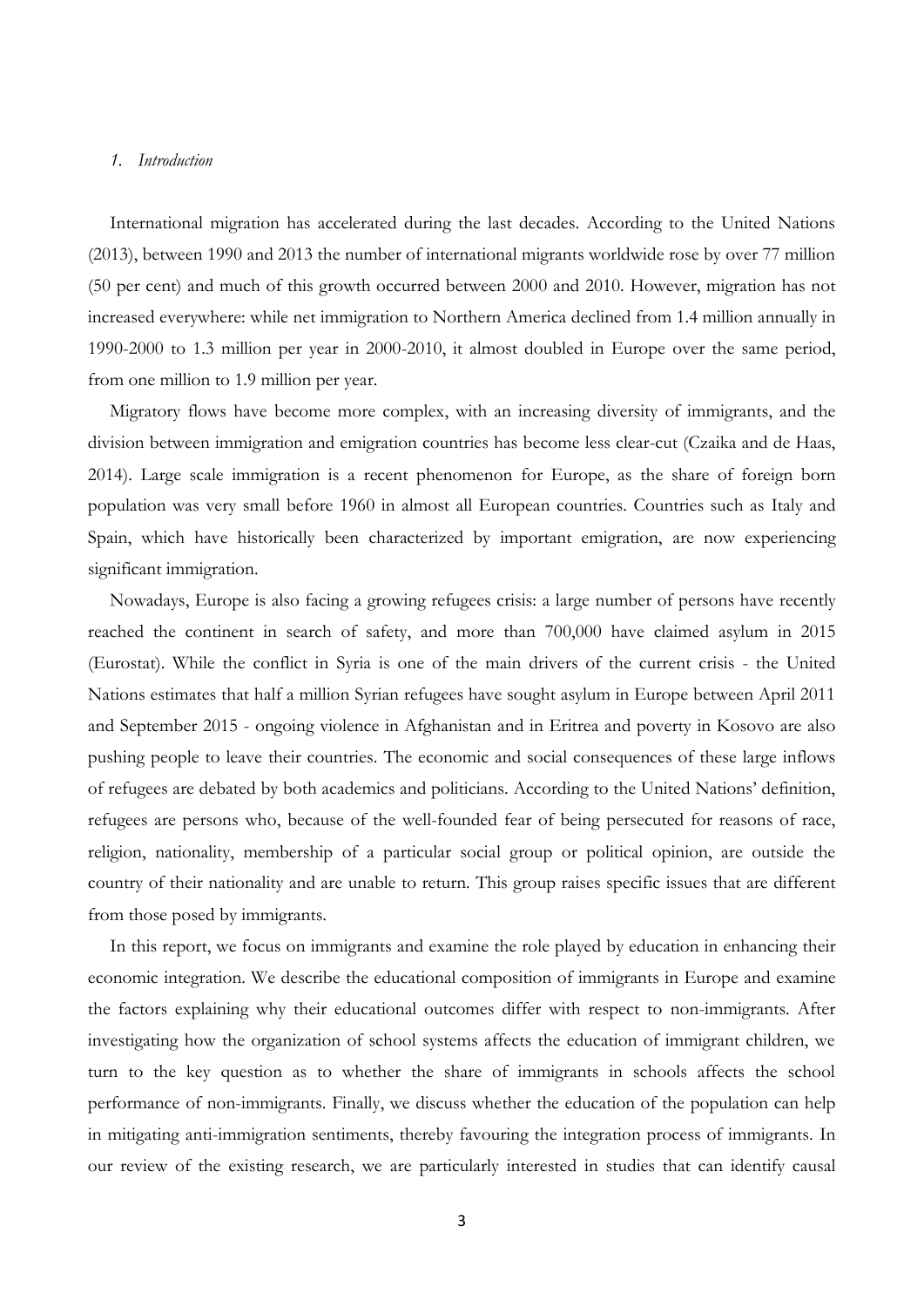effects, as it is the presence of these effects that can motivate policy intervention. While our focus is mainly on Europe, we shall also consider important evidence from the US.

Human capital is a key factor in the integration process, because of its strong impact both on the probability of employment and on wages, which are key to socio-economic integration. Empirical evidence shows that - on average - immigrants in Europe are less educated than non-immigrants. However, there is large heterogeneity across countries. A first group, including the UK and Ireland is characterised by a high-skilled foreign-born population, while a second group (France, Germany, and the Netherlands) has mainly a low-skilled foreign-born population. In the middle there are countries where foreign and native populations show rather comparable educational levels (Spain and Italy) (Dustmann et al., 2012).

Generally, second generation migrants have higher education than their first-generation counterparts and in some cases even outperform native populations. 1 In several countries, however, education gaps between second generation immigrants and native individuals persist. For instance, it has been shown that in most countries second generation immigrants on average have lower reading and math test scores than the children of native parents.

Whereas in some countries the causes of these test score gaps can be imputed to differences in socio-economic background and to deficiencies in host country language proficiency, in other countries the sources of these gaps are not easy to identify. Family background accounts for the entire achievement disadvantage in Denmark and France and for the bulk of it in Central European countries, but in Finland, Austria and Belgium large differences remain between immigrants' children and children of native parents even after controlling for family characteristics (Dustmann et al. 2012). These differences point to the fact that the policies required to foster the integration of immigrants may have to vary across countries. Similar considerations could be made when we look at the results of the literature that examine the importance of language skills both for educational attainment and for labour market outcomes. Since European countries show marked differences in the percentage of children of immigrants who speak the language of the host country, they might face different challenges.

While the educational investment of first generation immigrants was almost entirely completed in the country of origin, the immigrants who have arrived as children and second generation immigrants typically undertake their investments in human capital in the host country. Because of this, European educational institutions have an important role to play in bridging the gap in educational attainment between native and immigrant populations. Recent economic literature has pointed out the importance

<sup>&</sup>lt;sup>1</sup> We define as first generation immigrants the foreign-born individuals who migrate permanently, or at least for an extended period, from one country to another, and as second generation immigrants the individuals born in the host country as offspring of at least one immigrant parent.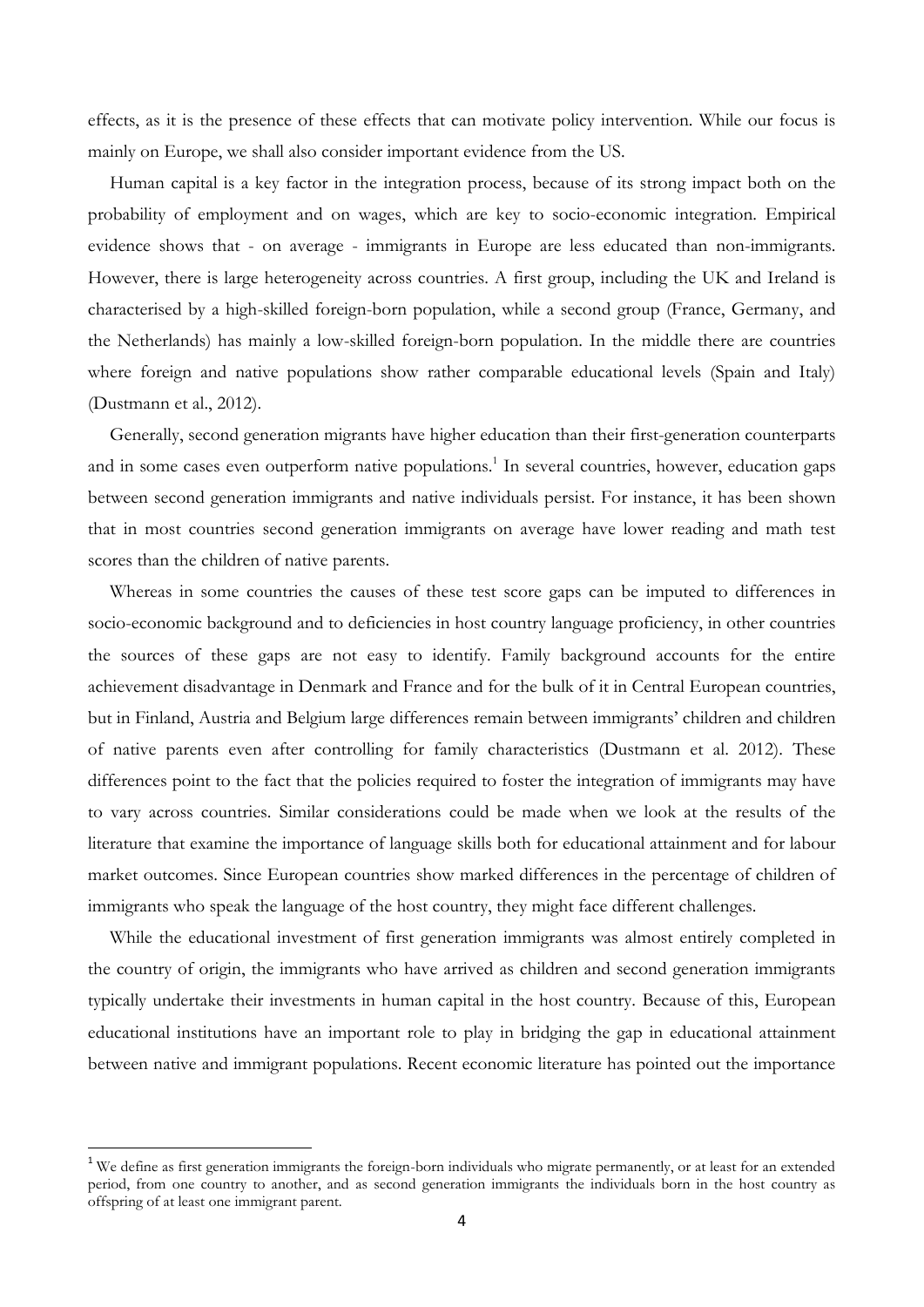of institutional features such as preschool and school entry age, teacher-pupils ratios, class composition and school tracking.

This literature suggests that immigrant integration can be enhanced by using free pre-school programs and by recruiting teachers with an immigrant background, who can help immigrant children by establishing positive role models. Since teachers have been shown to often assess ethnic minority students in ways that deviate from what would be expected from national standardized tests, training programs aimed at changing stereotyped teachers' attitudes toward immigrants might also be useful. Although the early tracking systems differentiating between vocational and academic education that characterise some European countries are often viewed as a barrier for children with an immigrant background, because selection into tracks takes place before they have acquired good language skills, the evidence on the effects produced by these systems on immigrants remains scant and mixed. Evidence from studies that address the fact that both immigrant and native students self - select into different school curricula and tracks suggests that while in general delaying tracking does not help reducing the "immigrant-native" attainment gap, such policies may be useful for children with a disadvantaged socio-economic background.

Another factor that might affect the school performance of both children with immigration background and native children is the share of non-native peers in the class or school.<sup>2</sup> How native and immigrant students are arranged across classes changes educational outcomes both because children with an immigrant background might require special attention by teachers and because of peer effects. On the one hand, totally segregated systems might allow organizing teaching activity in a way that responds better to student needs. On the other hand, they might hamper social interaction between immigrant and native children, with negative consequences for integration. The empirical evidence to date, both from the US and Europe, indicates that having a high share of immigrants in the class has detrimental effects on children with an immigrant background.

What about native children? Even if parents of native children and politicians might fear that having too many immigrant students in the class or school might negatively affect the school performance of the children of native parents, the results from academic research are mixed. While some studies report sizeable negative effects, other studies find small or zero effects. These ambiguous results could partly be due to the fact that the identification of peer effects is fraught with difficulties. Immigrant and native children are not randomly assigned to schools but self-select on the basis of their predetermined observable and unobservable characteristics. Moreover, class composition is typically decided by the

<sup>&</sup>lt;sup>2</sup> We are aware that, in a mobile society, the dichotomy immigrants/natives may be somewhat simplistic. In this report, we intend this distinction not as a dichotomy but as a convenient classification, that closely follows the one used in the economic literature.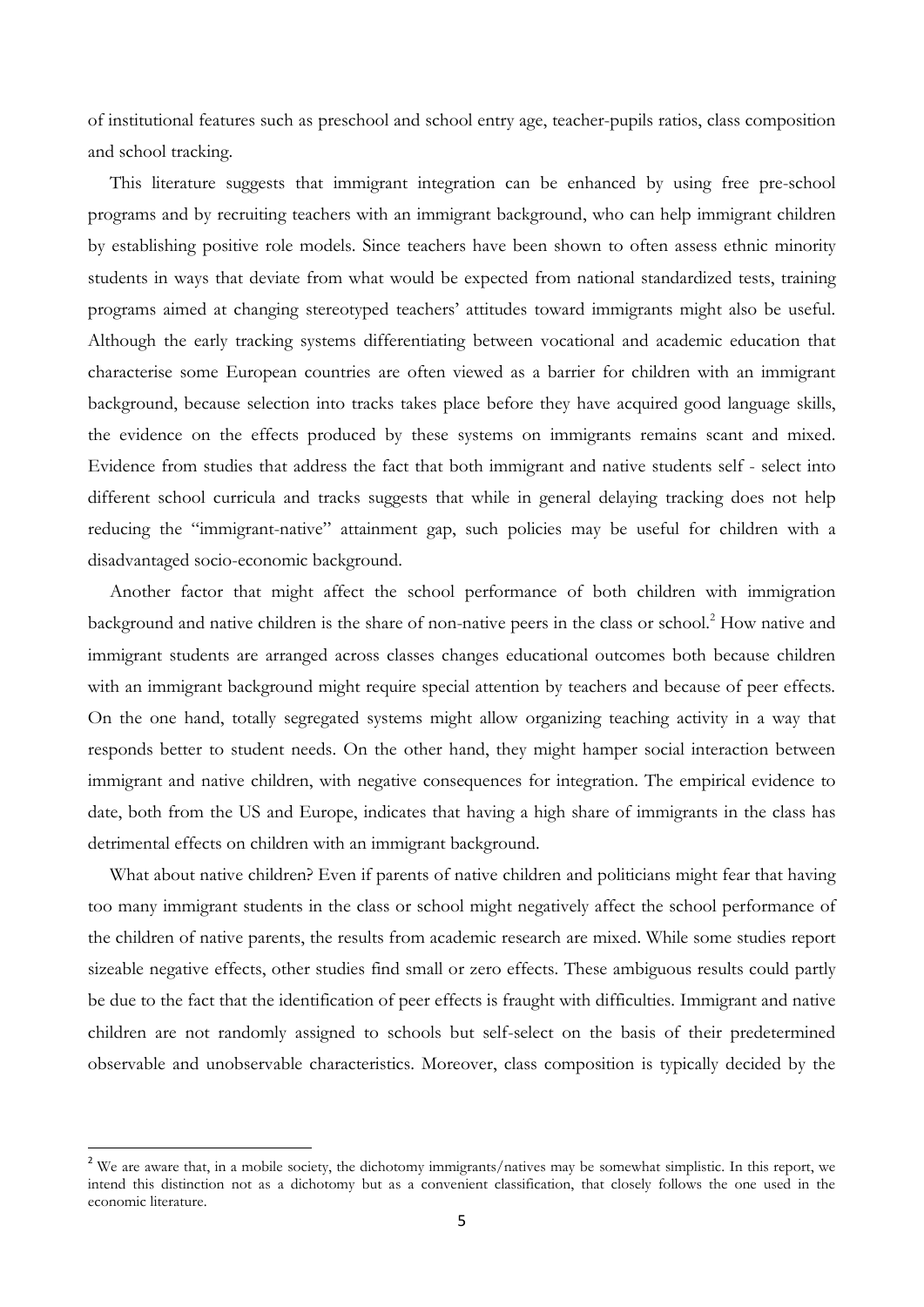school administration. These selection mechanisms raise a number of empirical issues that have not been entirely solved by the existing research.

The economic integration of immigrants also depends on attitudes shown by the native population. Empirical evidence shows that better educated individuals are more open, have a stronger preference for cultural diversity and a favourable attitude toward immigrants. However, the positive correlation between education and immigration attitudes, found by most of the empirical research in the area, cannot be interpreted as causal, because of the presence of many individual unobserved characteristics that might affect both investments in education and immigration attitudes. Only few studies have investigated this issue by using robust estimation strategies. Their findings also suggest that a more educated native population is more likely to facilitate the inclusion of immigrants.

#### *2. Human capital investments and immigrants' integration*

1

Because of its effects on employment and wages, human capital is a key factor for the economic success of immigrants in the host country. For most first generation immigrants, the process of human capital accumulation starts with the education and skills acquired in the home country prior to immigration, and in some cases it continues in the host country with additional investments in education, training and learning by doing. While distinguishing between these two components of human capital is often not possible because of lack of suitable data, the first component, captured mainly by the level of schooling completed in the home country, is for many adult immigrants the most relevant one as they typically do not undertake additional investments in education in the host country.

Since education is strictly related to earnings and differences in education attainment tend to persist over subsequent immigration generations, <sup>3</sup> the composition of immigrants by education is important in order to understand their economic impact on the host country, for instance in terms of tax payments and GDP. A first attempt to look at this composition is Docquier and Marfouk (2004, 2006), who use data from a large number of OECD countries to provide a detailed overview of worldwide international mobility by educational attainment, focusing on the so-called brain-drain phenomenon. Dustmann and Glitz (2011) undertake a similar exercise and look at the average educational attainment of the foreign-born population in the ten most important immigrant receiving countries in the OECD around the year 2000. Considering the educational attainment of immigrants in relation to that of natives, they divide OECD host countries into three groups: a first group characterised by a high-

<sup>&</sup>lt;sup>3</sup> Dustmann et al. (2012) show that immigrant children's educational attainment is strongly correlated with the education of their parents. In the countries where immigrants are highly educated (Australia, UK and Canada), their children's educational attainments are similar to those of natives, or – in the case of Australia – even higher. On the other hand, in countries where immigrants have a lower level of education than natives, their children tend to achieve substantially lower levels of education than natives.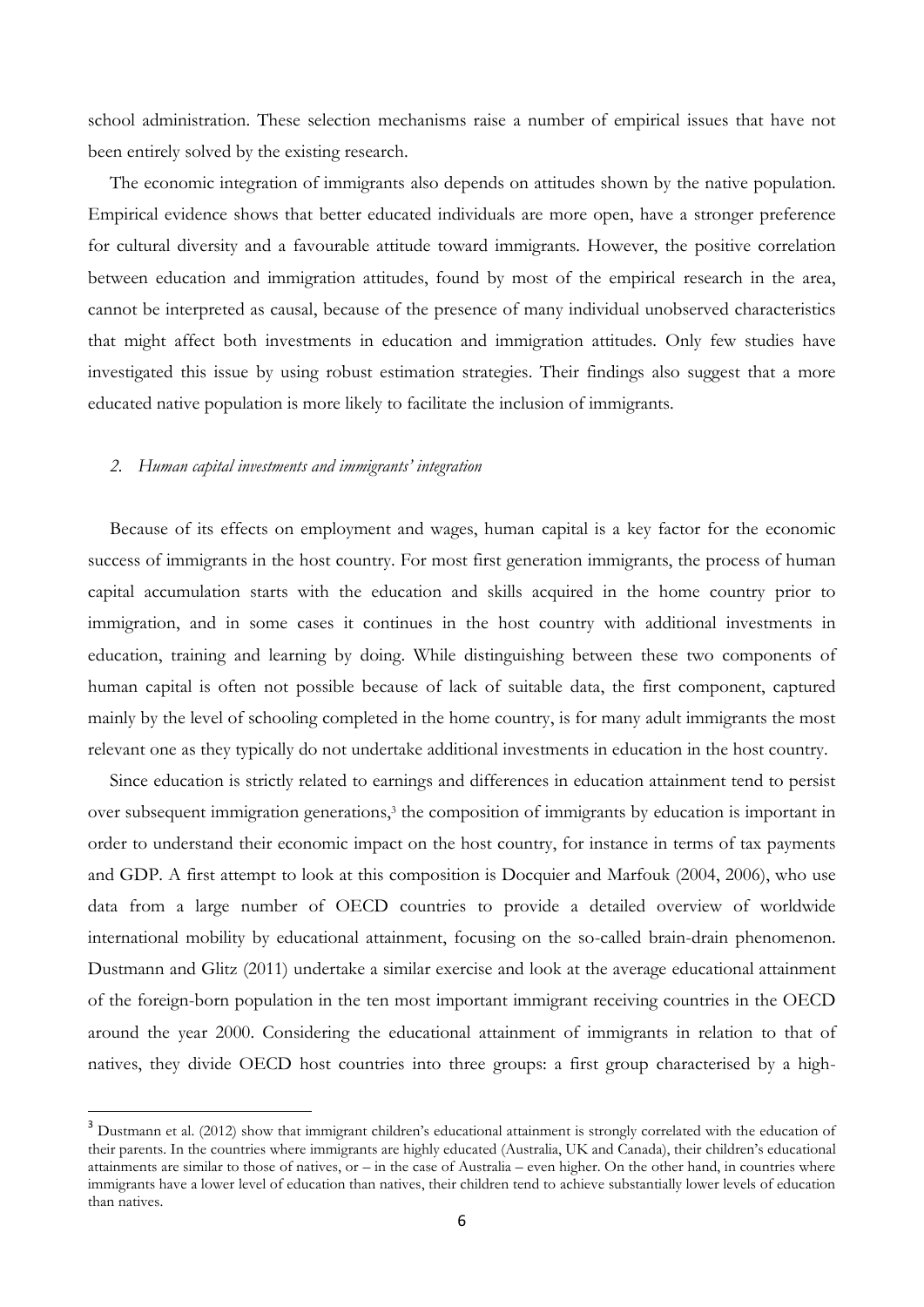skilled foreign-born population (Australia, Canada, and the UK), a second group characterized by a low-skilled foreign-born population (France, Germany, the Netherlands, Switzerland and the U.S.), and a third group where foreign and native populations show relatively comparable educational levels (Spain and Italy).

Dustmann and Frattini (2011) use three waves of the European Labour Force Survey (EULFS)<sup>4</sup> (2007, 2008 and 2009) and focus on 15 Western European countries, 14 members of the European Union and Norway. They show that - on average - immigrants in these countries are slightly less educated than native individuals. There is, however, heterogeneity across countries.<sup>5</sup> For instance, the percentage of immigrants with tertiary education is higher than that of natives in Ireland, Norway, Portugal, Sweden and UK, and lower in Belgium, Finland, Italy and Spain.<sup>6</sup>

A more detailed picture is provided by Table 1 (drawn from Sweetman and van Ours, 2014, and mainly based on OECD data),<sup>7</sup> showing for each country the percentages of natives, first generation and second generation immigrants with lower-secondary education (below ISCED level 3) and the percentages of natives, first and second generation immigrants with tertiary education (ISCED levels 5 and above).

The educational levels of first and second generation immigrants are strictly correlated. The evidence surveyed by Dustmann and Glitz (2011) suggests that intergenerational mobility is lower for immigrants than for natives and that education is the main driver of the strong intergenerational linkages between immigrant fathers and their children. These patterns vary across countries: relatively high intergenerational mobility in Scandinavian countries, modest in Canada and Germany and relatively low in the U.S. Existing studies also suggests that an important role in the intergenerational mobility of immigrants is played by the average quality of the ethnic environment in which children are raised, the so-called "ethnic capital". This capital has a significant effect on the educational attainment of second generation children, similar in size to that produced by parental education (Borjas, 1992; Borjas, 1995; Aydemir et al. 2009).

1

<sup>&</sup>lt;sup>4</sup> The EULFS is large quarterly household sample survey of individuals aged at least 15, that harmonizes data collected in the 27 Member States of the European Union and 2 countries of the European Free Trade Association (EFTA).

<sup>5</sup> Dustmann and Frattini (2011) also show that there is heterogeneity in the educational attainment of different immigrant groups within the same destination country. They investigate differences in educational attainments across countries of origin (pooling all European countries of destination) and find that North American and Oceanian immigrants are substantially better educated than natives, while non-EU European and North African immigrants have lower levels of education than natives.

<sup>6</sup> A similar picture emerges also when considering data from the International Migration Outlook 2014 providing information on a large number of countries.

<sup>&</sup>lt;sup>7</sup> In the table we use a dash to indicate that data are missing, due to different definitions across countries.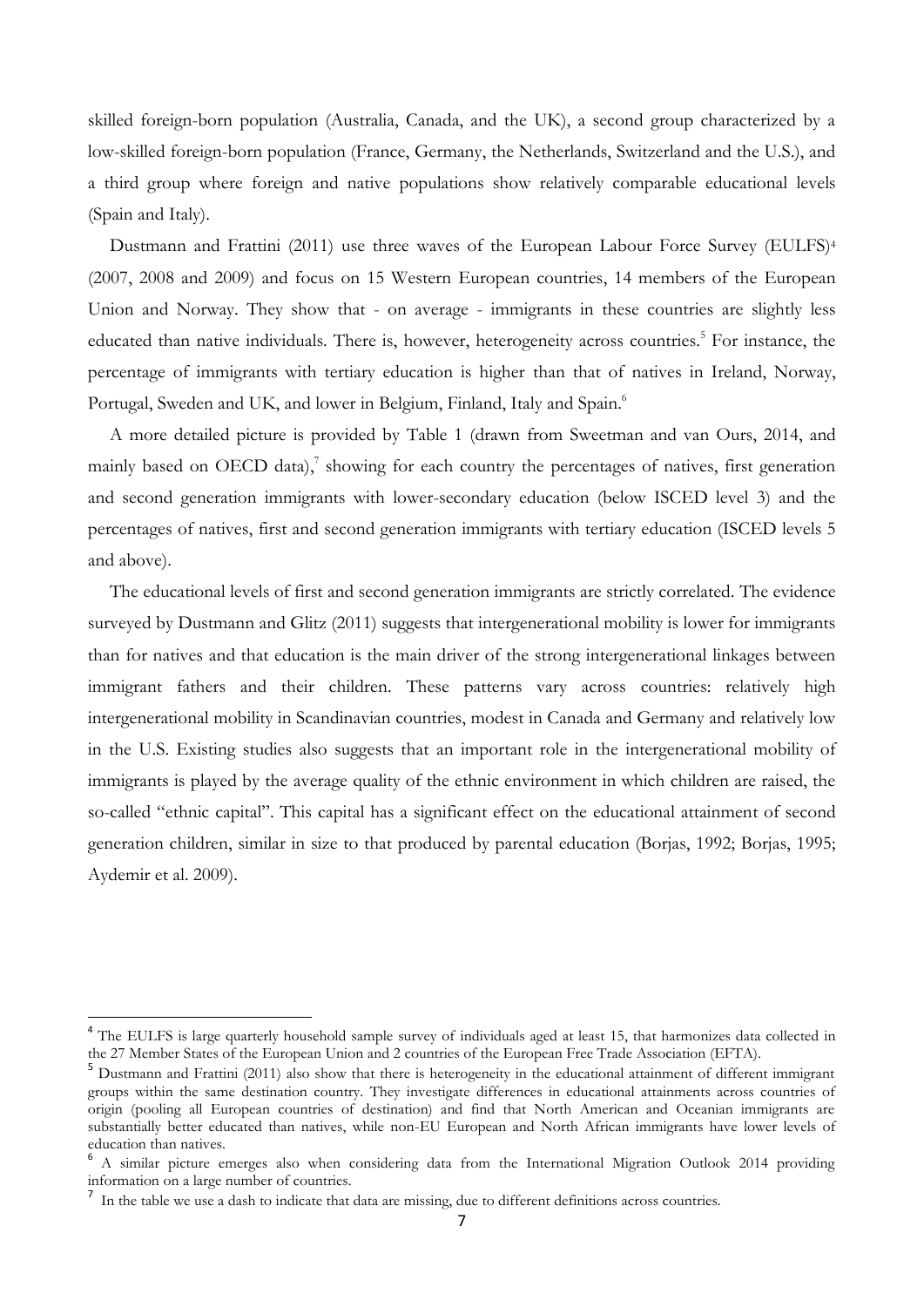| I abie I. Luucanonai ananniicht by generation anu miniigram status. ocieeneu countifies. |                               |                          |                            |                                |                 |               |                            |                              |
|------------------------------------------------------------------------------------------|-------------------------------|--------------------------|----------------------------|--------------------------------|-----------------|---------------|----------------------------|------------------------------|
|                                                                                          | Percentage with low education |                          |                            | Percentage with high education |                 |               |                            |                              |
|                                                                                          | (Below ISCED 3)               |                          |                            | (ISCED 5 and above)            |                 |               |                            |                              |
|                                                                                          | <b>Natives</b>                | First<br>Gen.            | Second Generation          |                                | <b>Natives</b>  | First<br>Gen. | Second Generation          |                              |
|                                                                                          |                               |                          | one<br>immigrant<br>parent | both<br>parents<br>immigrant   |                 |               | one<br>immigrant<br>parent | both<br>parents<br>immigrant |
| Austria                                                                                  | 12                            | 27                       | 13                         | 24                             | 19              | 19            | 24                         |                              |
| Belgium                                                                                  | 23                            | 36                       | 32                         | 33                             | $\overline{36}$ | 32            | 30                         | 20                           |
| Canada                                                                                   | 24                            | 23                       | 19                         | 14                             | $\overline{37}$ | 45            | 44                         | 50                           |
| Cyprus                                                                                   | 20                            | 23                       | $\equiv$                   | $\equiv$                       | 39              | 37            | 46                         | $\overline{\phantom{0}}$     |
| Czech Republic                                                                           | $\overline{7}$                | 18                       | 9                          | 29                             | 16              | 21            | 13                         | $\overline{\phantom{0}}$     |
| Denmark                                                                                  | 21                            | 29                       | $\equiv$                   | $\equiv$                       | 36              | 34            | $\overline{a}$             | $\overline{\phantom{0}}$     |
| Estonia                                                                                  | 11                            | $\overline{\phantom{0}}$ | 12                         | $8\,$                          | 27              | 21            | 28                         | 14                           |
| France                                                                                   | 23                            | 43                       | 24                         | 26                             | 31              | 26            | 35                         | 29                           |
| Germany                                                                                  | 8                             | 34                       | $\overline{\phantom{0}}$   | 19                             | 27              | 21            | 28                         | 14                           |
| Greece                                                                                   | 32                            | 47                       | —                          | 40                             | 26              | 15            | 30                         | -                            |
| Hungary                                                                                  | 18                            | 14                       | $\overline{\phantom{0}}$   | $\overline{\phantom{0}}$       | 20              | 31            | 26                         | $\overline{\phantom{0}}$     |
| Ireland                                                                                  | 28                            | 16                       | 19                         | $\qquad \qquad -$              | 34              | 47            | 47                         | 53                           |
| Italy                                                                                    | 42                            | 44                       | 27                         | $\overline{\phantom{0}}$       | 16              | 12            | 25                         | $\equiv$                     |
| Lithuania                                                                                | $\overline{7}$                |                          | —                          | $\overline{\phantom{0}}$       | 32              |               |                            | $\qquad \qquad -$            |
| Luxembourg                                                                               | 28                            | 31                       | 27                         | 23                             | 26              | 37            | 17                         | 17                           |
| Netherlands                                                                              | 22                            | 39                       | 24                         | 29                             | 35              | 27            | 35                         | 29                           |
| New Zealand                                                                              | 20                            | $\equiv$                 | 22                         | 17                             | 29              |               | 29                         | 34                           |
| Poland                                                                                   | 10                            | $\equiv$                 | 11                         | $\equiv$                       | 22              | 51            | 18                         | 16                           |
| Portugal                                                                                 | 70                            | 50                       | 53                         | 59                             | 15              | 22            | 28                         | $\overline{\phantom{0}}$     |
| Slovak Republic                                                                          | $8\,$                         | $\overline{\phantom{0}}$ | $\equiv$                   | $\overline{\phantom{0}}$       | 15              | 26            | 18                         | —                            |
| Slovenia                                                                                 | 14                            | 34                       |                            | $\overline{\phantom{0}}$       | 25              |               | 27                         | $\equiv$                     |
| Spain                                                                                    | 43                            | 40                       | 33                         | 55                             | 35              | 24            | 40                         | 21                           |
| Sweden                                                                                   | 13                            | 29                       | 14                         | 15                             | 34              | 35            | 32                         | 28                           |
| Switzerland                                                                              | 5                             | 27                       | 6                          | $\overline{7}$                 | 36              | 35            | 39                         | 31                           |
| United Kingdom                                                                           | 25                            | 20                       | 20                         | 22                             | 33              | 34            | 43                         | 45                           |
| <b>United States</b>                                                                     | 10                            | 31                       | 5                          | 11                             | 40              | 34            | 45                         | 45                           |

**Table 1: Educational attainment by generation and immigrant status. Selected countries.**

Source: Sweetman and van Ours 2014, page. 44. Datasets: Eurostat (2011), American CPS (1998-2004), Canadian census data (2006); Australian Bureau of Statistics (2009).

The heterogeneity characterizing European countries can be explained by a number of factors. Apart from historical reasons, a crucial role is played by immigration policies: whether a country applies immigrant selection policies (aimed at attracting high skilled immigrants) or policies emphasizing "guest worker" recruitment, family reunification or refugee movements, shapes the average educational level of first generation immigrants and also affects, via intergenerational transmission, the educational attainment of following generations. The features of the labour market in each country might also be relevant, since immigrants with a high level of education are likely to prefer destination countries paying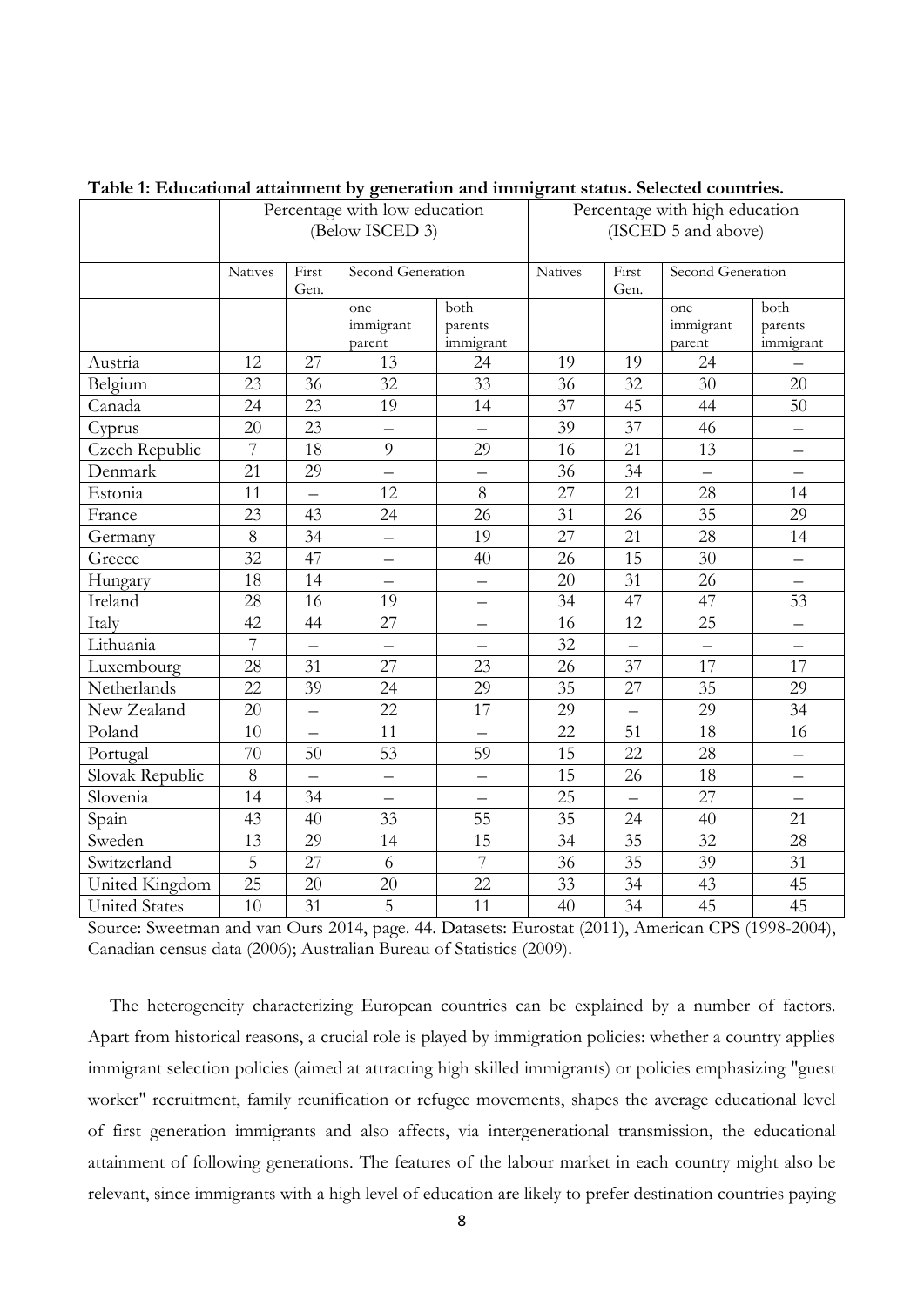a high skill premium. Institutional features matter too. Some of these features, such as the openness of the educational system, even if more directly linked to the educational attainment of second generation immigrants, might also influence the average educational level of first generation immigrants who may choose the destination country by taking into account the expected utility for their offspring. If individuals who have acquired a high level of education at home assign a high value to their children' educational opportunities, they might decide to migrate to countries offering such opportunities.

An additional factor that has to be considered is return migration, the so-called "brain circulation". As discussed by Dustman and Glitz (2011), a large fraction of immigrants will at some point return to their home country. If immigrants plan to return home (or to move to a different country), their investments in human capital will be affected not only by the expected returns to these skills in the host country, but also by the returns in the home country - or in the new destination country. Therefore, an increase in the expected period of stay in the host country is likely to increase both immigrants' human capital investment in host country specific skills and parental investment in children's education. Dustmann (2008) illustrates this point by using German panel data and by including in his regressions information on parental return intentions. He shows that parental investment in children's education increases when the parent is more likely to be a permanent immigrant in the host country.

While the educational investments of first generation adult immigrants were typically almost entirely completed in their home country, young first generation immigrants and second generation immigrants undertake their investments in human capital in the host country. Since these investments are relevant for economic integration, it is important to understand whether and how they differ from those undertaken by native individuals. Are there large differences in this education gap across European countries? How do children with an immigrant background perform in the school systems of their host counties?

When comparing the educational attainment of immigrant and native children, the literature finds that relevant gaps penalising immigrants are observed at very early ages, implying that children with an immigrant background and children of native parents start school from different levels of school readiness - in terms of both cognitive and non-cognitive skills (Rouse et al. 2005, Lahaie, 2008). For instance, Biedinger et al., 2008, use data from the school entrance examination for the City of Osnabrück in Germany for the years 2000–2005 to show that children with an immigrant background have lower school readiness scores<sup>8</sup> than children of native parents even after controlling for family background variables and pre-school experience. These gaps are likely to have permanent consequences and to affect subsequent educational attainment. In fact, as shown by Heckman (2000), early childhood development is crucial and directly influences economic, health and social outcomes for individuals and society.

<sup>&</sup>lt;sup>8</sup> These scores are based on school entrance examination data.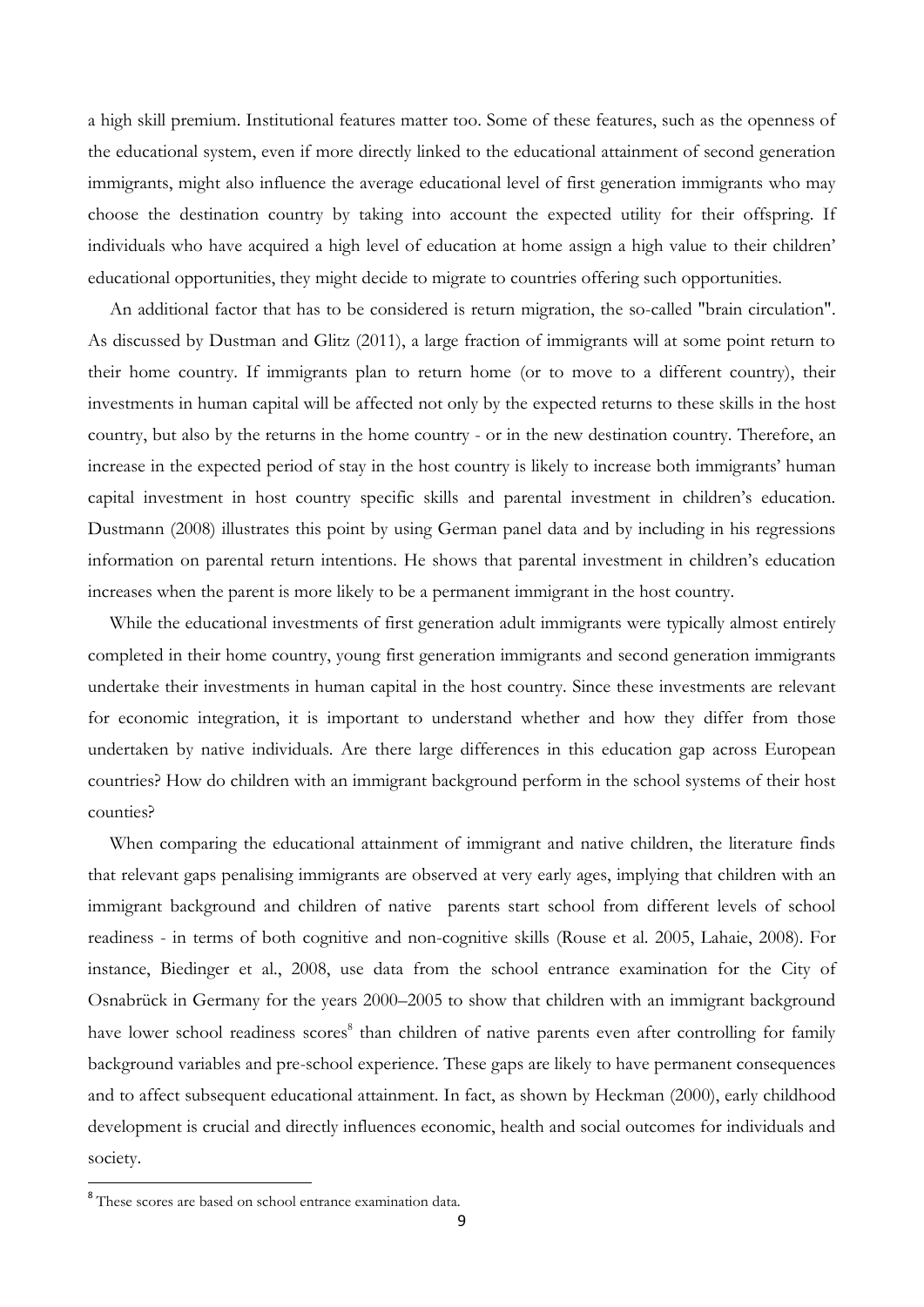Attainment is usually measured as completed years of schooling. In general, children with an immigrant background display better outcomes compared to their first-generation counterparts and in some cases they also outperform children of native parents.<sup>9</sup> As shown by Table 1, there is remarkable heterogeneity across countries. In addition, as shown for instance by Dustman et al. (2012), there is a strong and statistically significant positive correlation between the education of parents and children across countries.

Educational attainment by second generation immigrants only captures the quantity of education, thereby ignoring both differences in school quality and other learning opportunities that occur in the household or in the labour market. A more encompassing measure of human capital is individual achievement as measured by standardised test scores (see Hanushek and Woessmann, 2012). The literature investigating the gap in test scores between immigrants and non-immigrants uses data from international achievement tests - such as PISA (Programme for International Student Assessment), PIRLS (Progress in International Reading Literacy Study), and TIMSS (Trends in International Mathematics and Science Study), that provide internationally comparable measures of proficiency in skills.

Many of the existing studies focus on specific countries. For instance, Algan et al. (2010) provide evidence for France, Germany and the UK; Murat (2011) for Italy and France; Gang and Zimmermann (2000) and Riphahn (2003) focus on Germany; Van Ours and Veenman, (2003) consider the Netherlands; Chiswick and Deb-Burman's (2004) look at the US and Dustmann and Theodoropoulos (2010) at the UK. A common trait of these studies is that they show that native students display a better performance in terms of test scores than both first and second generation immigrants.

Multi-country studies include Schnepf  $(2007)^{10}$  and Dustmann et al. (2012). The latter study, using PISA data, confirms that second generation immigrants have lower reading and math test scores than the children of native parents in most countries, with the exception of Australia, Canada and Greece. The estimated achievement gap in reading for Central and Northern European countries ranges from 22 points for France to 80 points for Austria<sup>11</sup>. On the other hand, no significant differences are detected for the Anglo-Saxon European countries and Southern European countries.<sup>12</sup>

In an effort to understand the sources of variation in the educational achievement gap of immigrant children relative to children of native parents, Dustmann et al. (2012) control in their estimates for

<sup>&</sup>lt;sup>9</sup> The "relative" advantage of second-generation immigrants compared to the first generation is related to the fact that they do not have to adapt to a new context and acquire a new language.

<sup>&</sup>lt;sup>10</sup> Schnepf (2007) analyses – in a cross-country comparative perspective – standardized performance tests of children with an immigrant background, using PISA 2003, TIMSS 1995 and 1999, and PIRLS 2001 data. In her analysis, she considers Australia, Canada, France, Germany, the Netherlands, New Zealand, Sweden, Switzerland, the UK and the US.

<sup>&</sup>lt;sup>11</sup> The average reading score for native pupils is about 515 in these countries.

<sup>&</sup>lt;sup>12</sup> In Australia and Canada, children with an immigrant background perform better in reading tests than children of nativeborn parents.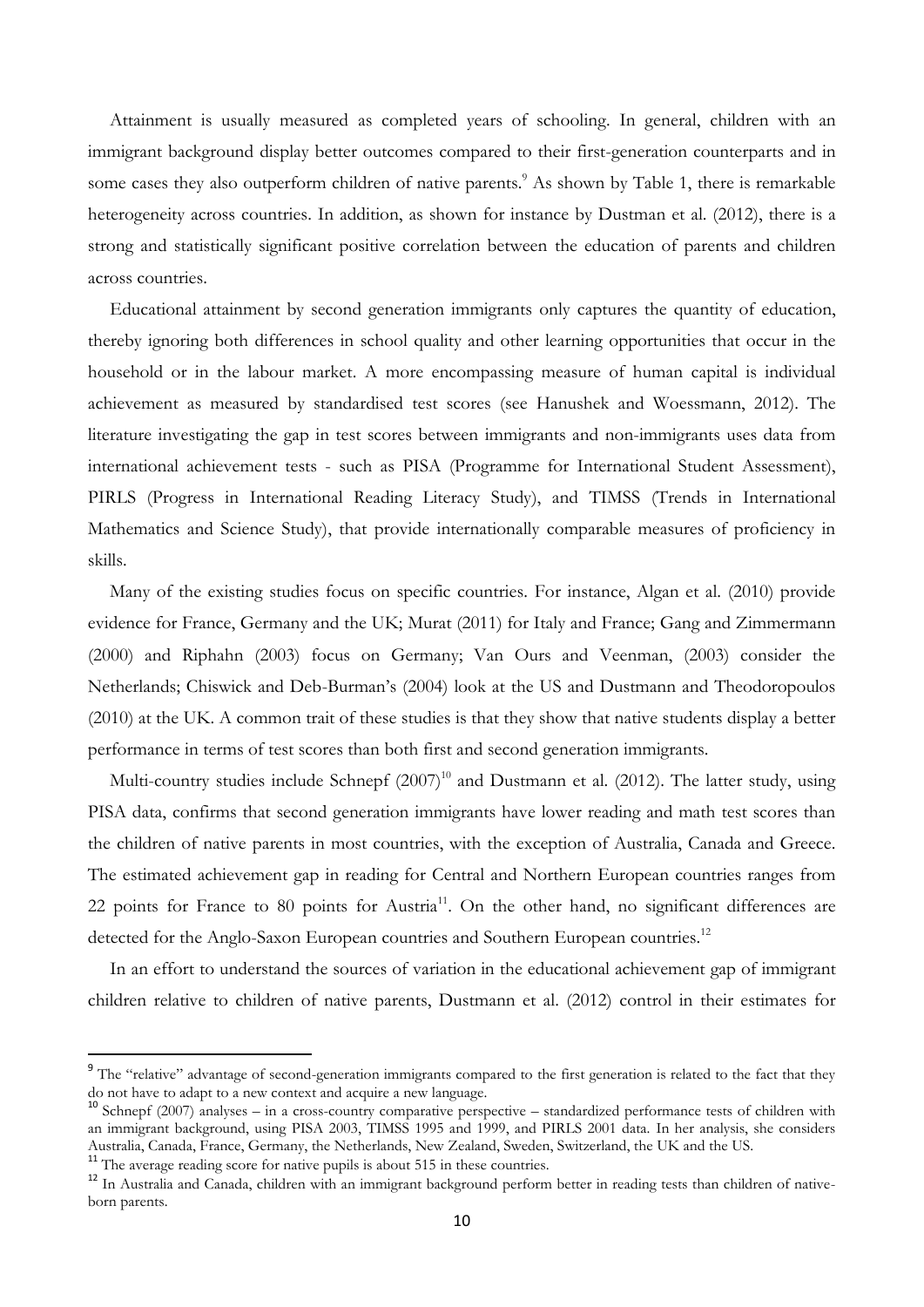parental education and occupation and show that socioeconomic deprivation accounts for a substantial part of immigrant-native gaps in some countries, but not in others. While the gap vanishes (or becomes statistically not significant) in Denmark and France and it is markedly reduced in Central European countries, in other countries such as Finland, Austria, Belgium and Portugal large differences between immigrant and native children remain even after controlling for family background. Dustmann and coauthors show that differences in school characteristics, such as educational resources, class size and the proportion of teachers with a college degree have limited effects on the observed gap, contrary to what happens for measures of peer quality.<sup>13</sup> As discussed more in detail in a later section, another important factor to consider is language skills.

Table 2 summarizes the evidence produced by Dustmann et al. (2012). The fact that parental background matters for the school results of second generation immigrants suggests that in some countries early policy interventions targeted at this group could significantly improve these results. However, these policies are unlikely to work in some other countries, where immigrant-native gaps remain even after controlling for a wide range of variables, including parental background and school characteristics, either because immigrants face specific costs in addition to those deriving from poor economic background and language deficiencies, or because children with an immigrant background may face disincentives to provide effort at school due to the fear of rejection by their communities (see for instance, Austen-Smith and Fryer, 2005).

It is important to stress that these results should be interpreted with care. They are not causal effects, because measures of school quality and the performance of immigrants can be driven by other (unmeasured) factors, or because performance itself may trigger government measures to improve schooling, that affect school characteristics.

Crul et al. (2012) show that immigrants' educational disadvantage varies across countries even when considering the same ethnicity group. Using their own collected data, they find that Turkish second generation immigrants in France and Sweden have the most favourable educational results, with low percentages of early school leavers and a considerable group of highly educated young people. Instead, in Germany, Belgium and Austria, second generation Turks show much less promising educational results, with a high percentage of early school leavers and a small share of individuals enrolled in tertiary education. Broad differences between students of similar socio - economic status and common

1

<sup>&</sup>lt;sup>13</sup> Another well documented fact is the variation in test scores across children with different ethnic backgrounds, even after controlling for parental socio-economic status (Levels, Dronkers, and Kraaykamp, 2008; Levels and Dronkers, 2008). As shown for instance by Giannelli and Rapallini (2015), students whose parents come from countries that are highly reputed for their maths do perform better in PISA maths test scores. Crul et al. (2012) show that migrant educational disadvantage varies across countries even when considering the same ethnicity group.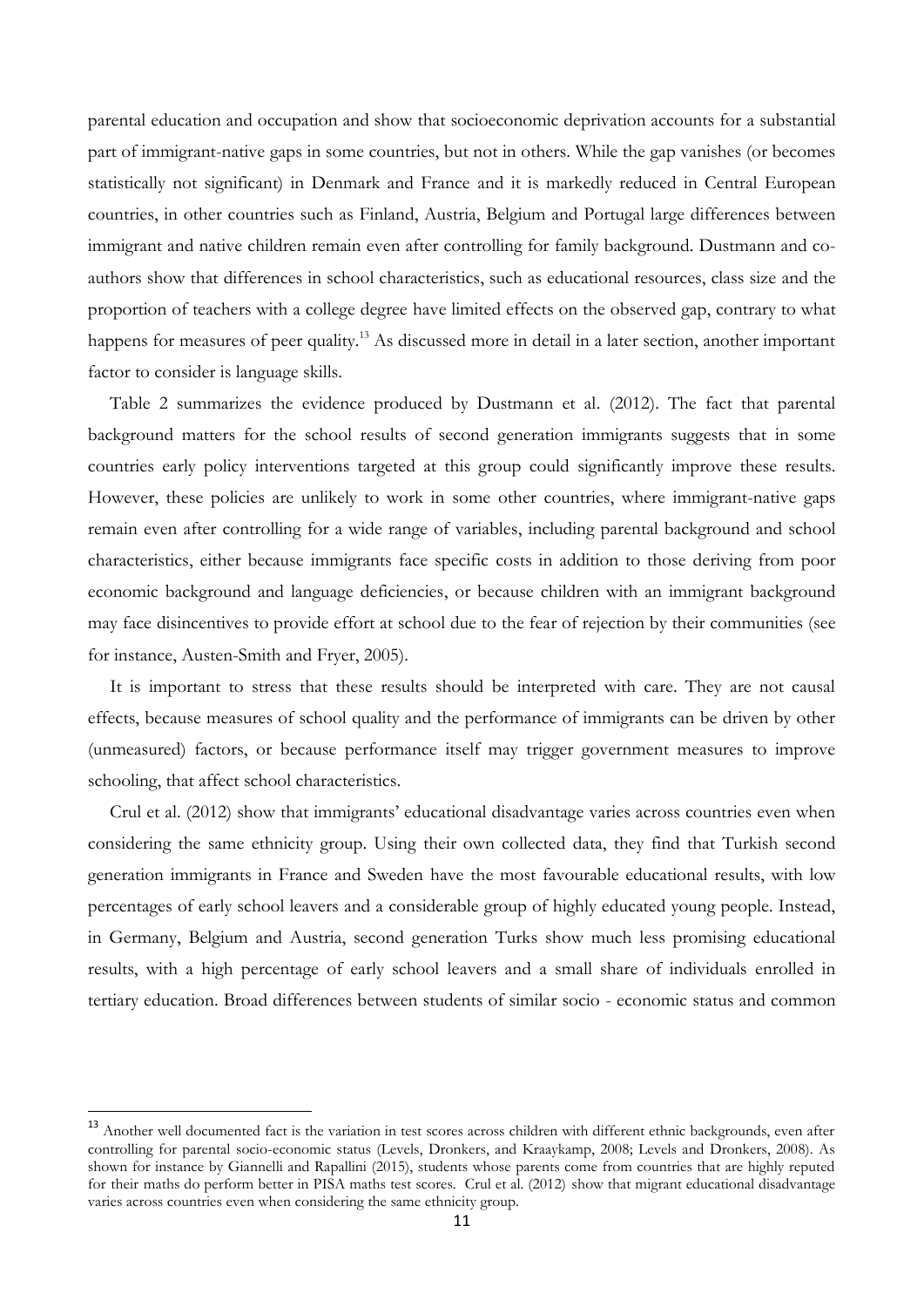ethnicity emerge also from PISA (2012) test scores, suggesting that educational policies in the host country are relevant for students' performance.<sup>14</sup>

| Country     | Reading Gap                                     | Math Gap                                        |
|-------------|-------------------------------------------------|-------------------------------------------------|
|             | Fully explained by:                             | Fully explained by:                             |
| Australia   | Family background, school characteristics       | Family background, school characteristics, peer |
|             |                                                 | quality, % immigrants at school; language       |
| Austria     | Persisting gap                                  | Persisting gap                                  |
| Belgium     | Persisting gap                                  | Persisting gap                                  |
| Canada      | Family background, school characteristics, peer | No gap                                          |
|             | quality                                         |                                                 |
| Denmark     | Family background                               | Family background, school characteristics, peer |
|             |                                                 | quality, % immigrants at school;                |
|             |                                                 | Language                                        |
| Finland     | Persisting gap                                  | Persisting gap                                  |
| France      | Family background                               | Family background                               |
| Germany     | Persisting gap                                  | Persisting gap                                  |
| Greece      | No gap                                          | No gap                                          |
| Italy       | No significant gap                              | No significant gap                              |
| Netherlands | Family background, school characteristics, peer | Persisting gap                                  |
|             | quality, % immigrants at school                 |                                                 |
| Norway      | Family background, school characteristics, peer | Family background, School characteristics, peer |
|             | quality, % immigrants at school; language       | quality, % immigrants at school; language       |
| Portugal    | Persisting gap                                  | Persisting gap                                  |
| Spain       | No significant gap                              | Family background, school characteristics, peer |
|             |                                                 | quality                                         |
| Sweden      | Family background, school characteristics, peer | Persisting gap                                  |
|             | quality, % immigrants at school                 |                                                 |
| Switzerland | Persisting gap                                  | Persisting gap                                  |
| UK          | No significant gap                              | No significant gap                              |
| <b>USA</b>  | No significant gap                              | Family background, school characteristics, peer |
|             |                                                 | quality, % immigrants at school;                |
|             |                                                 | Language                                        |

Table 2. Explained and Unexplained achievement Gaps (on the bases of Dustmann et al., 2012, estimation results)

Source: Based on Dustmann et al, (2012).

**.** 

#### *3. Language skills, educational achievement and labour market outcomes*

Proficiency in the host country language plays a crucial role for immigrants' integration. In this section, we will examine the role that language skills have in explaining the educational attainment of second generation immigrants and consider how these skills affect immigrants' labour productivity in the host country.

Language skills are the sub-stratum for building competency in many other domains: when studying math or science, immigrant children with poor proficiency in the host-country language face extra

<sup>&</sup>lt;sup>14</sup> For instance immigrant students from Russia who are living in Germany outperform those living in Greece, even after taking into account socio-economic conditions.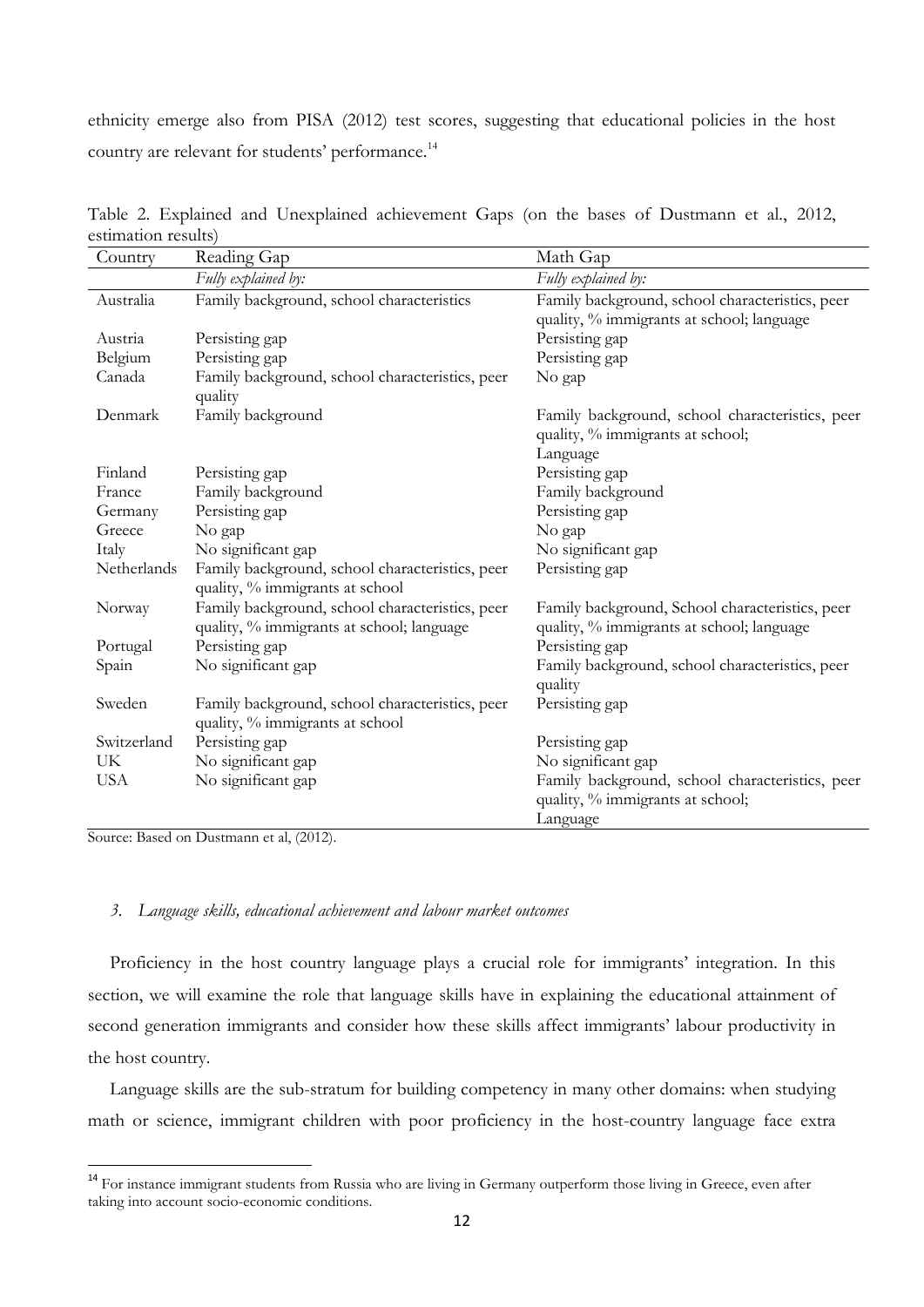difficulties. As already mentioned in the previous section, Dustmann et al. (2012) show that in many countries language and family background are the most relevant factors driving the immigrant-native educational gap. For students who do not speak the host-country language at home, the difference in math test scores relative to their native counterparts is large in some countries (close to 20 percent in Finland, to 15 percent in Belgium and Germany, and to 7 percent in France), much smaller in the UK and US and even in favour of "non-natives" in Australia. Schnepf (2007) confirms these results using data from international surveys such as PISA, TIMSS and PIRLS.

The importance of language skills is highlighted also by Dustmann et al. (2010), who use UK data to compare the school performance of ethnic minority and other children from age 5 until 16. They find that, just before school entry age, ethnic minority children significantly under-perform in early cognitive tests with respect to other children. Nevertheless, they catch up during their school career, with proficiency in the English language being the single most important contributor to their progress (accounting for up to two thirds of their relative progress).

Language can be learned and findings from the economic literature show that children with an immigrant background tend to rapidly acquire proficiency in destination language skills (see Chiswich, Lee and Miller, 2007; Dustmann et al., 2010).<sup>15</sup> In addition, many educational studies show that bilingualism is associated with a number of cognitive skills, including attention and control (see Adesope, 2010) and that bilingual children may also develop more flexibility in their thinking.

While many of these studies show that a positive correlation exists between proficiency in the host country language and educational outcomes, this correlation does not imply the presence of a causal effect. It does neither indicate that children with an immigrant background should speak the host country language at home, nor does it imply that selective policies based on the knowledge of the national language should be adopted (see Mallows, 2014).

Language skills are important also for first generation immigrants since they affect their labour market productivity. As highlighted by Bardak (2014), the education-job match is typically poor among immigrants. As discussed in a EU communication on migration (European Commission, 2011), this is partially due to the fact that in many countries foreign degrees are not recognized, which produces rents for the natives who have the same educational level as immigrants.<sup>16</sup> The transferability of preimmigration investments in human capital, in the form of education or experience, is likely to be related to language skills: if immigrants cannot conduct a conversation in the host country language, most of

<sup>&</sup>lt;sup>15</sup> Bleakley and Chin (2004) find that immigrants from non-English-speaking countries who arrive quite young (up until age 8 or 9) attain English-language skills comparable to those of immigrants from English-speaking countries.

<sup>&</sup>lt;sup>16</sup> The European Commission, 2011, emphasizes the role that can be played by policies targeted at facilitating labour mobility and job matching, including recognition of foreign qualifications and pre-departure vocational and language training.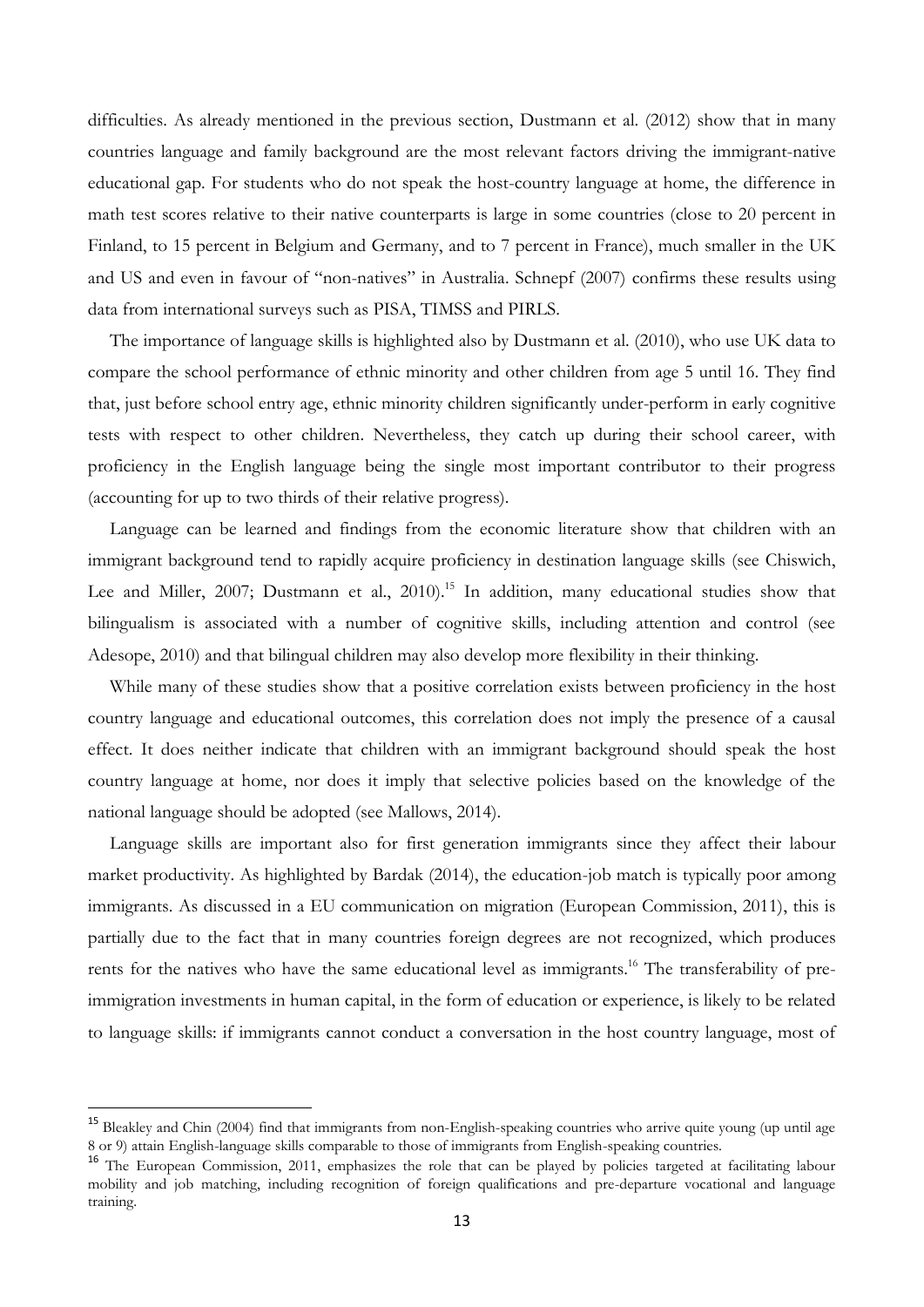their skills cannot be used. Summarizing previous studies, Chiswick and Miller (2014) conclude that language proficiency can increase earnings of adult male immigrants by between 5 and 35 percent.<sup>17</sup>

The availability of reliable estimates of the returns to language skills is very important for evaluating the benefits of policy interventions aimed at improving immigrants' host country language proficiency. Such estimates need to address two relevant problems: selectivity and measurement error.

Consider selectivity first. An appraisal of the returns to language skills requires a comparison of different groups of immigrants, characterized by different levels of language skills. Assume that there are only two groups, one with poor skills and the other with good skills. Individuals in these two groups should differ only in their language proficiency. In practice, however, they differ also in a number of other observable and un-observable characteristics, including parental education, speed in learning and motivation. While the analyst can control for the former using standard multivariate regression analysis, less can be done for the latter. Failure to control for un-observables can lead to biased estimates. The expected bias is upwards because language proficiency is correlated to other individual characteristics that are positively valued in the labour market. For instance, immigrants with good language skills may have acquired these skills because they are hard-working individuals who are likely to provide a higher level of effort in performing their jobs compared to immigrants with poor language skills. If labour market outcomes for immigrants depend also on effort, the average observed difference in earnings between the two groups will over-estimate the returns to language skills, by assigning to these skills also the returns to effort.

On the other hand, measurement error can either be a classical measurement error - due to the interviewer reporting with error – or a systematic measurement error, due to the fact that individuals use different "scales" to assess their own language skills. In either case, this error imparts a downward bias to the estimated effect of language skills.

While much of the early literature on the returns to language proficiency has relied on the estimates of a standard earnings equation (Carliner, 1981, McManus et al., 1983, Chiswick and Miller, 1995, Dustmann, 1994), recent research has tried to address both measurement and selection problems. Dustmann and van Soest (2001, 2002) show that once measurement errors have been accounted for, language fluency produces a large positive effect on earnings.<sup>18</sup> These effects survive when the selection problem is addressed using parental education as an instrument for language proficiency.

<sup>&</sup>lt;sup>17</sup> Empirical studies considering the effects of language on earnings cover several languages, including English for the UK (Dustmann and Fabbri, 2003; Miranda and Zhu, 2013a,b), the US (Bleakley and Chin, 2004) and Australia (Chiswick and Miller, 1995), German for Germany (Dustmann, 1994; Dustmann and van Soest, 2001, 2002), Hebrew for Israel (Chiswick, 1998) and Spanish and Catalan for Spain (Budra and Swedberg, 2012; Di Paolo and Raymond, 2012).

<sup>&</sup>lt;sup>18</sup> Dustmann and van Soest (2001, 2002), use panel data to distinguish between classical measurement error and timepersistent mis-classification, and show that measurement error can produce a substantial downward bias in simple OLS regressions, which might more than compensate the upward bias induced by selection.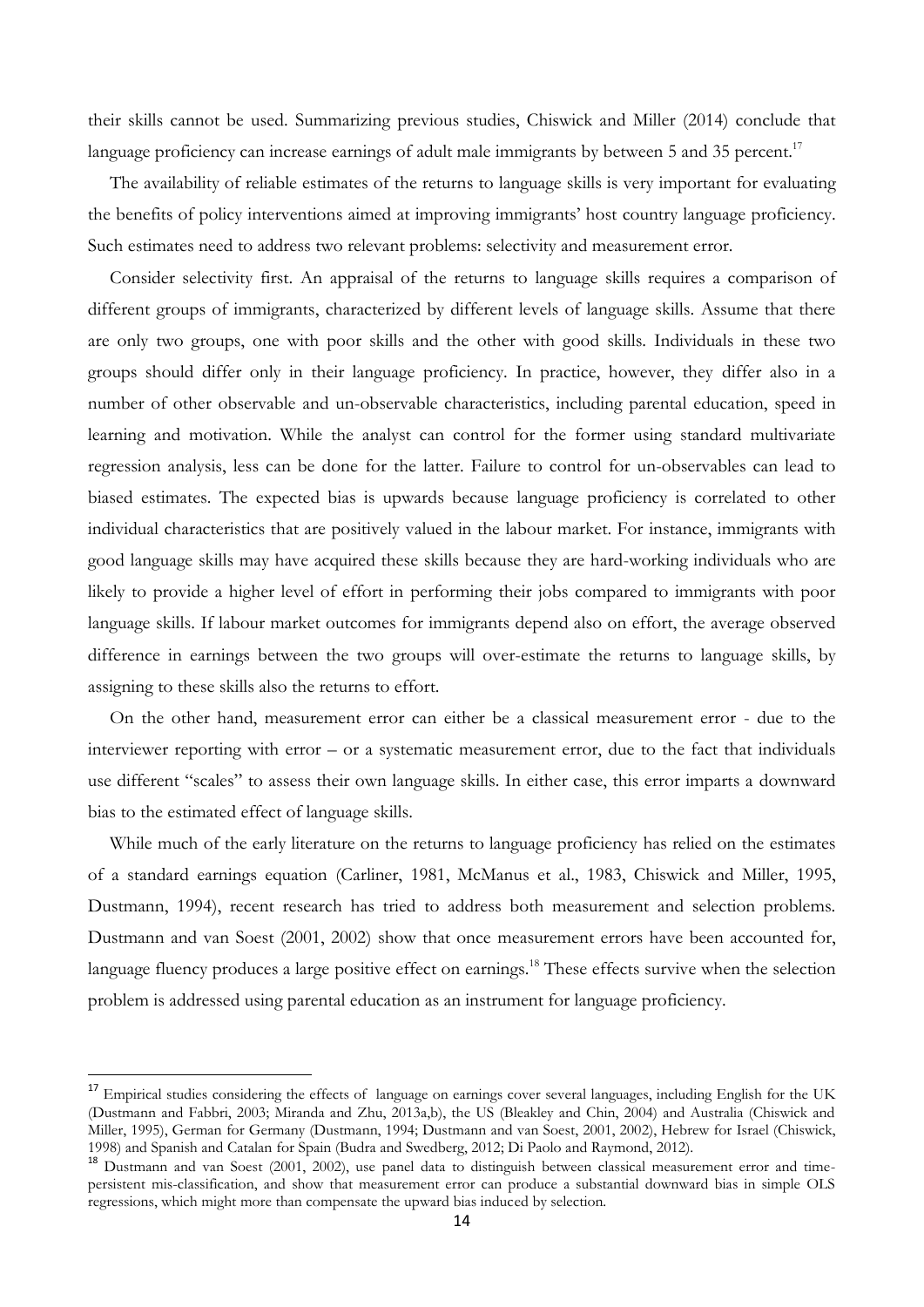In Table 3, we present an overview of recent studies on the effects of language skills on labour market performance. Many of these studies rely on an "instrumental variables" approach (two stages least squares, or 2SLS), that uses sources of exogenous variation to identify the causal effect of language fluency for the sub-sample of the population of immigrants affected by such variation (the instrument). The instruments typically used in this literature include paternal education, a dummy for inter-marriage, the number and age of children, and measures of minority concentration. One may question, however, the validity of some of these instruments, mainly because they might also have a direct effect on labour market outcomes.

A more convincing attempt to deal with selection issues is produced by Bleakley and Chin (2004). They use census data and age at arrival as instruments for endogenous language skills. Their strategy exploits the fact that - according to many psychological studies - young children tend to learn languages more easily than adolescents and adults. Since age at arrival could affect earnings independently of language skills, they use as a control group immigrants from English-speaking countries (age at arrival should also affect their earnings but should not affect their language skills as they already speak the host country language). Consistently with the results shown by Dustmann and van Soest (2001, 2002), they find that OLS (ordinary least squared) estimates of the returns to language fluency are severely downward biased. Miranda and Zhu (2013b), Budra and Swedberg (2012), Di Paolo and Raymond (2012) also use age at arrival as an instrument and confirm the positive effects of host country language proficiency on labour market outcomes. Yao and van Ours (2015) use data from the Netherlands and consider deficiencies in Dutch language skills (they use as an instrument the age at arrival interacted with a dummy variable for whether one grew up speaking Dutch). They find some negative effects on female immigrants (on hourly wages but not on employment probability and hours of work) and no effects on male immigrants. These results might depend on the type of jobs that men and women do: while females are more likely to be employed in sectors where language proficiency is important, males are more likely to be engaged in manual work and operate in industries where communication in Dutch is not very relevant.

Bleakley and Chin (2010) use the same identification strategy used in their previous paper (Bleakley and Chin, 2004) to estimate the effects of language proficiency on a number of social outcomes. Focusing on US immigrants, they find that English proficiency increases the probability of marrying a US native and of choosing spouses who have higher education and better labour market outcomes. English-language skills affect both fertility and the probability of divorcing, reducing the former and increasing the latter. Residential location outcomes are affected too, as English proficiency reduces enclave residence.

Overall, these results underline the importance of language skills for the integration of immigrants and point to the fact that the challenges faced by European countries in integrating these immigrants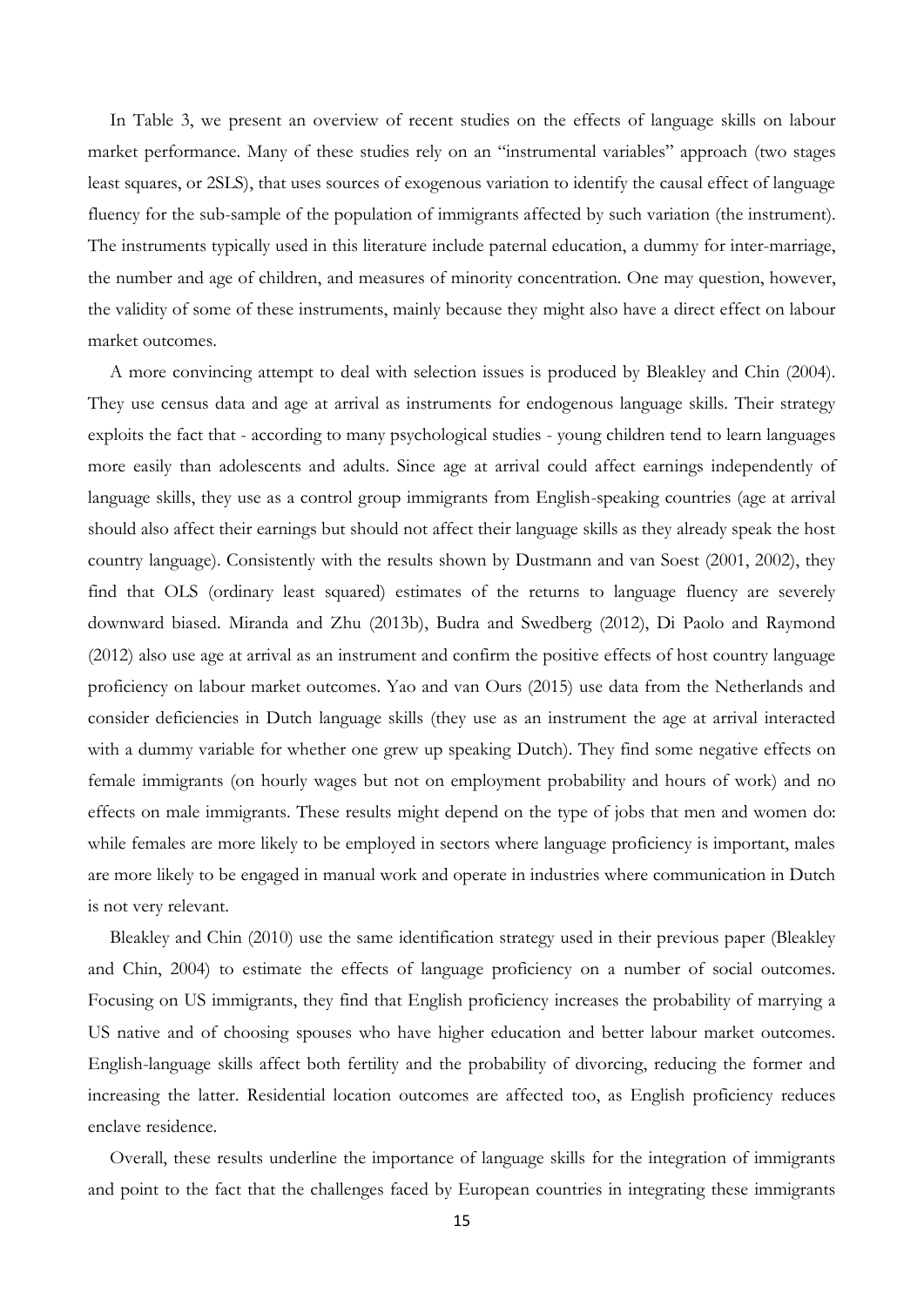might be different. For geographical and historical reasons, European countries show marked differences in the percentage of immigrants who speak the receiving country language. While receiving countries characterized by a high share of immigrants who already speak the local language are likely to face lower integration costs, countries where there is a large share of immigrants who do not speak the host country language might incur higher costs. Linguistic distance also matters, as it is easier for a foreigner to acquire a language if his/her native language is linguistically closer to the language to be learned (Chiswick and Miller, 2005; Isphording and Otten, 2011). In addition, as shown by Dustmann and Glitz (2011), parents and second generation children might be more motivated to supply effort and learn a language that is valuable in multiple locations. While widespread languages, such as English, have a high value in all alternative locations and their acquisition represents a general investment, less common languages have a high value only in the host country and individuals who have to invest to learn them face the typical disincentives associated to specific investments that have limited or no transferability.

| Authors                             | Focus of the Analysis                                                          | Data                                                                                    | Estimation<br>Method                                                                                                                                              | Magnitude of the Estimated effects                                                                                         |
|-------------------------------------|--------------------------------------------------------------------------------|-----------------------------------------------------------------------------------------|-------------------------------------------------------------------------------------------------------------------------------------------------------------------|----------------------------------------------------------------------------------------------------------------------------|
| Dustmann<br>(1994)                  | German proficiency<br>on earnings in<br>Germany (males and<br>females)         | Cross-sectional<br>Data of immigrants<br>from GSOEP<br>survey                           | OLS with<br>Heckman<br>selection                                                                                                                                  | Speaking proficiency in German on<br>earnings:<br>$-7\%$ (Males) $-15\%$ (Females)                                         |
| Chiswick and<br>Miller<br>(1995)    | English fluency on<br>earning in Australia                                     | Cross-sectional data<br>of male immigrants<br>from 1981 and 1986<br>Census of Australia | OLS and<br>2SLS                                                                                                                                                   | English fluency on earning:<br>OLS: -5%,<br>2SLS: -24% statistically insignificant                                         |
| Chiswick<br>(1998)                  | Hebrew usage on<br>male earnings in Israel                                     | Cross-sectional data<br>of male immigrants<br>from 1983 Israel<br>Census                | OLS and<br>2SLS                                                                                                                                                   | Hebrew as a primary language on earning:<br>OLS: -11%<br>2SLS: -35%                                                        |
| Dustmann and<br>van<br>Soest (2001) | <b>Effect of German</b><br>fluency on male<br>earnings in Germany              | Panel data of male<br>immigrants from<br>GSOEP survey                                   | Ordered<br>probit,<br>simultaneo<br><b>us</b><br>equations<br>for mis-<br>specificatio<br>n error;<br>random<br>effects<br>for<br>unobserved<br>heterogenei<br>ty | Speaking fluency in German on earnings: 0.9-<br>7.3%                                                                       |
| Dustmann and<br>van<br>Soest (2002) | <b>Effect of German</b><br>skills on male and<br>female earnings in<br>Germany | Panel data of<br>immigrants from<br>GSOEP survey                                        | OLS and<br>2SLS                                                                                                                                                   | Speaking fluency in German on earnings:<br>OLS: -5% for men and -4% for women,<br>2SLS:<br>-14% for men and -12% for women |
| Dustmann and<br>Fabbri<br>(2003)    | Effect of English skills<br>on<br>employment                                   | Cross-section<br>data<br>of immigrants from<br>Fourth<br>National                       | OLS and<br>Propensity<br>score                                                                                                                                    | English speaking on employment probability<br>and earnings:<br>OLS:                                                        |

Table 3. Studies on language skills and labour market performance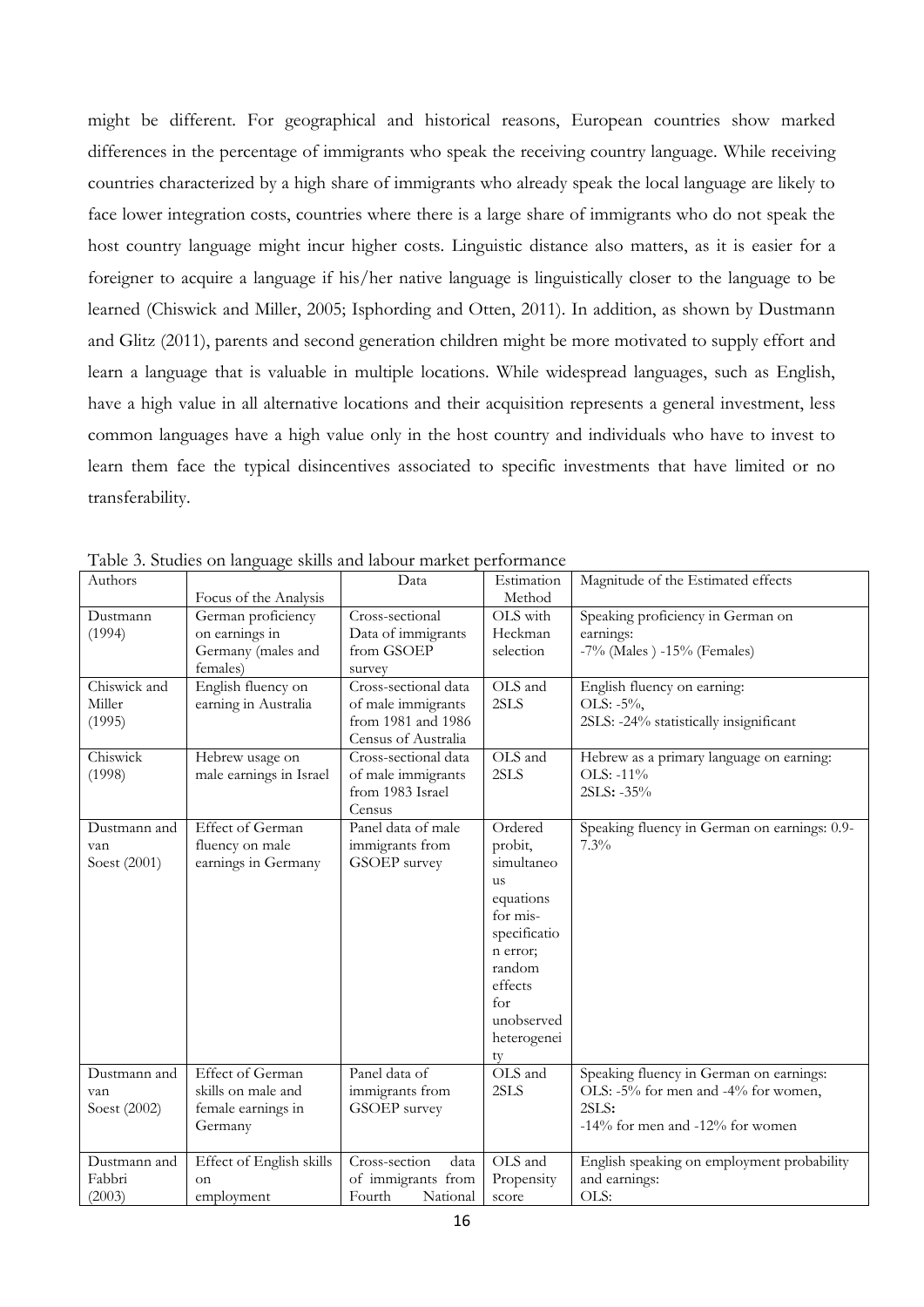|                                   | probability and<br>earnings in UK (males<br>and females)                                | Survey on Ethnic<br>Minorities (FNSEM)<br>Family<br>and<br>and<br>Working<br>Lives<br>Survey<br>(FWLS)<br>surveys                          | estimator                                                                                                                     | Employment probability: -19 p.p. for males<br>and no effects for females using FWLS and -<br>17 p.p. for both males and females using<br><b>FNSEM</b><br>Earnings: -17% for both males and females<br>using FWLS and -12% for males and -35% for<br>females using FNSEM.<br>Propensity score matching:<br>Employment probability:<br>-10 p.p. for males and -11 p.p. for females<br>using FWLS<br>-10 p.p. for males and -13 p.p. for females<br>using FNSEM.<br>Earnings: -24% for males and 46% for<br>females using FWLS<br>Propensity matching with IV accounting for<br>measurement error:<br>Employment probability:<br>-26 p.p. for males and -14 p.p. for females<br>using FNSEM<br>Earnings: large but weakly or not statistically<br>significant effects |
|-----------------------------------|-----------------------------------------------------------------------------------------|--------------------------------------------------------------------------------------------------------------------------------------------|-------------------------------------------------------------------------------------------------------------------------------|--------------------------------------------------------------------------------------------------------------------------------------------------------------------------------------------------------------------------------------------------------------------------------------------------------------------------------------------------------------------------------------------------------------------------------------------------------------------------------------------------------------------------------------------------------------------------------------------------------------------------------------------------------------------------------------------------------------------------------------------------------------------|
| Bleakley and<br>Chin<br>(2004)    | Effect of English<br>proficiency on<br>earnings in US                                   | Cross-sectional data<br>of child immigrants<br>from US Census<br>1990                                                                      | OLS and<br>2SLS                                                                                                               | English proficiency on earning:<br>OLS: -22%,<br>2SLS: -33%                                                                                                                                                                                                                                                                                                                                                                                                                                                                                                                                                                                                                                                                                                        |
| Bleakley and<br>Chin<br>(2010)    | Effect of English<br>proficiency on social<br>assimilation in US                        | Cross-sectional data<br>of child immigrants<br>from US Census<br>2000                                                                      | OLS and<br>2SLS                                                                                                               | Immigrants with better English proficiency<br>have more education, higher earnings, higher<br>chance of intermarriage, fewer children,<br>higher probability of divorce and lower<br>chance of living in ethnic enclaves.<br>OLS effects are smaller in magnitude<br>compared to 2SLS effects.                                                                                                                                                                                                                                                                                                                                                                                                                                                                     |
| Budria and<br>Swedberg<br>(2012)  | Spanish proficiency<br>on earnings in Spain                                             | Cross-sectional data<br>of male<br>immigrants from<br>Spanish National<br><b>Immigrant Survey</b><br>(Encuesta Nacional<br>de Inmigrantes) | OLS and<br>2SLS                                                                                                               | Spanish proficiency on earning:<br>OLS: -5%,<br>2SLS: -27%                                                                                                                                                                                                                                                                                                                                                                                                                                                                                                                                                                                                                                                                                                         |
| Di Paolo and<br>Raymond<br>(2012) | Catalan proficiency on<br>earnings in Catalonia                                         | Cross-sectional data<br>of immigrants from<br>EHCV06 survey                                                                                | OLS,<br>endogenou<br>s switching<br>model and<br>2SLS                                                                         | Catalan proficiency on earnings:<br>OLS: 7%<br>endogenous switching model: 16%<br>2SLS: 16%                                                                                                                                                                                                                                                                                                                                                                                                                                                                                                                                                                                                                                                                        |
| Miranda and<br>Zhu<br>(2013a)     | English deficiency on<br>immigrant-native wage<br>gap for female<br>employees in the UK | Cross-sectional data<br>of female<br>immigrants from<br>UK Household<br>Longitudinal Survey<br>(UKHLS)                                     | OLS and<br>Three-step<br>estimation<br>procedure<br>(TSEP, or<br>2SLS<br>accounting<br>for<br>selection in<br>employmen<br>t) | English no first language on wages:<br>OLS: $-19%$ ,<br>TSEP: -25%,                                                                                                                                                                                                                                                                                                                                                                                                                                                                                                                                                                                                                                                                                                |
| Miranda and<br>Zhu<br>(2013b)     | English deficiency on<br>immigrant-native<br>wage gap for male<br>employees in the UK   | Cross-sectional data<br>of immigrants from<br>UK Household<br>Longitudinal Survey                                                          | OLS and<br>2SLS                                                                                                               | English no first language on wages:<br>OLS: $-16\%$ ,<br>$2SLS: -23%$                                                                                                                                                                                                                                                                                                                                                                                                                                                                                                                                                                                                                                                                                              |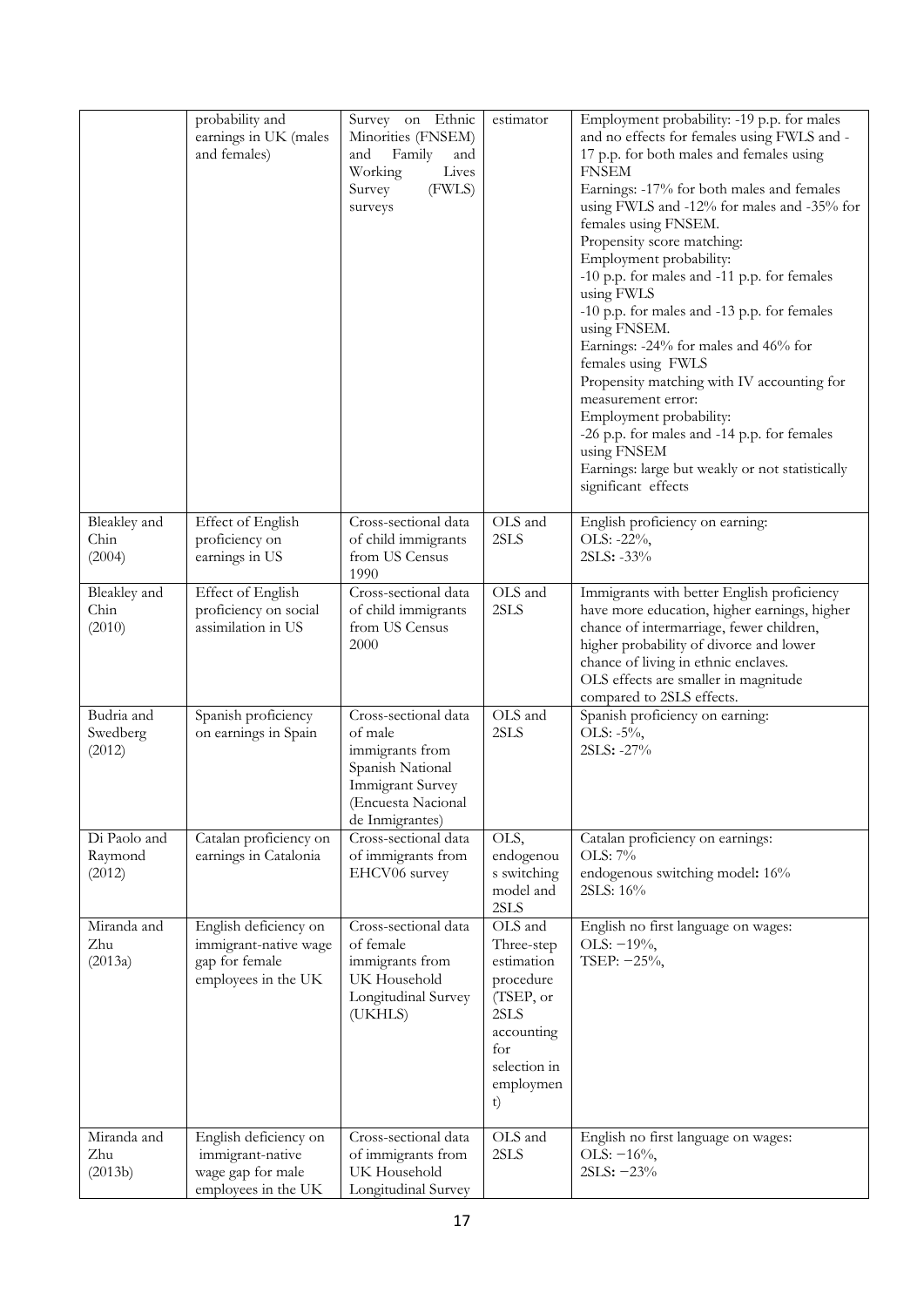Notes: Yao and van Ours, 2015, provide a similar table. OLS: ordinary least squares; 2SLS: two stages least squares.

One should also consider that competencies in several languages, as shown by a number of psychological studies, might enhance the ability to learn and generate intercultural benefits. Unfortunately, the economic literature on this topic is scant. An interesting paper in this area is Lleras-Muney and Shertzer (2015), who show that a number of laws adopted in the US between 1910 and 1930 - making English the sole language of instruction in schools – has had only modest effects on the educational achievement of children with an immigrant background, in stark contrast with the sizeable effects produced by compulsory schooling laws. Slavin et al. (2010) also find no difference in the English language skills of students randomly assigned to either bilingual or English immersion programs. Comparable results are reported by Matsudaira (2005) and Chin, Daysal and Imberman (2012) when studying the effects of bilingual education.

Overall, the evidence reviewed in this section suggests that policies aimed at supporting language learning and the acquisition of new skills in the host country are likely to be particularly useful, while limited effects should be expected from policies imposing the exclusive use of the host country language in schools. Similar conclusions are reached by a report recently produced by the European Commission (2015), investigating which policies are beneficial to the educational outcomes of immigrant children who use a different language at home from the one used at school. This report refers both to the academic literature and to the experience and competencies of practitioners and recommends: a) the provision of extra-funds to schools in order to help children learning the language of instruction; b) train teachers to deal with children who lack competence in the language of instruction and to prepare them to work in a multilingual classroom environment; c) support out-ofschool activities and the engagement of parents. It also reviews policies adopted in EU Member States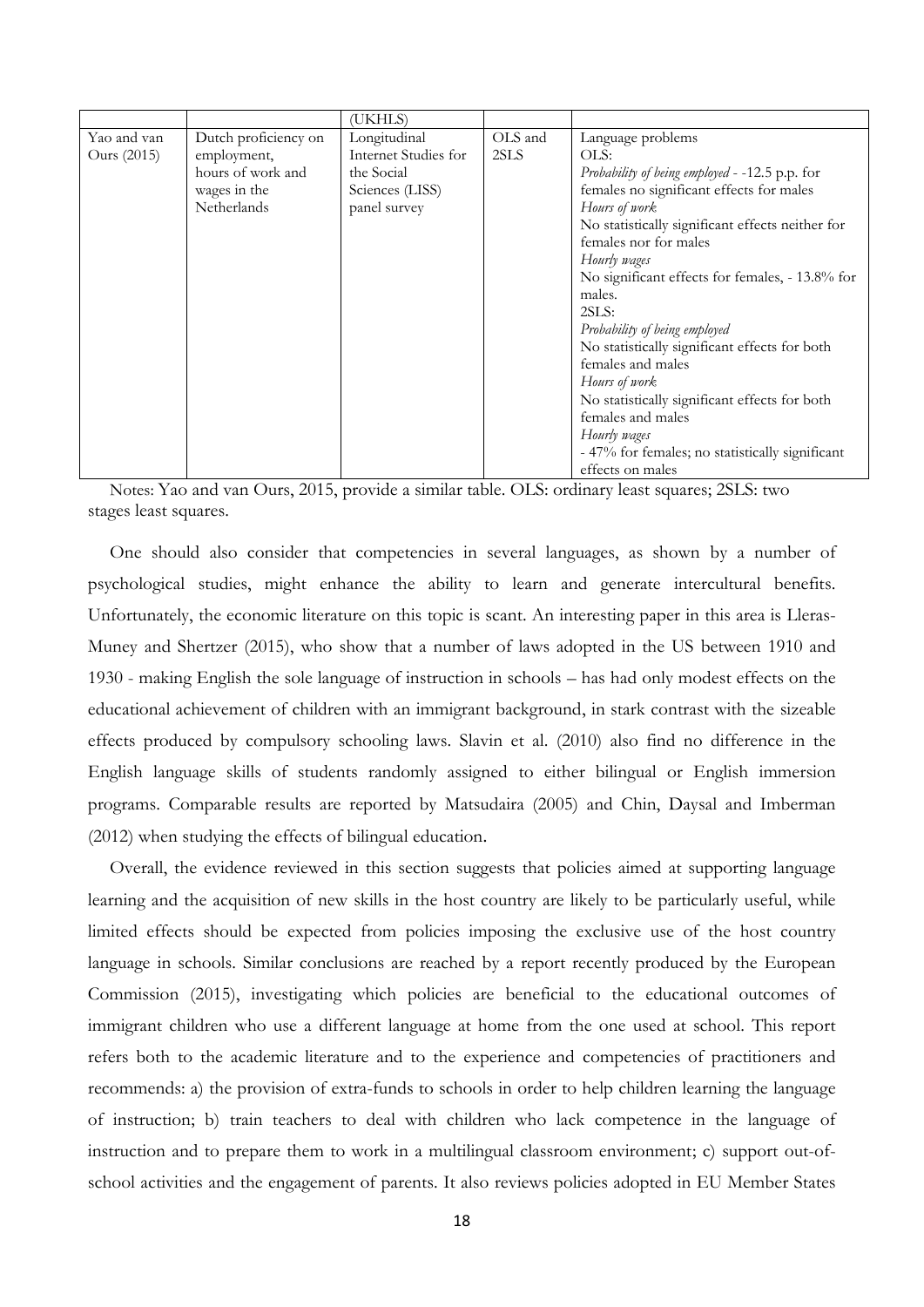to support learning both of the host country language and of the mother tongue and discusses evidence on the impact of these policies. While evaluation studies are rare, there is suggestive evidence showing that the inclusion of immigrant children who lack competencies in the language of instruction in mainstream classrooms (with support of properly trained teachers and specialists) gives better results than preparatory teaching in separate classes (Nusche, 2009). In addition, Clair et al. (2012) show that training programs involving parents have positive effects on student performance. Their evidence originates from an experimental setting that addresses the self-selection of parents in the program but is based on a very small sample (50 children). Clearly, additional work is needed to better understand the costs and benefits of different policies.

#### *4. Educational achievement of immigrant children and school organization*

A well-established literature in labour economics has examined how the effect produced by socioeconomic status on educational achievement is mediated by institutional features of the educational system. In a similar vein, a number of recent papers have investigated whether the educational outcomes of immigrant children are affected by the institutional design of national educational systems, including pre-school attendance, school tracking and the combination of students and teacher characteristics.

Entry in the pre-school system is a crucial moment for children in general since they start to spend time outside the family and become exposed to new stimuli. For immigrant children, this moment is even more important, because for some of them it might represent the first opportunity of systematic interactions with native children and supervision by teachers in the host country. These interactions are key for the acquisition of the cultural habits of the host country and are also important for language development. Therefore, providing children with an immigrant background with adequate access to pre-school services might be a sensible policy to improve their long-term educational outcomes.

Again, the identification of the causal effect of pre-school attendance on school outcomes is not straightforward, because the decision to send children to pre-school is typically associated to unobserved factors that also affect the educational outcomes of children. Some papers have tried to deal with this issue by relying on natural experiments, such as the introduction either of universal preschool systems or of free pre-school for some population groups. This literature finds beneficial effects of attendance for girls and children from disadvantaged families (Cascio 2009, Havnes and Mogstad, 2009, Berlinski et al. 2009, Melhuish et al. 2004, Cambellet al. 2002, Anderson 2008).

Few studies have investigated the impact of pre-school attendance on children with an immigrant background or belonging to minority groups. In the US context, Gormley et al. ( 2005) and Gormley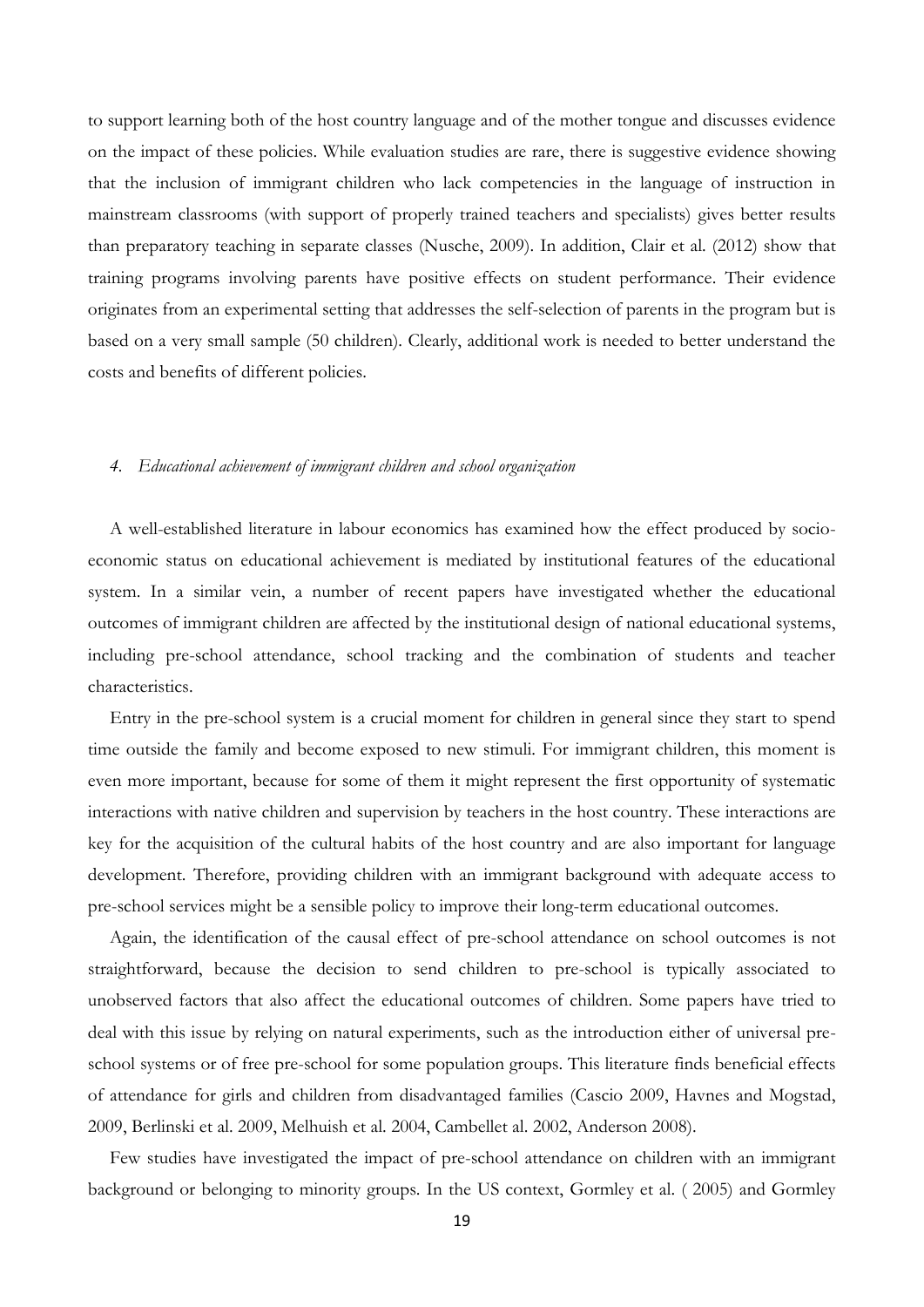and Gayer (2008) have investigated the impact of the Oklahoma universal pre-kindergarten program, showing that participation in this program is associated with larger gains for children of immigrant families with low education. In the European context, Drange and Telle (2015) have analysed the introduction of a free pre-school program targeting five-years-olds in two districts of Oslo. They use a difference-in-differences approach, taking advantage of the fact that the intervention has been implemented only in two districts, leaving other similar districts unaffected. They focus on the school performance of children with an immigrant background ten years after the program and find beneficial effects on girls, but not on boys.

Dustmann, Raute, and Schoenberg (2013) analyse the impact of a staggered expansion in child care facilities in German municipalities and find that longer public child care attendance alleviates language and motor skill problems and improves school readiness for children with an immigrant background. Finally, Felfe and Huber (2015) exploit individual distance to the nearest facility as an instrument for pre-school attendance (controlling for household and neighbourhood characteristics and for regional fixed effects) to study its effects on the educational outcomes of Roma children. They find positive returns in terms of both verbal and analytical skills.

A discussion of the benefits deriving from participation in early childhood education for immigrant children is also provided in a European Commission report (2015). This document relies both on studies from different fields (economics, education and psychology) and on practitioners' views and recommends policies facilitating access to early education and policies that foster child care for children with an immigrant background. These policies have been experimented with in the Netherlands via the *Opstapje* project, targeted at 2-4 year old children with the aim of strengthening their cognitive, social and physical competences and their learning of the language of instruction (European Commission, 2015).

Another school feature that might influence the educational attainment of second generation immigrants is school tracking, or the differentiation of school curricula into vocational and academic tracks. Education systems in Europe differ in the age at which students are tracked into different types of education. While in Scandinavia and the UK secondary schools are broadly comprehensive, in Austria, Germany, The Netherlands and the Czech Republic pupils need to choose the relevant track quite early in their education career. The age at which students are tracked into different types (or levels) of education has been found to affect equality of opportunities in education, by reinforcing the effects of socio-economic family background on educational outcomes (Hanushek and Wößmann, 2005; Brunello and Checchi, 2007; Schütz et al., 2008, Pekkarinen et al., 2009).

Early selection into tracks might also affect the educational attainment of children with an immigrant background, because these students in Europe not only are typically from a disadvantaged background but also face difficulties due to poor control of the host country language, that is likely to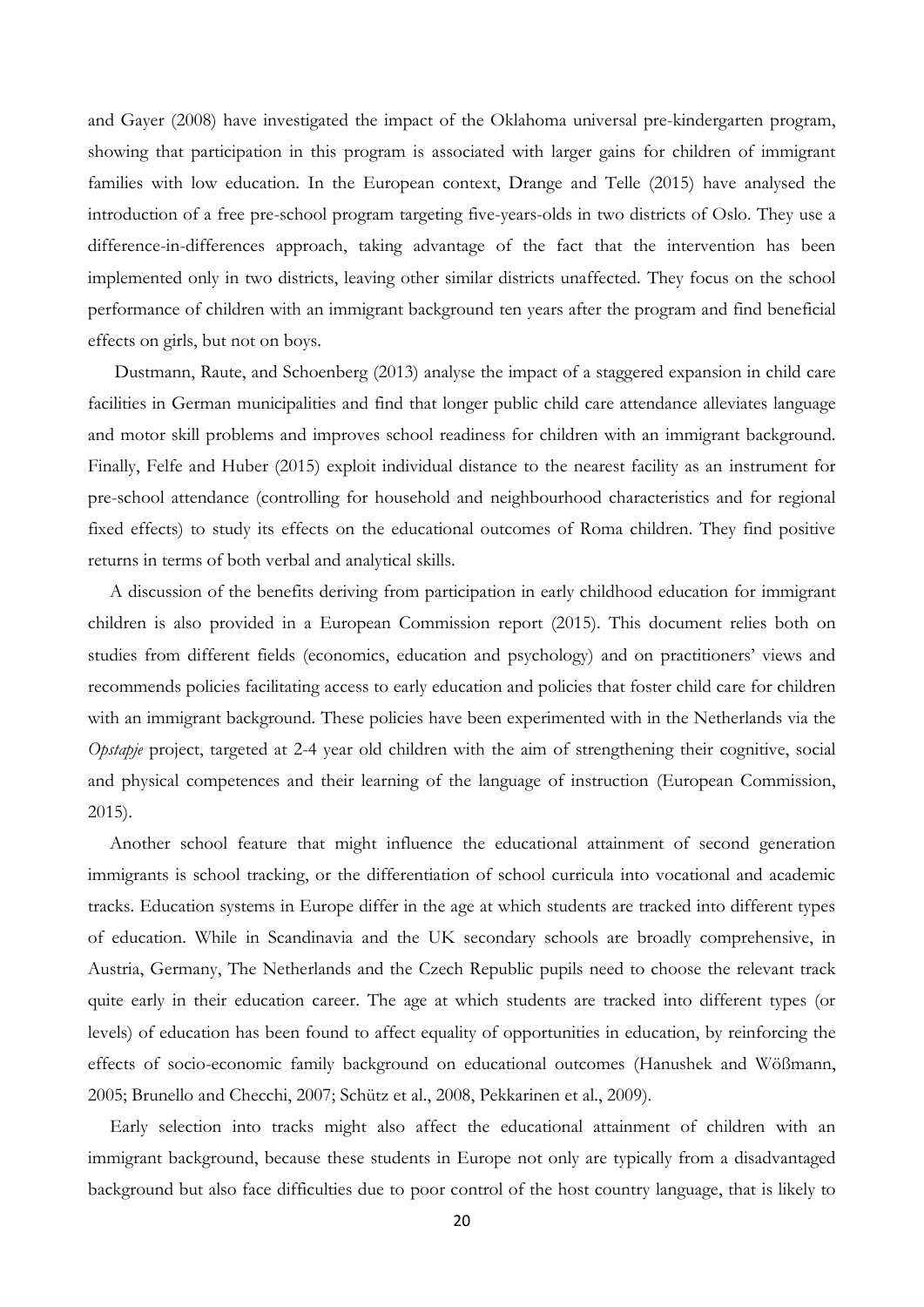be particularly relevant at younger ages. In the countries where selection by ability prevails, the failure to discriminate between language difficulties and learning abilities may increase the enrolment of immigrants in the more vocationally oriented tracks that often do not lead to higher education (see European Commission 2015). These aspects might suggest that early tracking has detrimental effects on the immigrant-native educational gaps and that the adoption of comprehensive educational systems may improve the educational opportunities of immigrants.

In spite of the importance of the issue, the effect of early selection on immigrant students has been investigated only rarely and with mixed results. Lüdemann and Schwerdt (2013) argue that early tracking of youths in the school system can represent a barrier for immigrants since tracking takes place before the acquisition of good language skills. Yet, they find that inequalities among children of native parents and children with an immigrant background at the transition to secondary school are due to socio-economic background rather to a negative penalty associated with migratory status.

Evidence on the relationship between educational tracking and immigrants' relative achievement that uses cross-sectional data is provided by Cobb-Clark et al. (2012). However, cross-sectional estimates are plagued with endogeneity problems, mainly because of selective migration into countries with different school systems. For instance, late tracking countries such as United States, Australia, Canada, New Zealand and United Kingdom are characterized by a relatively well-educated population of immigrants (also because of their highly selective migration policies), whereas early tracking countries such as Germany, Austria, the Netherlands and Belgium attract less educated immigrants (their immigration policies typically favour refugees or family reunification), suggesting that the uncovered correlation between tracking and the education of immigrants may be driven by differences in country-specific immigration policies.

An interesting study trying to overcome this problem is Ruhose and Schwerdt (2013). They pool data from PISA, TIMSS, and PIRLS (providing internationally comparable information on students' proficiency in reading, math, and science)<sup>19</sup> and analyse the impact of tracking on "migrant-native" test score gaps using both a standard multivariate regression model and a difference-in-differences approach. Their OLS estimates show that early educational tracking produces negative effects on the test scores of children with an immigrant background (in all subjects). After controlling for individual and country specific characteristics, however, the estimated effects shrink in absolute terms to 13% of a standard deviation in reading, 11% of a standard deviation in math, and 10% of a standard deviation (not statistically significant) in science.

As discussed above, these results do not provide evidence that the tracking system has a causal effect on the relative performance of second generation immigrants, because early and late tracking

 $\overline{a}$ 

<sup>&</sup>lt;sup>19</sup> Their dataset covers one million students from 45 countries.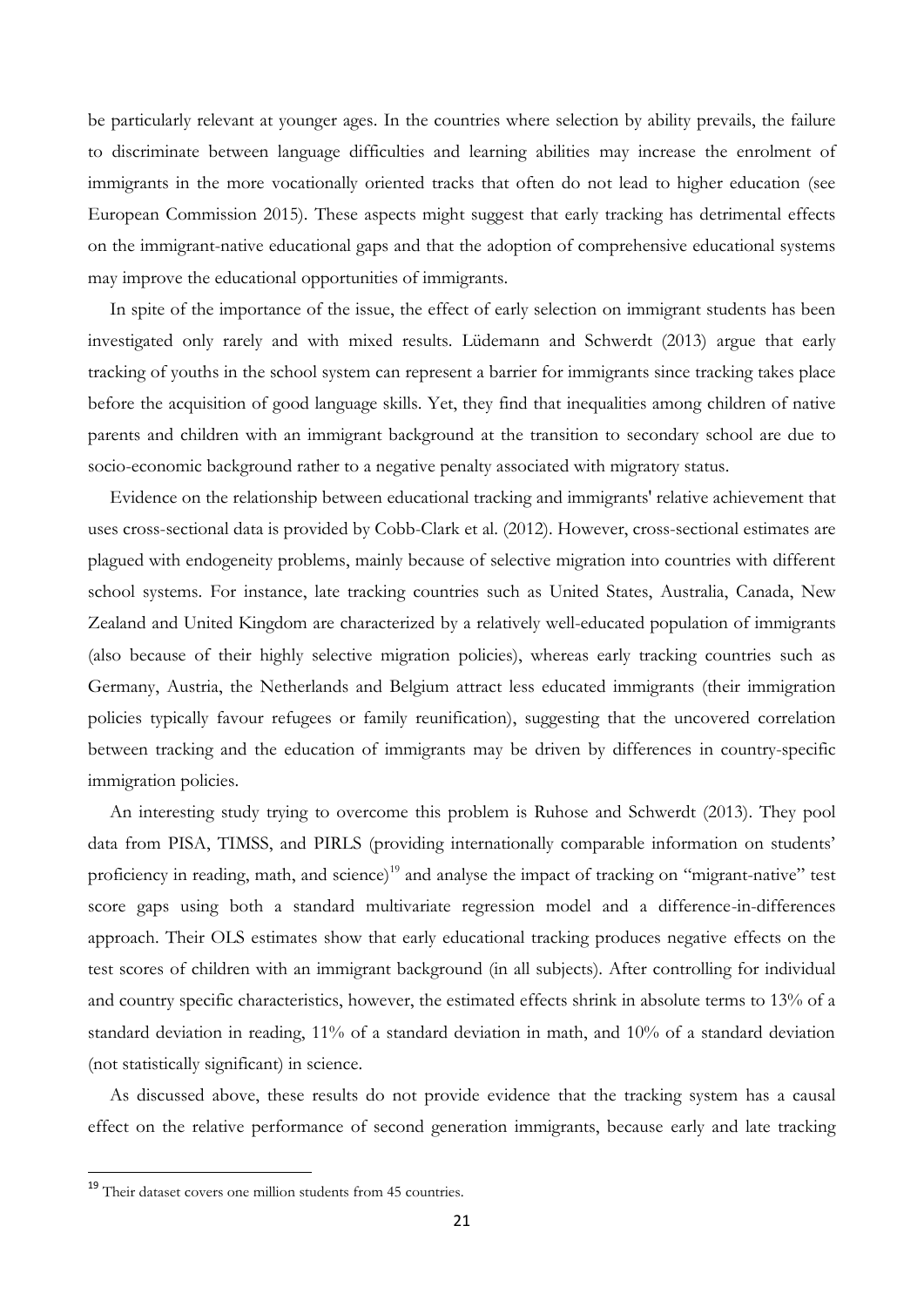countries might be characterized by unobserved features that systematically affect the relative performance of immigrant students with respect to their native peers. To overcome this problem, Ruhose and Schwerdt use a difference-in-differences estimation strategy that uses information on students' performance during primary school, when no country tracks students. The effects of early tracking are identified by using both the variation in "immigrant-native" test score gaps between primary and secondary school and the variation in the age of tracking among countries.

Their estimates show that a negative "immigrant-native" achievement gap already exists in the primary schools of early tracking countries, which points to an upward bias in the effects estimated using ordinary least squares (OLS). Not surprisingly, their difference-in-differences estimation shows no significant effects of early tracking. Yet they also find that results vary according to whether immigrant students speak the language of the test at home. For immigrant students who almost never speak the test language at home, their evidence indicates the presence of a large and significant negative effect of early school tracking on reading test scores (but not on math and science scores). An important policy implication of these findings is that, while in general late tracking does not help to reduce the immigrant-native gap, it might be useful for children from less integrated families, who lack proficiency in the national language. However, it is important to emphasize that language proficiency is likely to be affected by unobservable socio-economic variables and individual characteristics. These unobservable features might then represent the effective reason why school tracking has the observed differential effect.

An additional factor that might affect the school performance of students with an immigration background is the combination of teacher and student demographic characteristics. Teachers could change their behaviour in class in reaction to students' migratory status with consequences on performance. For instance, teachers might have stereotyped expectations on students' skills, which might result in a self-fulfilling prophecy: <sup>20</sup> Teachers might demand less effort of minority students or give them less feedback, praise them less often for success and criticize them more frequently for failure, and these students might lose motivation and self-confidence as a consequence. On the other hand, students might change their behaviour in relation to their teacher's demographic characteristics, in spite of the fact that the teacher's behaviour is unchanged by their immigrant status. As discussed by Dee (2005), same-ethnicity teachers, for example, might improve performance by serving as a role model for minority students, while having a teacher of a different ethnicity might lead students to misbehave.

<sup>&</sup>lt;sup>20</sup> This is nicely documented in the well-known psychological study conducted by [Rosenthal and Jacobson, \(1968\)](http://www.sciencedirect.com/science/article/pii/S0272775711000926#bib0175), where they show that the randomly allocated students' IQ, communicated to teachers at the beginning of the year, affected student performance at the end of the year.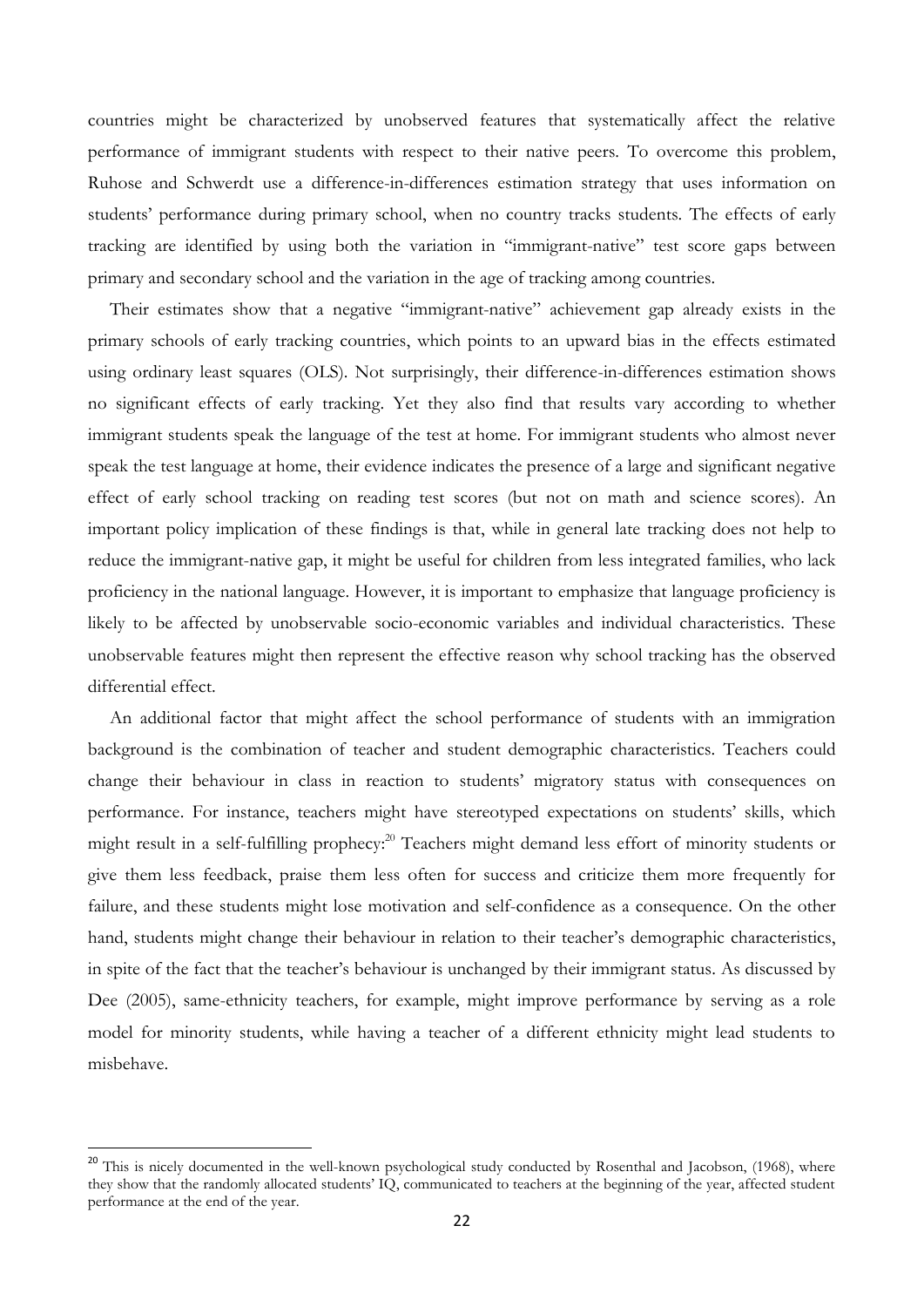Some evidence on this issue comes also from two studies focusing on tertiary education. Fairlie et al. (2011) use administrative data from a large community college in the United States to study the extent to which academic performance depends on students having the same ethnicity as their instructors. Using an estimation strategy that controls for student and classroom characteristics (fixed effect method) to deal with endogenous sorting, they find that the minority achievement gap is smaller when minority students are taught by a "minority instructor". Minority students improve their performance in terms of better grades, dropping out behaviour, probability of taking subsequent courses in the same subject, major choice, retention and overall attainment. More mixed results are found by Lusher et al. (2015), who use data from a university in California and analyse whether the academic outcomes of undergraduates are affected by the ethnicity of their graduate student teaching assistants (TAs). As TAs are assigned to courses after students' enrolment, selection is not a matter of concern in this setup. Results show a positive and significant increase in course grades when students are assigned TAs of a similar ethnicity. Some of the improved academic performance seems to be related to student behaviour, since assignment to TAs of the same ethnic group positively affect attendance to both discussion sections and office hours.

Changes in teacher behaviour and expectations are found also in other related research. Dee (2005), for instance, shows that teachers tend to rate substantially worse the behaviour in class of students belonging to different ethnicity than that of students belonging to their own ethnic group, which might reflect either teachers' perceptions or students' behaviour.

Using data on a representative sample of students from public Swedish high schools who were tested on a core subject (Swedish), Hinnerich et al. (2014) find evidence of a sizeable and robust discrimination by teachers against students with a foreign background. In a similar fashion, Kiss (2013) finds evidence that second-generation immigrants in Germany are affected by grade discrimination in primary education because, conditional on skills, their grades are substantially lower than average. No such evidence exists, however, for secondary and upper-secondary education. Evidence of bias in grading practices is found also by [Lindahl \(2007\)](http://www.sciencedirect.com/science/article/pii/S0272775711000926#bib0140) and [Burgess and Greaves \(2009\),](http://www.sciencedirect.com/science/article/pii/S0272775711000926#bib0030) for Sweden and England respectively. They show that teachers give ethnic minority students assessments that deviate from what would be expected based on national standardized tests.<sup>21</sup>

In an attempt to disentangle more clearly between grading biases and differences in skills acquisition (induced by teacher-students interaction) Van Ewijk (2011) runs a field experiment in which any effect that might derive from changes in students behaviour is removed. By manipulating the names of students, who had the task of writing essays, teachers working in the Netherlands were induced to

<sup>&</sup>lt;sup>21</sup> These papers rely on the implicit assumption that the "majority" group's outcome is the norm while the "minority" group is discriminated against. However, it could also be that the majority group is favoured while the minority group's outcome is the norm. Feld, Salamanca, and Hamermesh (2013) distinguish between favouritism and discrimination. Using a randomized field experiment, they find evidence of favouritism but not of discrimination in grading.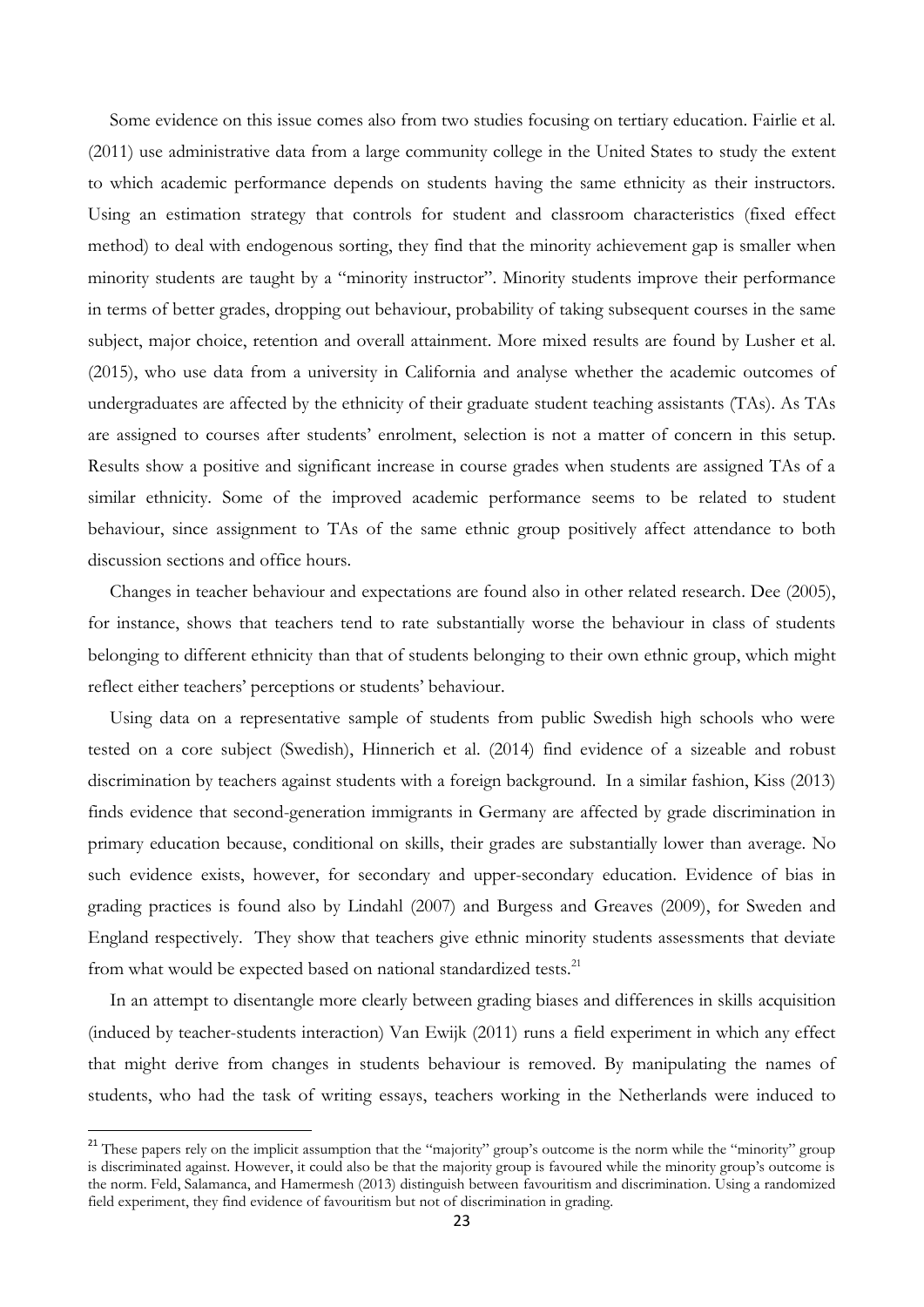believe that some essays were written by Dutch students while others were written by Turkish or Moroccan students. Results show that - on average - teachers do not exhibit a grading bias. On the other hand, there is evidence that ethnic majority teachers have lower expectations on children belonging to ethnic minorities. For instance, they expect minority students to be more likely to end up in vocational tracks than similar students belonging to the ethnic majority. In addition, teachers report relatively unfavourable attitudes toward minority students.

In contrast, using a similar experiment in which German and Turkish names are randomly assigned to sets of essays written by fourth-graders, Sprietsma (2009) provides evidence supporting the presence of grade discrimination in primary education in Germany. She finds that essays with Turkish names obtain significantly lower grades. The size of the effect is relatively small (about 10% of a standard deviation). In addition, teachers recommend enrolment in the academic track of secondary school with a 10% lower probability when an essay bears a Turkish name.

Overall, these results suggest that it might be beneficial to change stereotyped attitudes held by teachers, for instance using targeted training programs, and increase awareness that these attitudes might negatively affect students' performance.<sup>22</sup> A number of programs implemented in some EU Member States involve the provision of training for teachers in order to enable them to incorporate cultural diversity within their teaching (European Commission 2015). The recruitment of teachers with an immigration background or belonging to ethnic minorities might also be useful. As shown by the literature reviewed above, the lack of immigrant teachers might impose severe restrictions on the availability of role models and increase the possibility of "stereotyped threats" and discrimination against students with an immigrant background. The "stereotyped" perceptions of teachers might also play a role in explaining why immigrant children are over-represented in special education and lower ability tracks.

The results found by the literature reviewed in this section can be summarized by pointing out that, while pre-school attendance and positive role models of teachers are beneficial for immigrant children, late tracking seems to produce positive effects only for children who lack proficiency in the national language. Another factor that might affect the performance of both children with immigrant background and children of native parents is the share of non-native peers in the class or school. We consider this issue in the next section.

 $22$  The evaluation of the magnitude of the "discrimination" effects found in the literature in comparison to other factors such as socio-economic background and language proficiency is not straightforward. Some studies find large effects in comparison to those deriving from socio-economic status (for instance Kiss, 2013, and Dee, 2005) while others find much smaller effects (Sprietsma, 2009).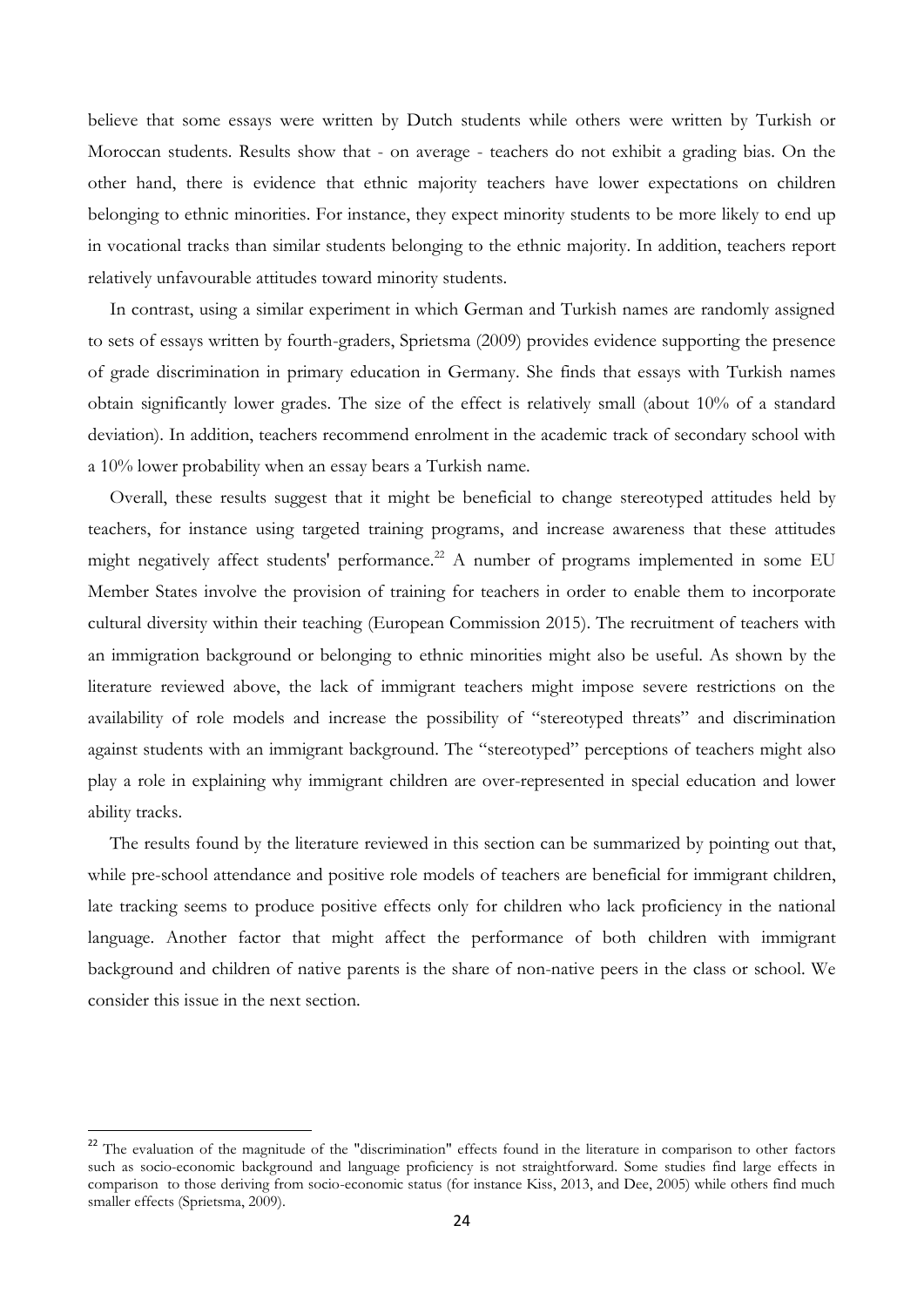#### *5. Migrants and the educational outcomes of children with native parents*

The segregation of students with an immigrant background into different schools is an important issue in the debate focusing on educational integration. Class composition can affect both natives and immigrants' educational outcomes. In many countries schools and classes are characterized by a high proportion of pupils who do not speak the language of assessment at home (OECD, 2013). In principle, there are advantages and disadvantages from segregation. On the one hand, grouping together students from an immigrant background might allow teachers to adopt a teaching style that fits well with the specific needs of these students and produce positive effects on their educational outcome as a consequence. In addition, since it is plausible to think that these students need special attention from teachers, teaching could be organized in smaller classes. On the other hand, segregation is likely to hamper social interaction with children of native parents, with negative effects on language skill acquisition and social integration. This is because pupils receive important inputs from their schoolmates for the development of their skills. The effects, originating from interactions that are taking place among schoolmates, are commonly referred to as 'peer effects'. Education economists have highlighted, both in theoretical and empirical studies, the relevance of peer effects for student performance. A peer group affects student achievement in several ways. For instance, members of a group interact in learning, help each other in their studies, share important information, impose externalities on others by behaving well or badly (for example, a noisy student disrupts the study environment) or by allowing teachers to go more deeply into subjects, contribute to the formation of values and aspirations, and so on.

Starting from the classical study by Coleman et al. (1966), a host of papers have analysed the effects of the peer group on children's achievement and educational outcomes. Nevertheless, the specific question of whether class composition, in terms of ethnic characteristics, affects the educational outcomes of children with either a native or an immigrant background has received relatively little attention. So far, the evidence on this issue is rather mixed.

Understanding the nature and the magnitude of peer group effects in education is crucial for school design. Systems in which classes are totally segregated according to ethnicity might be efficient when there are strong negative spill-over effects from children with an immigrant background to children of native parents and no positive effects in the opposite direction. On the other hand, having mixed classes might be optimal if spill-overs are positive or null. The optimal class composition depends also on whether peer effects are linear or not. In fact, spill-overs associated to the share of children with an immigrant background in the class might not be constant, and their effects might increase (or decrease) as the proportion of immigrants becomes larger. If for sufficiently low values of the immigrant share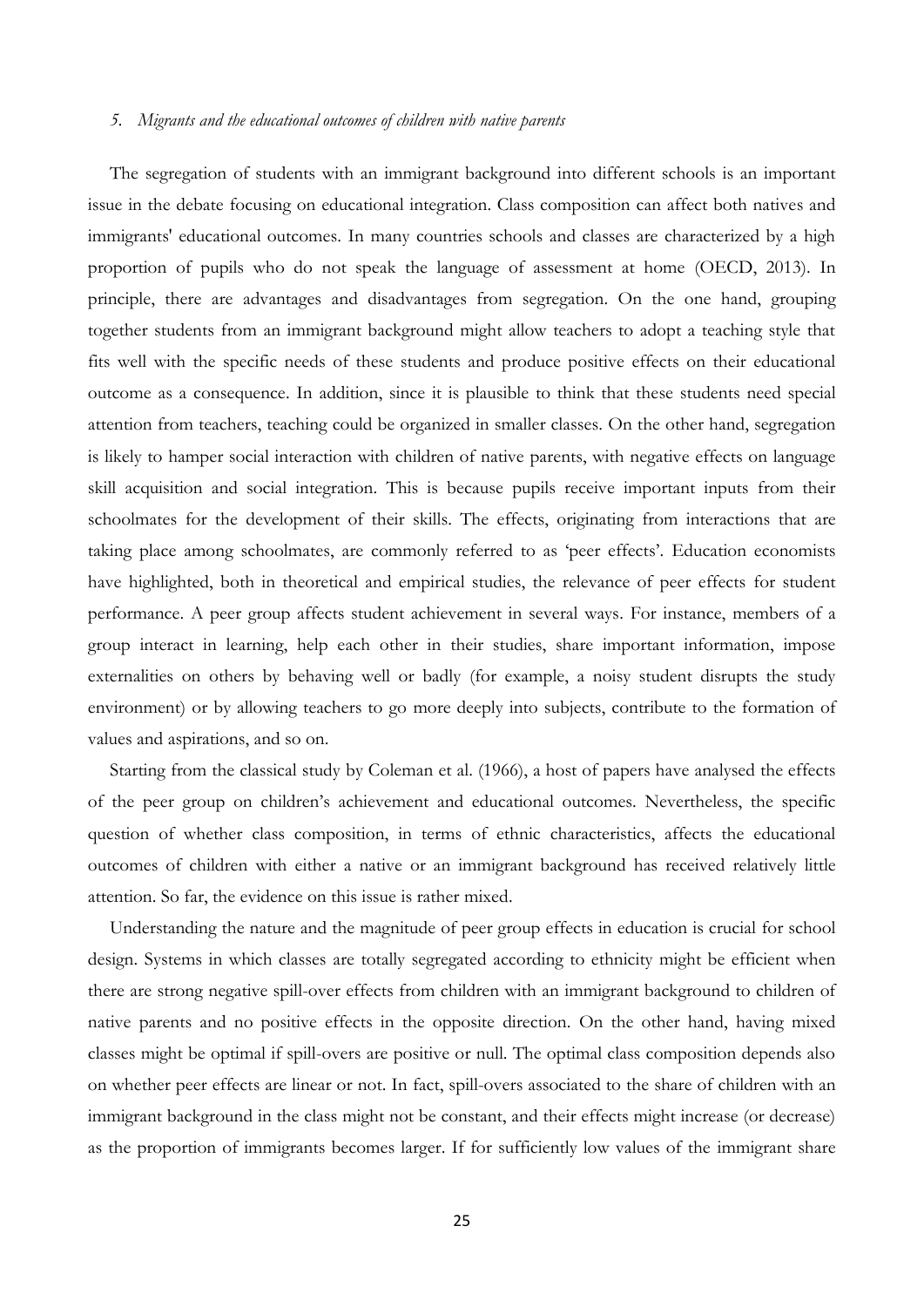there are no sizeable negative impacts on children of native parents, it can be optimal to avoid concentration of immigrant students in the same class.

Earlier analyses of peer effects were based on simple econometric models regressing students outcomes on their own individual characteristics (measures of ability, family background and so on) and on their peers' outcomes or characteristics. However, these regressions are plagued by serious selection bias, due to the fact that peers are chosen, not assigned randomly. The characteristics of each student are correlated with those of his/her peers, implying that student characteristics are relevant both for their educational outcomes and for the definition of their peer group. Since some of these characteristics are unobservable, they cannot be controlled for in standard multivariate regression analysis, leading to an endogeneity problem.

In the case of immigrants, the selection problem derives from the fact that they typically locate in poorer areas and, as a consequence, their children typically attend schools that are attended by lowerachieving native students. In addition, given the residential decision, families might have some degree of freedom in school choice and select a school on the basis of expected peer characteristics and perceived quality. For instance, Betts and Fairlie (2003) show that when additional immigrants arrive in public high schools, children of native parents tend to switch to a private school ("native flight phenomenon"). Finally, the allocation of immigrant students among classes is typically not random, but decided by the school administration.

These sorting processes may generate either a downward or an upward bias in peer effects estimates. On the one hand, the sorting of immigrant students in schools attended by students of native background who have low unobserved ability leads to an overestimation of the potential negative effect of immigrant students on their native peers, because of the negative spurious correlation between the attainment level of native students and the share of immigrant students in the school. On the other hand, we are likely to observe a downward bias in these estimates if school administrators tend to assign immigrant pupils to better teachers or to smaller classes.

The recent economic literature investigating peer effects has adopted four main different identification strategies. The first approach relies on events or experiments that generate random assignment of peers to a class or school. The second approach uses instrumental variables<sup>23</sup> to remove the correlation between individual unobserved characteristics and peer characteristics. The third approach relies on aggregation procedures (to city, metropolitan area and school level) to circumvent the bias generated by selection issues, and the fourth approach uses fixed effects models. The literature investigating how peer effects influence the relationship between native and immigrant students has

<sup>&</sup>lt;sup>23</sup> By instrumental variables (or instruments) we mean variables that affect class composition but are not correlated with the outcome of interest.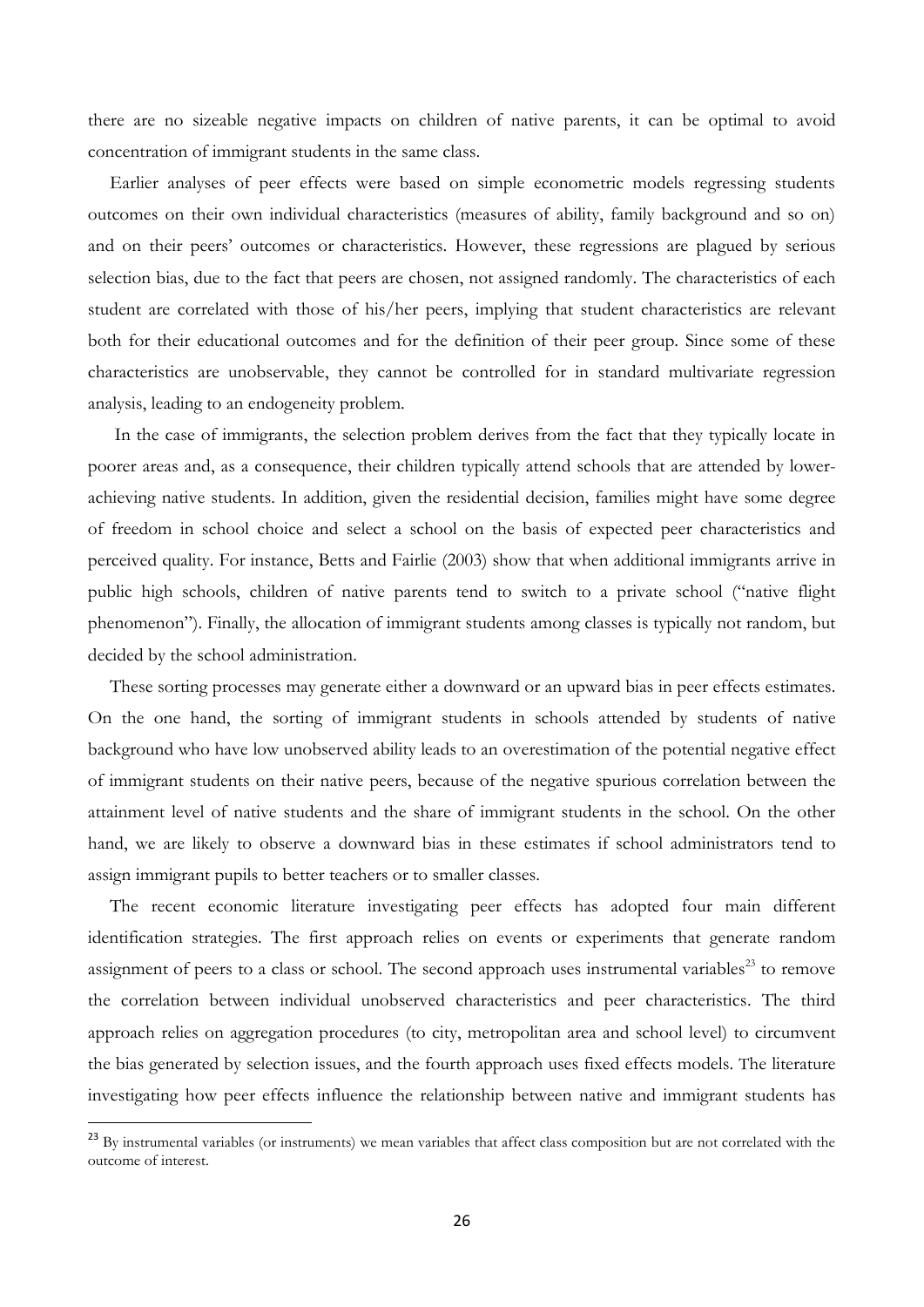relied mainly on the last three approaches. Depending on the different socio-economic context, studies have focused on the achievement gaps either between minority and majority students (mainly in the US) or between children with an immigrant background and children of native parents (mainly in Europe).

While our focus is mainly on Europe, we also consider some evidence from the US: students from minority ethnic groups might share some significant features with immigrant students, for instance in terms for cultural diversity.

The most significant recent contributions for the US are Hoxby (2000), Hanushek and Rivkin (2009), Hanushek et al. (2009), Friesen and Krauth (2011) and Cooley (2013). Hoxby (2000) uses the variation in the ethnic composition among cohorts within schools and finds that the share of black students in a class has weak effects on the performance of white students, but a negative impact on the test scores of black students. The estimated negative effect is about four times larger for black students than for white students. Hanushek and Rivkin (2009), Hanushek et al. (2009) and Cooley (2013) also find that peer effects within the immigrant group are stronger than the effects on children of native parents. Conversely, Friesen and Krauth (2011) study the effects of the language spoken by students at home on their attainment and find that the 'within-group' effects<sup>24</sup> are weaker when compared to 'across-groups' effects<sup>25</sup>. We conclude that findings based on the US are ambiguous as regards the importance of the linguistic and ethno-cultural similarity to peers for individual educational outcomes.

The impact of immigrant concentration on the academic achievement of European students has been analysed in few studies. Some papers (Brunello and Rocco, 2011, Ballatore et al., 2013, Tonello, 2015) focus exclusively on the effects of the share of pupils with an immigrant background on native students, while other papers (Jensen and Rasmussen, 2011; Ohinata and VanOurs, 2013; Contini, 2013; Schneeweis, 2015) investigate also the impact of this share on students with immigrant background.

Results are mixed. As summarized in Table 4, the estimated negative effects of the share of immigrants on children of native parents range from significant in Gould et al. (2009) and Ballatore et al. (2013) to small in Brunello and Rocco (2013) and Tonello (2015) and to virtually zero in Geay et al. (2013), Ohinata and Van Ours (2013), Contini (2013) and Schneeweis (2015). While Jensen and Rasmussen (2011) find negative effects of ethnic concentration on both native and immigrant students, Ohinata and Van Ours (2013), Contini (2013) and Schneeweis (2015) find no sizeable effect on native students and negative effects on immigrant students.

Quasi experimental evidence is provided by Gould et al. (2009) and Geay et al. (2013). Gould et al. (2009) analyse the impact of immigrant concentration during elementary school on the long-term academic outcomes of students with a native background following the mass migration wave from the

1

<sup>&</sup>lt;sup>24</sup> The effects produced by minority students on students from minority ethnic groups.

<sup>&</sup>lt;sup>25</sup> The effects produced by minority students on majority students.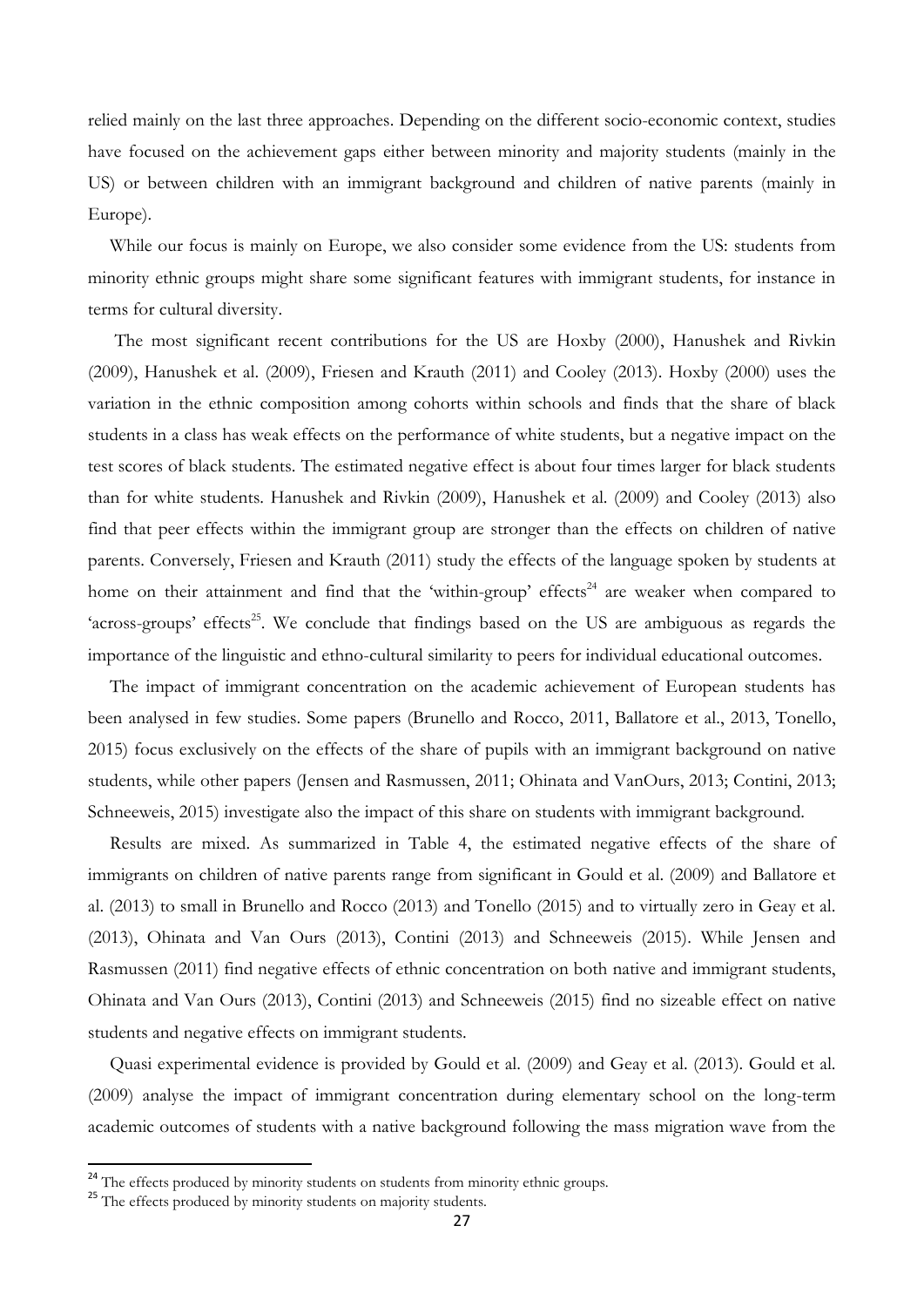former Soviet Union to Israel in the early 1990s. Their identification strategy is based on the assumption that, conditional on the total number of immigrant students admitted to a given school, the variation in the proportion of "immigrants" across grades of the same school can be considered as solely due to exogenous demographic factors. They find large negative effects of the share of "immigrants" on native students.

Contini (2013) and Ohinata and Van Ours (2013) address the problem of the endogenous sorting of children with an immigrant background between schools by exploiting the variability in the share of immigrant students within schools between classes of a given grade. This approach is based on the assumption that, once school fixed effects are controlled for, the allocation of children with an immigrant background between classes is as good as random. Using Italian data, Contini (2013) reports that the share of children with an immigrant background in the class has weak negative effects on the test scores of children of native parents but larger negative effects on the children of immigrants. No adverse effects of the share of children with an immigrant background on children of native parents are found also by Ohinata and Van Ours (2013), who look at Dutch data using repeated waves from PIRLS and TIMSS. They find evidence that the share of children with an immigrant background has negative effects on the reading scores of immigrant students.

Ballatore et al. (2014) argue that identification strategies based on within-school variation in the share of students with an immigrant background might lead to biased results because of the class size adjustments implemented by school administrators who fear disruption effects from immigrant children. Once this source of bias is taken into account, they find adverse consequences of immigrant concentration for children of native parents.

An alternative approach that uses the variability in ethnic composition between adjacent cohorts within the same school is used by Tonello (2015) and Schneeweis (2015). This approach is based on the assumption that the variability between subsequent cohorts is random when the data are aggregated at the school-cohort level. Tonello (2015), who uses administrative data covering the census of Italian junior high schools, finds a weak negative impact of the share of students with an immigrant background on the test scores of native peers. Interestingly, the effects are nonlinear and increasing with the share of students with an immigrant background in the school, suggesting that a problem may arise only for relatively high shares. These results are supportive of policies that introduce caps in the share of immigrant children in a class and of other policies that may reduce segregation. Policies of this type have been introduced in Denmark and Belgium with the objective of alleviating the pressure faced by some schools and/or increasing social and cultural integration.

Schneeweis (2015) does not focus on test scores but considers as outcome variables grade repetition in primary and secondary Austrian schools and track attendance after primary education. She finds that while students from a native background are not affected by the share of students with an immigrant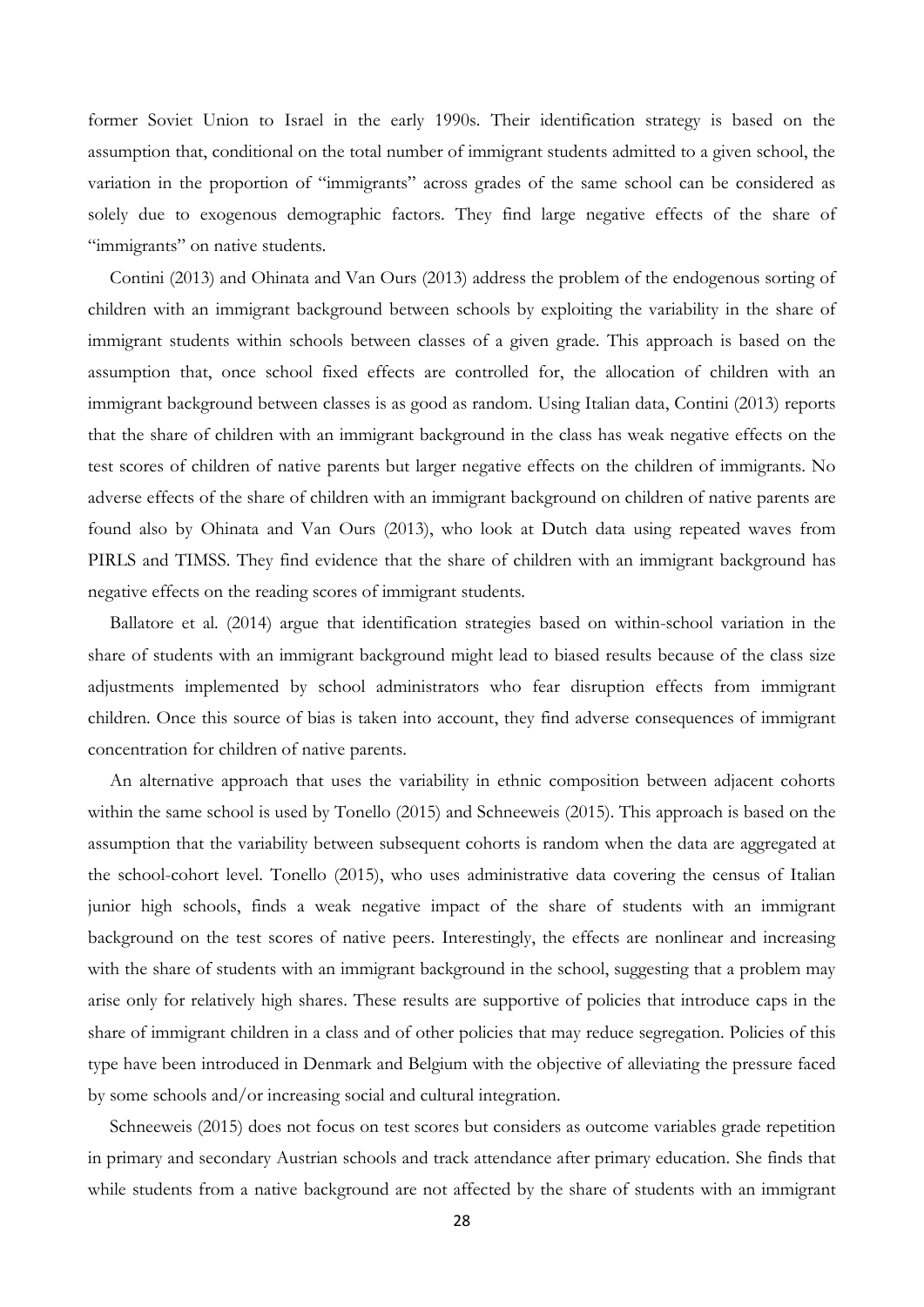background, students with an immigrant background are negatively affected by immigrant concentration. The negative spill-over effects are particularly strong for students of the same ethnic group.

Jensen and Rasmussen (2011) rely on school fixed effects and instrument immigrant concentration in class using the ethnic concentration in the geographical area where each school is located. Using this identification strategy, they investigate the effect of immigrant concentration on the PISA test scores of 9<sup>th</sup> grade students in Denmark. Results show that there is a negative effect of ethnic concentration on both native and immigrant students.

Geay et al. (2013) also implement a 2SLS estimation strategy, by exploiting the exogenous variation generated by the influx of white immigrant speakers following the E.U. enlargement to Eastern European countries in 2005. In their study, they analyse the effect of the share of non-native English speakers on the educational attainment of native English speakers in England. Their results show no sizable negative effects.

Finally, Brunello and Rocco (2011) address the sorting of immigrants within countries by aggregating the test scores of children with an immigrant and a native background at the country level. By virtue of aggregation, they remove the sorting of individuals across schools. However, immigrants can also be sorted between different countries. Using data that vary by country and time, they control for between-country migration flows by conditioning on country fixed effects, country specific trends, per capita GDP, education expenditure and the stock of immigrants in a given country at a given time. Conditional on these covariates, changes in the share of immigrant pupils in each country depend mainly on demographic factors and are as good as random, as pointed out by Gould et al. (2009). Using PISA test scores and data from 19 OECD countries, they find that a higher share of pupils with an immigrant background has small negative effects on the test scores of children of native parents.

| Authors      | Estimated effect     | Data                  | <b>Estimation Method</b> | <b>Estimated Effects</b>  |
|--------------|----------------------|-----------------------|--------------------------|---------------------------|
| Gould et al. | Immigrant            | Administrative panel  | 2SLS                     | Natives: substantial      |
| (2009)       | concentration on     | data on school        |                          | adverse effects.          |
|              | natives' chances of  | enrolment and test    |                          |                           |
|              | passing the high     | scores from 1993 to   |                          |                           |
|              | school matriculation | 2001.                 |                          |                           |
|              | exam (necessary to   |                       |                          |                           |
|              | attend college).     |                       |                          |                           |
| Jensen and   | Immigrant            | PISA test scores of   | 2SLS                     | Natives: negative effects |
| Rasmussen    | concentration on     | 9th grade students in |                          |                           |
| (2011)       | PISA test scores.    | Denmark               |                          |                           |
| Brunello and | Immigrant            | PISA panel data for   | Aggregation at country   | Natives: small negative   |
| Rocco (2013) | concentration on     | 2000-2009.            | level.                   | effects.                  |
|              | natives' PISA test   |                       |                          |                           |
|              | scores.              |                       |                          |                           |

Table 5. The Effects of the Share of Immigrants in Class or School on the Performance of Natives and Immigrants. European Studies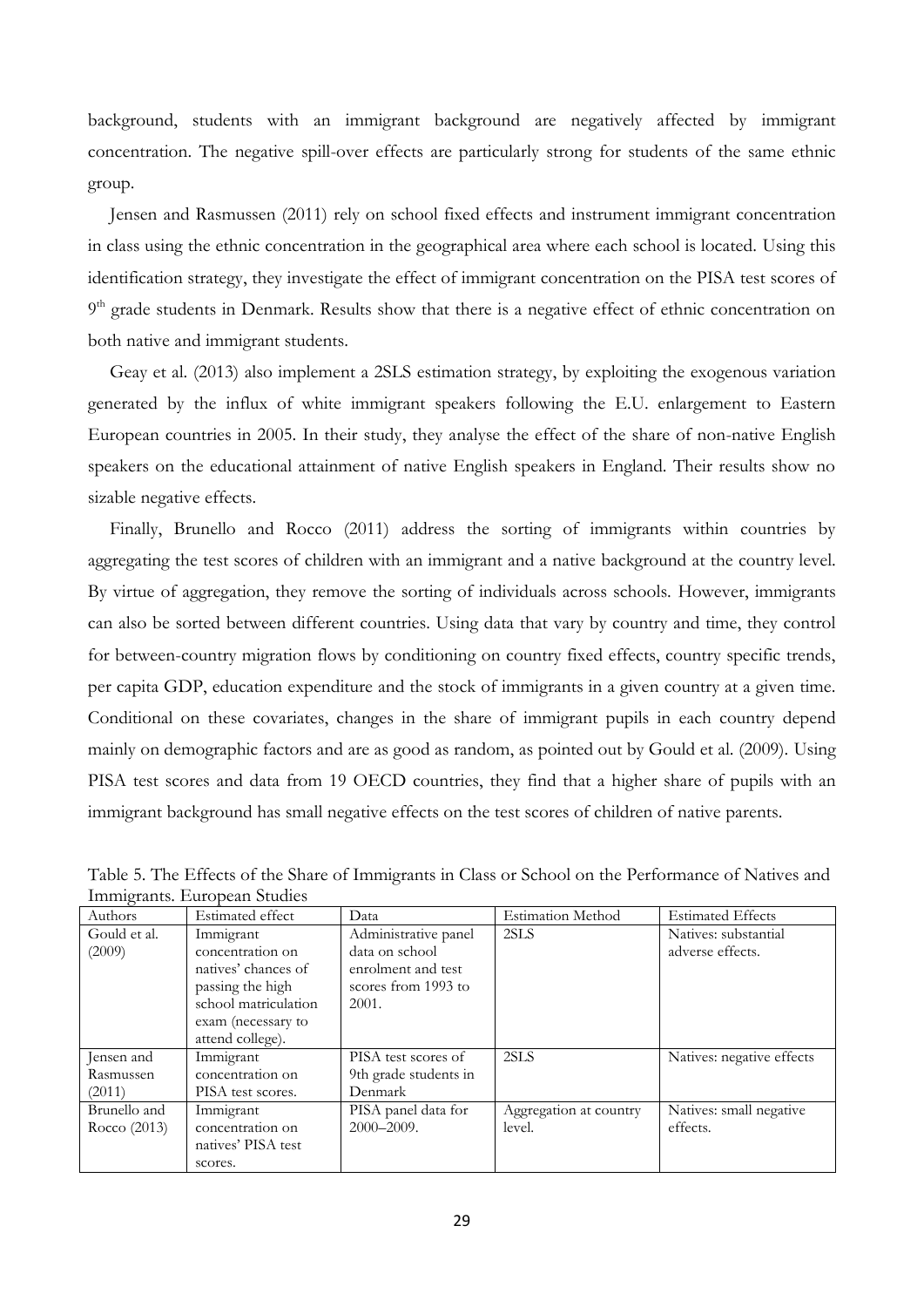| Geay et al.<br>(2013)             | Immigrant<br>concentration on the<br>test scores of native<br>English speakers in<br>England.                                                                            | National Pupil<br>Database between<br>2003 and 2009.                                     | 2SLS                                                                                 | Natives: no sizable<br>negative effects.                                              |
|-----------------------------------|--------------------------------------------------------------------------------------------------------------------------------------------------------------------------|------------------------------------------------------------------------------------------|--------------------------------------------------------------------------------------|---------------------------------------------------------------------------------------|
| Ohinata and<br>Van Ours<br>(2013) | Immigrant<br>concentration on<br>PIRLS and TIMSS<br>test scores                                                                                                          | PIRLS and TIMSS<br>test scores                                                           | School fixed effects                                                                 | Natives:<br>sizable<br>no<br>negative effects.<br>Non-natives:<br>negative<br>effects |
| Contini (2013)                    | Immigrant<br>concentration on<br><b>INVALSI</b> test scores                                                                                                              | <b>INVALSI</b> test scores                                                               | School fixed effects                                                                 | Natives:<br>sizable<br>no<br>negative effects.<br>Non-natives: negative<br>effects    |
| Ballatore et al.<br>(2014)        | Immigrant<br>concentration on<br><b>INVALSI</b> test scores                                                                                                              | <b>INVALSI</b> test scores                                                               |                                                                                      | Natives: substantial<br>adverse effects.                                              |
| Schneeweis<br>(2015)              | Immigrant<br>concentration in<br>Austrian primary<br>schools on<br>repetition in primary<br>and secondary schools<br>and track attendance<br>after primary<br>education. | Register data covering<br>22 school cohorts of<br>compulsory school<br>students in Linz. | Variation in the fraction<br>of migrant students<br>among cohorts within<br>schools. | Natives: no sizable<br>negative effects<br>Non-natives: negative<br>effects.          |
| Tonello (2015)                    | <b>INVALSI</b> test scores                                                                                                                                               | Administrative data<br>covering the census of<br>Italian junior high<br>schools          | Variation in the fraction<br>of migrant students<br>among cohorts within<br>schools  | Natives: weak negative<br>impact                                                      |

Note: 2SLS: two stages least squares.

Overall, the available evidence suggests that students with an immigrant background are negatively affected by other immigrant students in the class or school. Students with a native background are also negatively affected, but the size of the estimated effect is controversial, ranging from very small to considerable. From a policy perspective, it is clear that the *minuses* from school or class segregation by ethnic group prevail over the *pluses* only for children with an immigrant background.

#### *6. Attitudes toward immigration and education*

The integration process of immigrants is affected not only by their behaviour and by their decisions in terms of human capital investments but also by the attitudes of citizens in the hosting country. The opposition to immigration is typically related both to economic and non-economic concerns. On the one hand, native individuals might feel threatened by the competition in the labour market that arises from immigration (Scheve and Slaughter, 2001; Mayda, 2006). On the other hand, independent of economic considerations, anti-immigration sentiments might derive from racial intolerance and cultural and ethnic tensions between native individuals and immigrant populations (Dustmann and Preston, 2007; Citrin et. Al, 1997; O'Rourke and Sinnott, 2006; Hainmueller and Hiscox, 2010).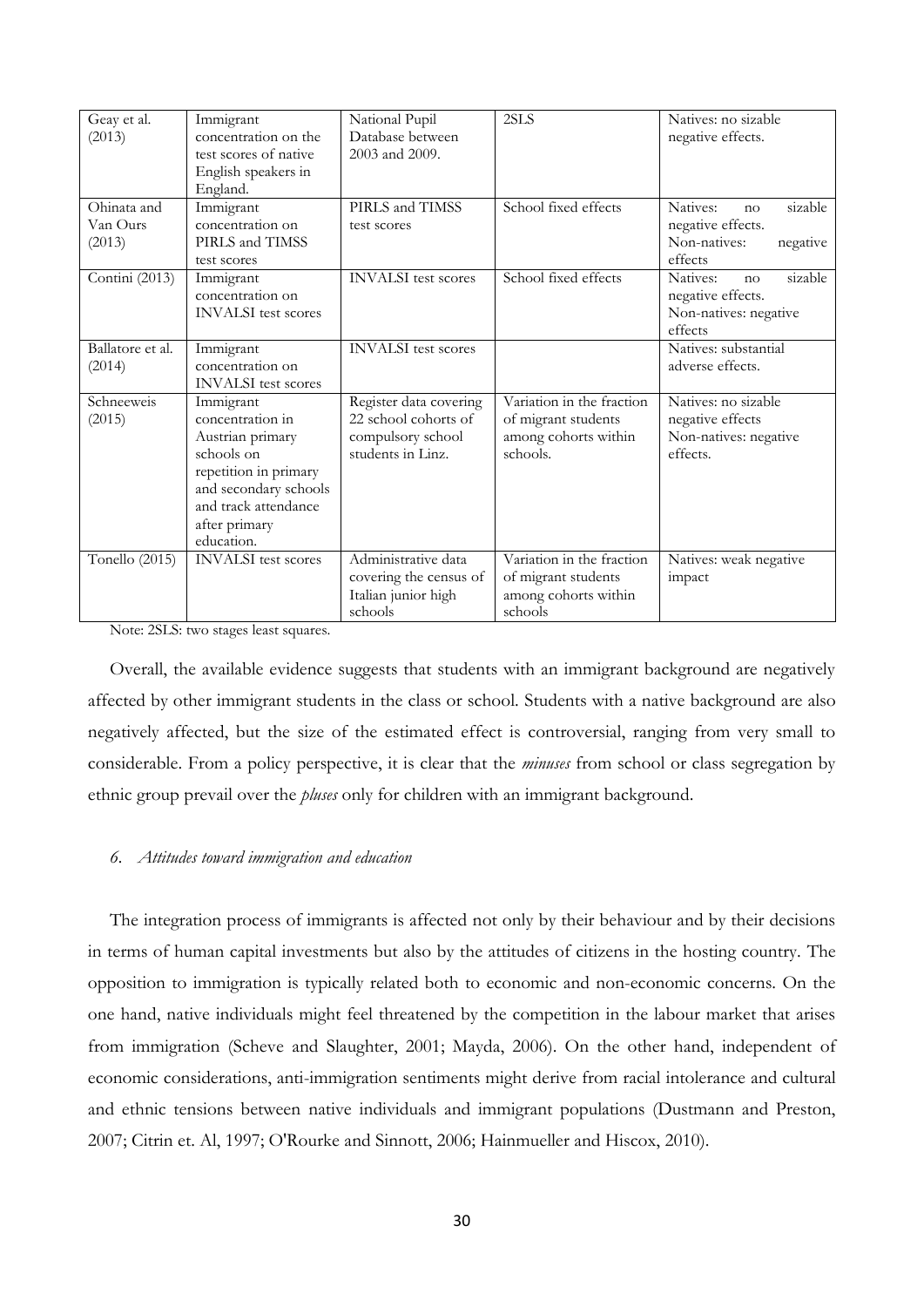In this section, we briefly discuss whether higher education of the native population mitigates antiimmigration sentiments. This could happen for different reasons. First, education may reduce the economic concerns that might lie at the heart of negative attitudes toward immigrants. Since these concerns originate in the presumed degree of substitutability of immigrants and natives, education can protect natives from the competition of immigrants by increasing the labour market complementarity between these two groups. Secondly, education, by increasing knowledge and the ability to interpret information, allows individuals to better balance the pros and the cons of immigration. Finally, since education transmits norms of tolerance and equality, it might foster humanitarian and egalitarian sentiments among the native population, combating cultural and racial prejudices.

Empirical evidence shows that education is the most relevant predictor of attitudes towards immigrants in the host country. Better educated individuals are more open, have stronger preferences for cultural diversity and a more favourable attitude toward foreign immigrants (Card et al., 2009; Boeri, 2010 Hainmueller and Hiscox, 2007). This evidence suggests that more educated individuals are less likely to have prejudices against immigrants.

Nevertheless, the positive correlation between education and immigration attitudes, found by most of the empirical research in the area, cannot be interpreted as a causal effect. In fact, there are many individual unobserved characteristics that might affect both investments in education and immigration attitudes. As far as we know, only few papers have tried to overcome these problems using either longitudinal data or instrumental variable strategies. While most of the existing literature uses crosssectional data, Hooghe et al. (2013) and Lancee and Sarrasin (2015) rely on longitudinal data. Hooghe et al. (2013) investigate changes in the attitudes towards immigrants during late adolescence and early adulthood in Belgium (at 16, 18, and 21 years old). Estimating a random fixed effects model, they show that 16-year old adolescents with higher education have more positive initial attitudes towards immigrants, and that the gap with lower educated individuals widens as they grow older.

Unfortunately, their contribution does not adequately address the bias induced by selection into education. Lancee and Sarrasin (2015), address this problem by estimating an individual fixed effects model using data from the Swiss Household Panel, which contains information on attitudes towards immigrants at two points in time, when individuals are adolescents (at age 13) and when they are young adults (at 30). Controlling for individual fixed effects eliminates any bias due to unobserved time invariant individual characteristics which might affect both education and attitudes toward immigrants. For instance, attitudes toward immigrants might be affected by some psychological traits, such as openness or self-confidence, which also affect investments in human capital. Omitting these variables (typically not observable to the researcher in the analysis) would produce a downward or an upward bias, depending on the effect that these traits have on the variable of interest. However, if these traits are constant over time, individual fixed effects eliminate this source of bias since they rely exclusively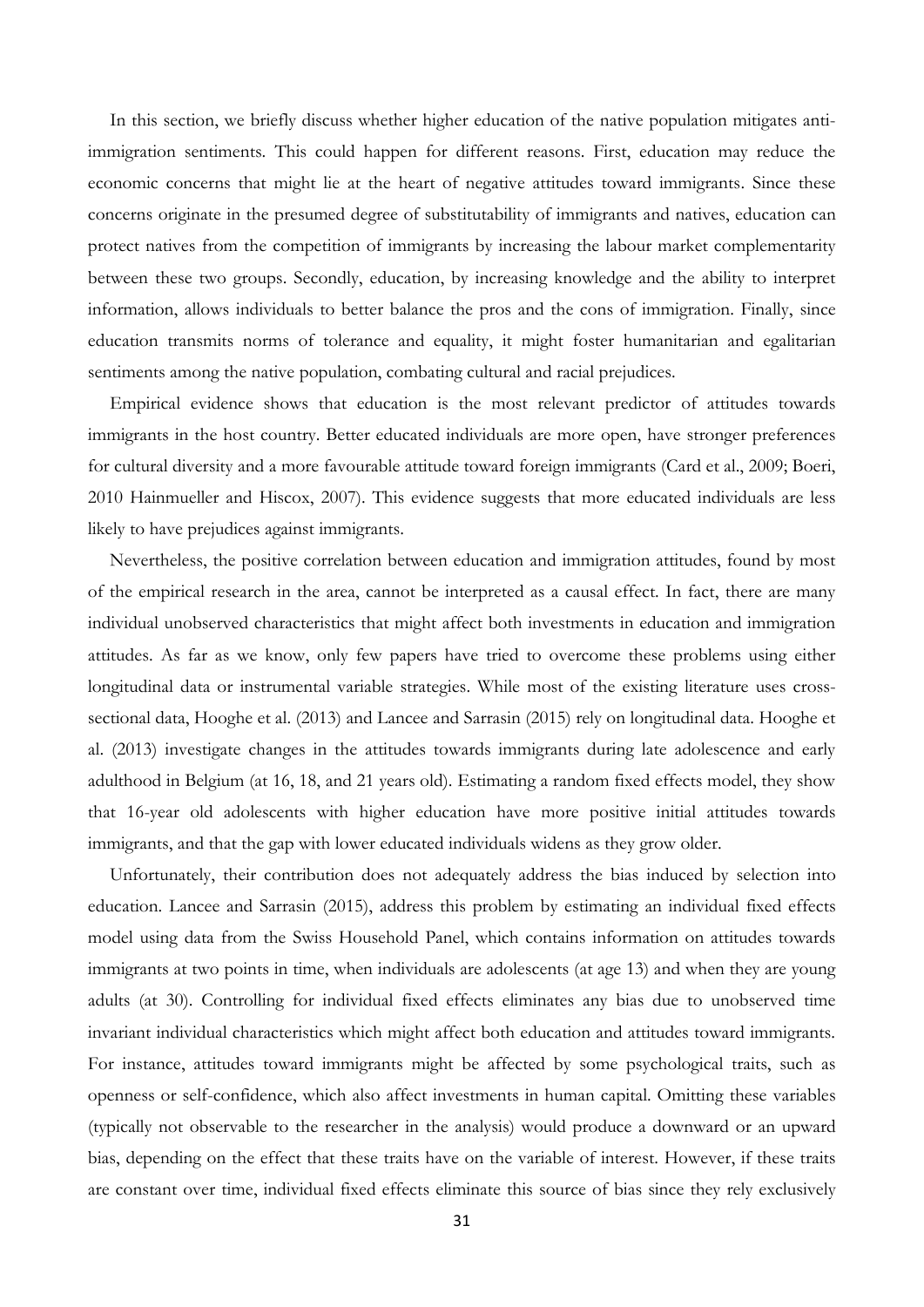on the variation within each individual over time. Lancee and Sarrasin (2015) show that the differences in attitudes toward immigrants tend to disappear when changes within individuals are examined. Although individual fixed effects estimates take into account confounding time invariant individual unobserved characteristics, one cannot exclude that their findings are still biased by the presence of time variant unobserved features. Over time, a number of unobservable factors might have changed affecting both individual investments in education and attitudes toward immigrants.

A different estimation strategy is used by D'Hombres and Nunziata (2015), who use the reforms in compulsory education that took place in Europe in the period 1960- 1990 as a source of exogenous variation in education. Their analysis is based on the European Social Survey data from 2002 to 2010 and Eurostat Labour Force Survey data from the same period and exploit the fact that different birth cohorts have been exposed to the reforms to a different extent. They show that education leads to a more positive attitude toward immigrants, irrespective of their ethnicity and their continent of origin. As far as the mechanism behind this effect is concerned, their findings suggest that both economic and non-economic factors might play a role. On the one hand, they show that individuals with higher education select into occupations that are less exposed to the negative externalities of migration. On the other hand, they show that the positive effect of education on attitudes toward immigrants remains also when considering only individuals who are insulated from economic competition, suggesting that noneconomic channels may also be at work.

Overall, the evidence that uses robust estimation strategies to identify the effects that education has on the immigration attitudes of citizens is still very scant. Because of this, it is not possible to derive general conclusions. Additional research is necessary in order to understand whether education can represent a crucial tool in integration and assimilation of immigrants.

#### *7. Conclusions*

In this paper, we have reviewed the issues surrounding the role of education for the economic integration of immigrants. Our assessment of the empirical literature points at the following main facts:

- in general, immigrants in Europe are less educated than native individuals, but there is large heterogeneity among countries. While some countries, including the UK and Ireland, are characterised by a high-skilled foreign-born population, others, such as France, Germany and the Netherlands, have mainly a low-skilled foreign-born population;
- children with an immigrant background generally have higher education than their parents, but in many countries they still fall behind natives. Heterogeneity across countries is relevant. While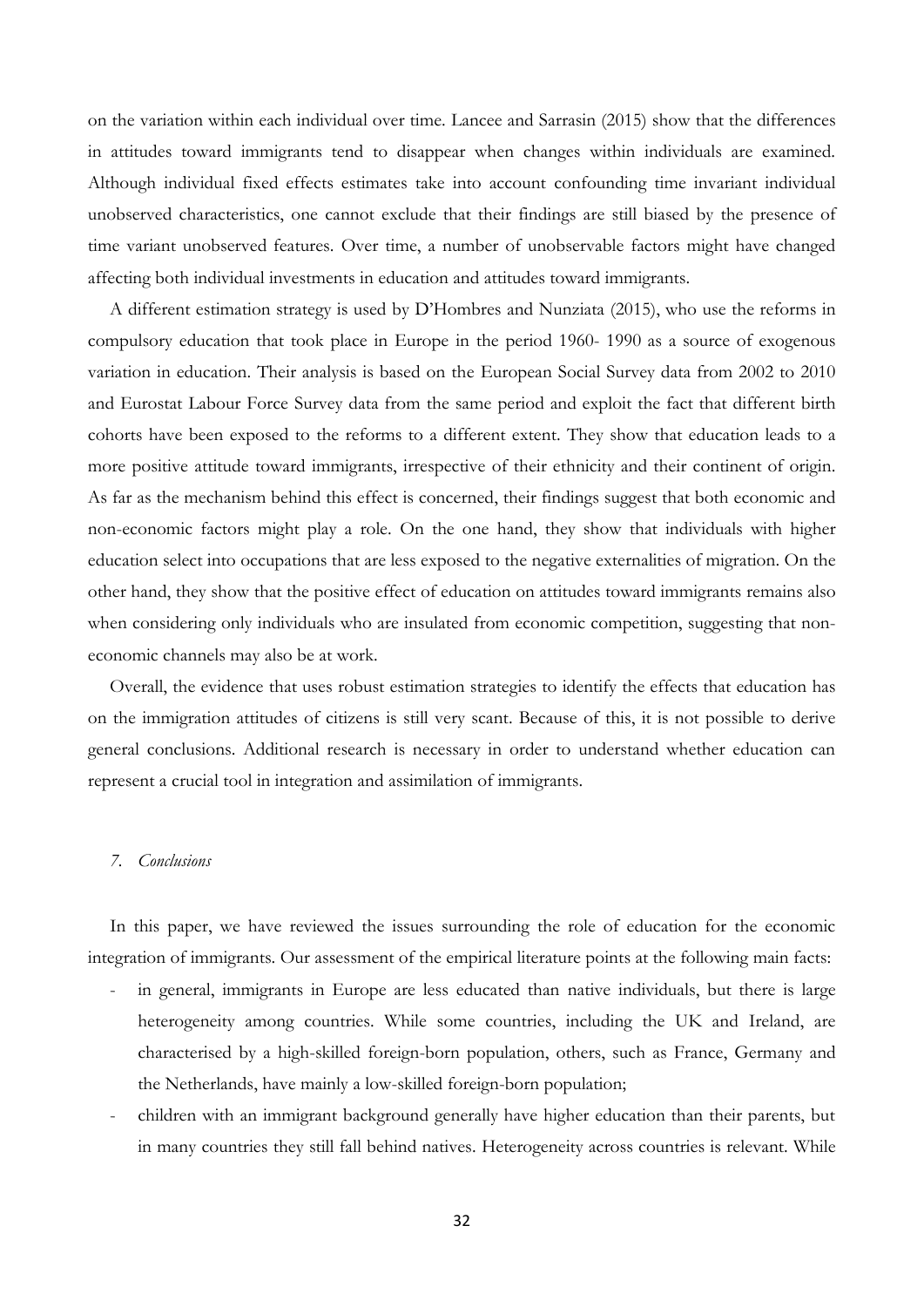no significant differences are detected for the Anglo-Saxon European countries, there are in Central and Northern European countries significant achievement gaps;

while in some countries the causes of educational gaps can be imputed to differences in socioeconomic background and to deficiencies in the host language proficiency, in other countries the sources of these gaps are not easy to identify as they persist even after controlling for a vast array of individual characteristics.

These facts and the heterogeneity across countries point out that policies required to foster the integration of immigrants are likely to vary across countries.

In the second part of our report we have analysed the recent economic literature looking at the importance of institutional features for the educational outcomes of immigrant children. We have focused our attention on pre-school attainment, the combination of teacher and student demographic characteristics and school tracking. Our key results can be summarized as follows:

- programs providing immigrant children with adequate access to pre-school services might be a sensible policy to improve their short and long-term educational outcomes;
- training programs aimed at changing stereotyped teacher attitudes toward immigrants might also be useful to bust immigrant children educational performance;
- recruiting teachers with an immigrant background can help immigrant children by establishing positive role models;
- while in general late tracking does not help to reduce immigrant-native education gaps, it might be useful for children from less integrated families, who lack proficiency in the national language.

We have also examined how peer effects impact the school performance of native and immigrant students. Here, the available evidence suggests that students with an immigrant background are negatively affected by other immigrant students in the class or school. For native children, results are controversial, with some studies showing negligible negative effects, and other studies showing substantial negative spill-overs. Designing adequate policies in this context is difficult, because measures that discourage segregation may help one group but hurt another group, and therefore induce native parents to move their children out of mixed schools. A solution might be to avoid the concentration of immigrant students in the same class. However, evidence in support of such policy is still scant.

A number of European countries have implemented a host of different policies aimed at closing the "native-immigrant" educational gap. Some of these policies are targeted at very young children and at their parents to enhance children's readiness for schooling (Austria, The Netherlands), others involve students attending primary and secondary school and are aimed at improving their learning of the host country's language (Bulgaria, Denmark, France, Germany, Sweden, Switzerland, UK). Some countries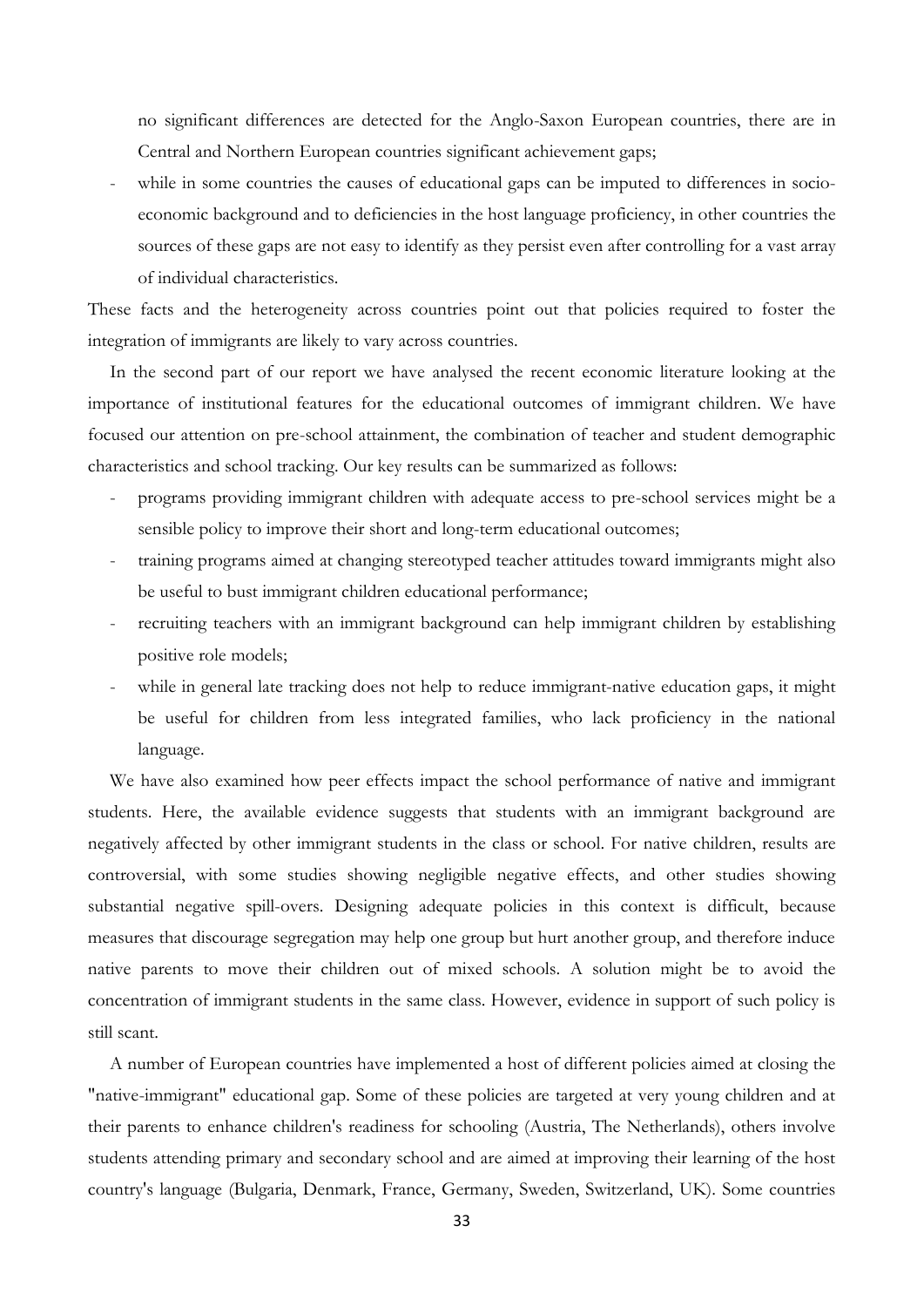have also experimented with: programs offering out-of-school activities (Denmark, Germany); programs promoting multilingualism in the classroom (Belgium, France, Greece, Ireland, UK) and mother tongue learning (Austria, Belgium, Germany, UK, Sweden). Policies aiming at adapting teaching approaches to the needs of immigrants have also been pursued (in France, Germany, Ireland Switzerland, the Netherlands, UK). These policies seem to go in the right direction. Some studies trying to evaluate their effects find positive results. For instance, Berton and White (2007) look at a project implemented in the UK (*Raising the Achievement of Bilingual Learners in Primary Schools*), that provides training to teachers in order to enable them to meet the needs of children who do not speak the language of instruction, and find that it has positive effects on language skills but no effects on math and science competencies.

Unfortunately, rigorous evaluation studies that try to quantify the costs and benefits of each policy are missing. This can be due to the fact that in many cases policies are not designed to include sources of exogenous variation in the treatment. As discussed in Brunello and De Paola (2013), policy design plays a crucial role in allowing researchers to identify causal effects and quantify the impact of policies on outcome variables.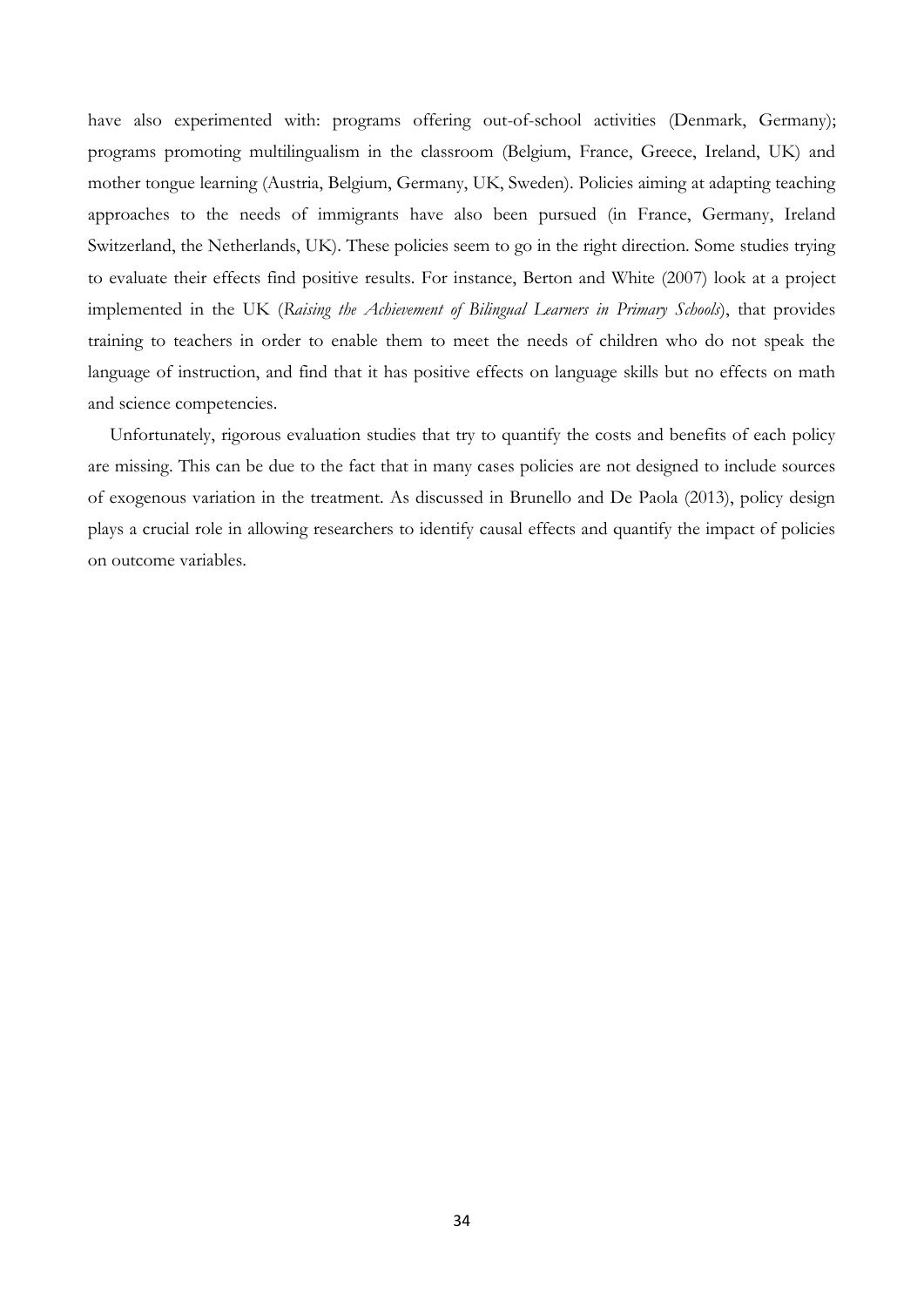#### **References**

[Adesope](http://rer.sagepub.com/search?author1=Olusola+O.+Adesope&sortspec=date&submit=Submit) O. (2010), A Systematic Review and Meta-Analysis of the Cognitive Correlates of Bilingualism, Review of Educational Research, 80(2), 207–245.

Algan, Y., C. Dustmann, A. Glitz and A. Manning (2010), The economic situation of first and second-generation immigrants in France, Germany and the United Kingdom, Economic Journal, 120(542), F4–F30.

Anderson, M. L. (2008). Multiple Inference and Gender Differences in the Effects of Early Intervention: A Reevaluation of the Abecedarian, Perry Preschool, and Early Intervention Training Projects. Journal of the American Statistical Association 103(484), 1481-1495.

Austen-Smith R. and R. Fryer (2005), An economic analysis of "acting white", Quarterly Journal of Economics, pp. 551-583.

Aydemir, A., W.-H. Chen and M. Corak (2009), "Intergenerational Earnings Mobility Among the Children of Canadian Immigrants", Review of Economics and Statistics, Vol. 91 (2), 377-397.

Ballatore R., Fort M., Ichino A. (2014), The Tower of Babel in the Classroom: Immigrants and Natives in Italian Schools, wp IZA. 8732.

Bardak U. (2014), Migration and Skills Development Agenda in ETF partner countries. ETF position paper, European Training Foundation, Turin.

Benton, T. and White, K. (2007), Raising the achievement of bilingual learners in primary schools: statistical analysis, Department for Children, Schools and Families UK.

Berlinski, S., S. Galiani and P. Gertler (2009): "The effect of pre-primary education on primary schools performance". Journal of Public Economics 93, 219-234.

Betts, J.R. and Fairlie, R.W. (2003), "Does immigration induce native flight from public schools into private schools?", Journal of Public Economics, vol. 87(5-6) (May), pp. 987–1012.

Biedinger, N., Becker, B., and Rohling, I. (2008), Early Ethnic Educational Inequality: The Influence of Duration of Preschool Attendance and Social Composition, European Sociological Review, 24, 243-256.

Bleakley, H., Chin, A., (2004), Language skills and earnings: evidence from childhood immigrants. Rev. Econ. Stat. 86 (2), 481–496.

Bleakley, H., Chin, A., (2010), Age at arrival, English proficiency, and social assimilation among U.S. immigrants. Am. Econ. Rev. Appl. Econ. 2 (1), 165–192

Boeri, T. (2010). Immigration to the land of redistribution, Economica, 77 (308), 651-687.

Borjas, G. J. (1992), "Ethnic Capital and Intergenerational Mobility", Quarterly Journal of Economics, Vol. 107 (1), 123-150.

Borjas, G. J. (1995), "Ethnicity, Neighborhoods, and Human-Capital Externalities", American Economic Review, Vol. 85 (3), 365-390.

Brunello G. and De Paola M. (2013), The costs of early school leaving in Europe, EENEE (The European Expert Network on Economics of Education) Report.

Brunello, G. and L. Rocco (2011), "The Effect of Immigration on the School Performance of natives: Cross Country Evidence Using PISA Test Scores", IZA DP No. 5479.

Brunello, G. and D. Checchi. (2007) "Does school tracking affect equality of opportunity? New international evidence." Economic Policy 22, no. 52: 781-861.

Budra, S., Swedberg, P., (2012) The impact of language proficiency on immigrants earnings in Spain. IZA Discussion Paper No. 6957.

[Burgess S.M. and Greaves E. \(2013\)](http://www.sciencedirect.com/science/article/pii/S0272775715000692#bib0003), Test scores, subjective assessment and stereotyping of ethnic minorities, Journal of Labor Economics, 31 (3), pp. 535–576.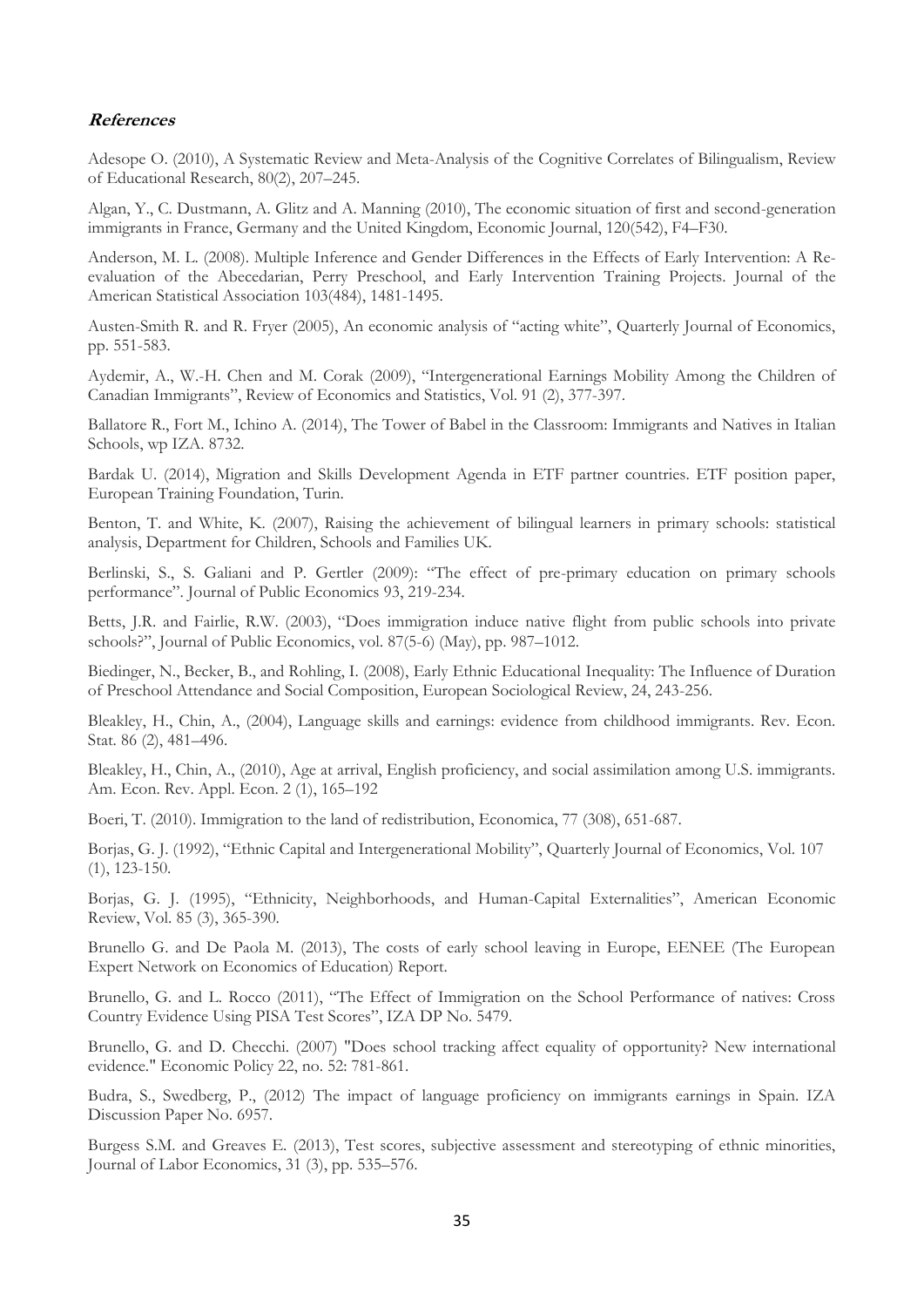Campbell, F. A., C. T. Ramey, E. Pungello, J. Sparling and S. Miller-Johnson (2002): Early Childhood Education: Young adult outcomes from the Abecedarian Project, Applied Developmental Science, 6(1), 42-57.

Card, D., Dustmann, C. and Preston, I. (2009). Immigration, Wages, and Compositional Amenities. NBER Working Papers 15521, National Bureau of Economic Research, Inc.

Carliner G. (1981), [Wage differences by language group and the market for language skills in Canada,](http://www.jstor.org/stable/145627) Journal of Human Resources, 16(3), 384-399.

Cascio, E. (2009): "Do investments in universal early education pay off? Long-term effects of introducing kindergartens into public schools". NBER Working Paper 14951.

Chin, A. and N. Daysal and S. A. Imberman (2012),"Impact of Bilingual Education Programs on Limited English Proficient Students and Their Peers: Regression Discontinuity Evidence from Texas," NBER Working Paper N.18197.

Chiswick, B.R. and N. DebBurman (2004), Educational attainment: analysis by immigrant generation, Economics of Education Review, 23(4), 361–79.

Chiswick, B.R., (1998) Hebrew language usage: determinants and effects on earnings among immigrants in Israel. J. Popul. Econ. 11 (2), 253–271.

Chiswick, B.R., Miller, P.W., (1995), The endogeneity between language and earnings: international analyses. J. Labor Econ. 13 (2), 246–288.

Chiswick, B.R., Miller, P.W., (2014), International migration and the economics of language. In: Chiswick, B.R., Miller, P.W. (Eds.), Handbook of the Economics of Immigration. Elsevier 211–269.

Citrin J., C. M., Donald P. Green and Wong, C. (1997). Public opinion toward immigration reform: The role of economic motivations. The Journal of Politics, 59 (3),858-881.

Clair L., Jackson B., and Zweiback R. (2012), Six Years Later: Effect of Family Involvement Training on the Language Skills of Children From Migrant Families, School Community Journal, 22(1), pp. 9-19.

Clair, L., Jackson, B. (2006), 'Effect of Family Involvement Training on the Language Skills of Young Elementary Children from Migrant Families', School Community Journal, 16, 31–42.

Cobb-Clark, D. A., Sinning, M., and Stillman, S. (2012). Migrant Youths' Educational Achievement: The Role of Institutions. ANNALS of the American Academy of Political and Social Science, 643(1):18{45.

Coleman, J. S., Campbell, H. Q., Hobson, C. J., McPartland, J., Mood, A. M., Weinfeld, F. D., and York, R. L. (1966). Equality of Educational Opportunity. U.S. Office of Education, Washington, DC.

Contini D. (2013) [Immigrant background peer effects in Italian schools,](http://www.sciencedirect.com/science/article/pii/S0049089X1300032X) Social science research, 43(4), 1122– 1142

Cooley Jane (2010), "Desegregation and the achievement gap: do diverse peer matter?", mimeo University of Wisconsin-Madison.

Crul, M., Schneider, J. and Lelie, F. (Eds.). (2012). The European Second Generation Compared. Does the Integration Context Matter? Amsterdam: Amsterdam University Press.

D'Hombres B. and Nunziata L. (2015), Wish You Were Here? Quasi-Experimental Evidence on the Effect of Education on Attitude toward Immigrants, IZA DP No. 8880

Dee, T. (2004), Teachers, Race, and Student Achievement in a Randomized Experiment, Review of Economics and Statistics 86 (1): 195–210.

Dee, T. (2005), A Teacher Like Me: Does Race, Ethnicity, or Gender Matter?" American Economic Review 95 (2): 158–65.

Di Paolo, A., Raymond, J.L., (2012), Language knowledge and earnings in Catalonia. J. Appl. Econ. 15 (1), 89– 118.

Docquier, F. and A. Marfouk (2004), Measuring the international mobility of skilled workers - Release 1.0, Policy Research Working Paper n. 3382, World Bank (August 2004).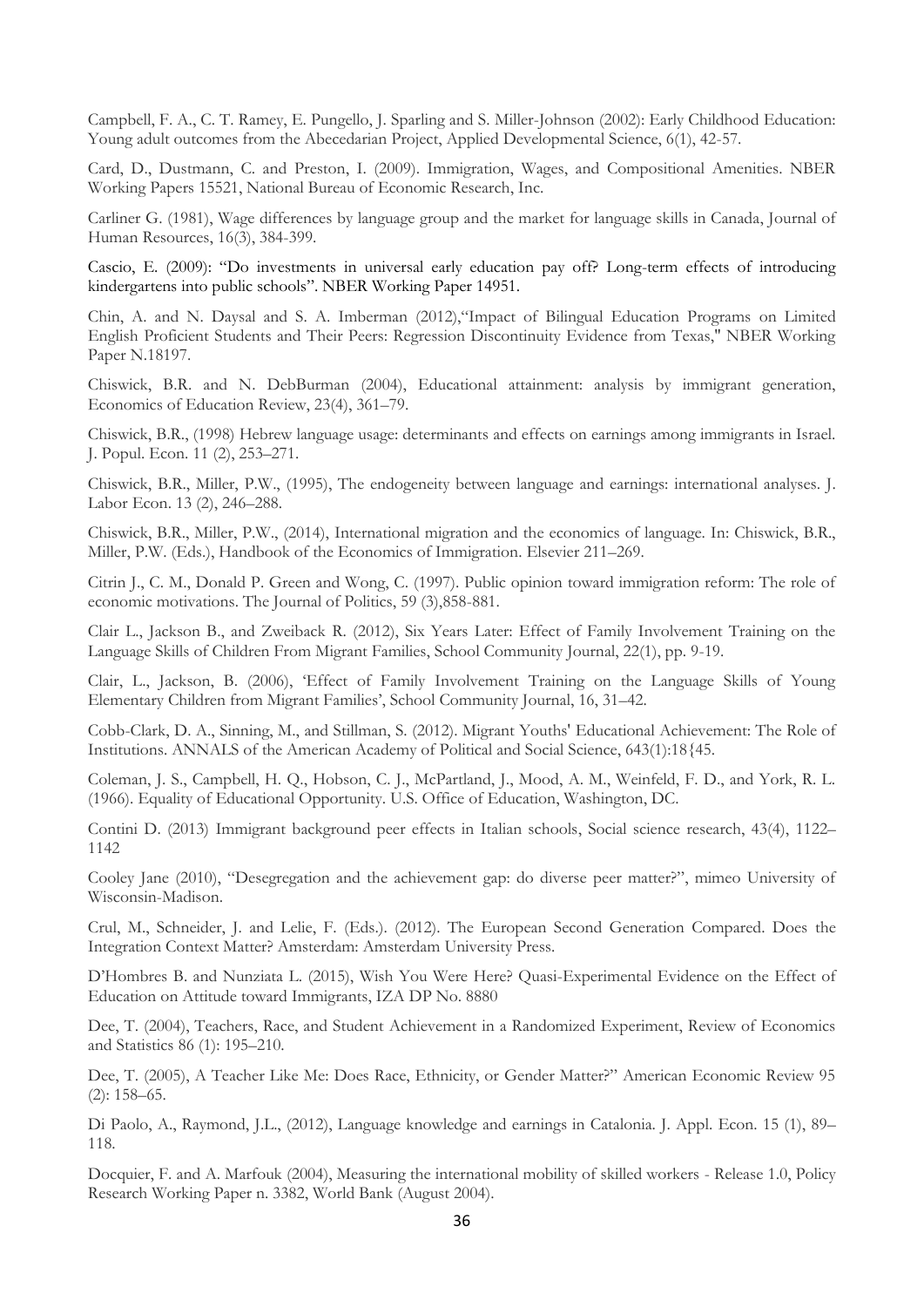Docquier, F. and Marfouk A. (2006), International Migration by Educational Attainment (1990-2000)-Release 1.1; IWEPS, Regional government of Wallonia (Belgium)

Drange, N., and K. Telle (2015), Promoting integration of immigrants: Effects of free child care on child enrollment and parental employment, [Labour Economics,](http://www.sciencedirect.com/science/journal/09275371) [Volume 34,](http://www.sciencedirect.com/science/journal/09275371/34/supp/C) Pages 26–38.

Dustmann, C., (1994), Speaking fluency, writing fluency and earnings of migrants. J. Popul. Econ. 7 (2), 133–156.

Dustmann, C. (2008), "Return Migration, Investment in Children, and Intergenerational Mobility: Comparing Sons of Foreign- and Native-Born Fathers", Journal of Human Resources, Vol. 43 (2), 299-324.

Dustmann C., Frattini T. (2011), Immigration: The European Experience, Centro Studi Luca D'Agliano Development Studies, wp. 326.

Dustmann C., Frattini T., Lanzara G. (2012), Educational achievement of second-generation immigrants: an international comparison, Economic Policy, pp. 143–185

Dustmann, C. and Frattini, T. (2013). The Fiscal Effects of Immigration to the UK. CReAM Discussion Paper Series 1322, Centre for Research and Analysis of Migration (CReAM), Department of Economics, University College London.

Dustmann, C. and Glitz A. (2011), Migration and education', in E.A. Hanushek, S. Machin and L. Woessmann (eds.), Handbook of the Economics of Education (vol. 4, ch. 4), North-Holland, Amsterdam.

Dustmann, C. and N. Theodoropoulos (2010), Ethnic minority immigrants and their children in Britain, Oxford Economic Papers, 62(2), 209–33.

Dustmann, C., A. Raute, and U. Schoenberg (2013), Does Universal Child Care Matter? Evidence from a Large Expansion in Pre-School Education," mimeo, UCL.

Dustmann, C., Fabbri, F., (2003), Language proficiency and labour market performance of immigrants in the UK. Econ. J. 113 (489), 695–717.

Dustmann, C., van Soest, A., (2001), Language fluency and earnings: estimations with misspecified indicators. Rev. Econ. Stat. 83 (4), 663–674.

Dustmann, C., van Soest, A., (2002), Language and the earnings of immigrants. Ind. Labor Relat. Rev. 55 (3), 473–492.

European Commission (2015), Language teaching and learning in multilingual classrooms, Brussels

European Commission, (2011), Communication on Migration, 248 final, Brussels

Fairlie R., F. Hoffmann, and P. Oreopoulos (2014), A Community College Instructor Like Me: Race and Ethnicity Interactions in the Classroom, American Economic Review, 104(8): 2567–2591

[Feld](http://scholar.google.it/citations?user=LI05UOYAAAAJ&hl=it&oi=sra) J., [Salamanca](http://scholar.google.it/citations?user=LOIF05wAAAAJ&hl=it&oi=sra) N. and [Hamermesh](http://scholar.google.it/citations?user=a6yaquoAAAAJ&hl=it&oi=sra) D. (2013) [Endophilia or Exophobia: Beyond Discrimination,](http://www.nber.org/papers/w19471) NBER wp 19471

Felfe C. and Huber M. (2015), Does preschool boost the development of minority children? The case of Roma children; wp n.455, University of Fribourg.

Friesen J. and Krauth B. (2011), [Ethnic enclaves in the classroom,](http://www.sciencedirect.com/science/article/pii/S0927537111000078) Labour Economics, 18(5), 656–663.

Gang, I.N. and K.F. Zimmermann (2000), Is child like parent? Educational attainment and ethnic origin, Journal of Human Resources, 35(3), 550–69.

Geay, C., S. McNally, and S. Telhaj (2013). Non-native speakers of English in the classroom: What are the effects on pupil performance? The Economic Journal 123 (570),F281-F307.

Giannelli, G. and Rapallini, C. (2015), [Immigrant Student Performance in Math: Does It Matter Where You](https://ideas.repec.org/p/iza/izadps/dp9019.html)  [Come From?,](https://ideas.repec.org/p/iza/izadps/dp9019.html) [IZA Discussion Papers](https://ideas.repec.org/s/iza/izadps.html) 9019, Institute for the Study of Labor (IZA).

Gormley, W., and T. Gayer (2008), The Effects of Oklahoma\_s Pre-K Program on Hispanic Children, Social Science Quarterly, 89(4), 916{936.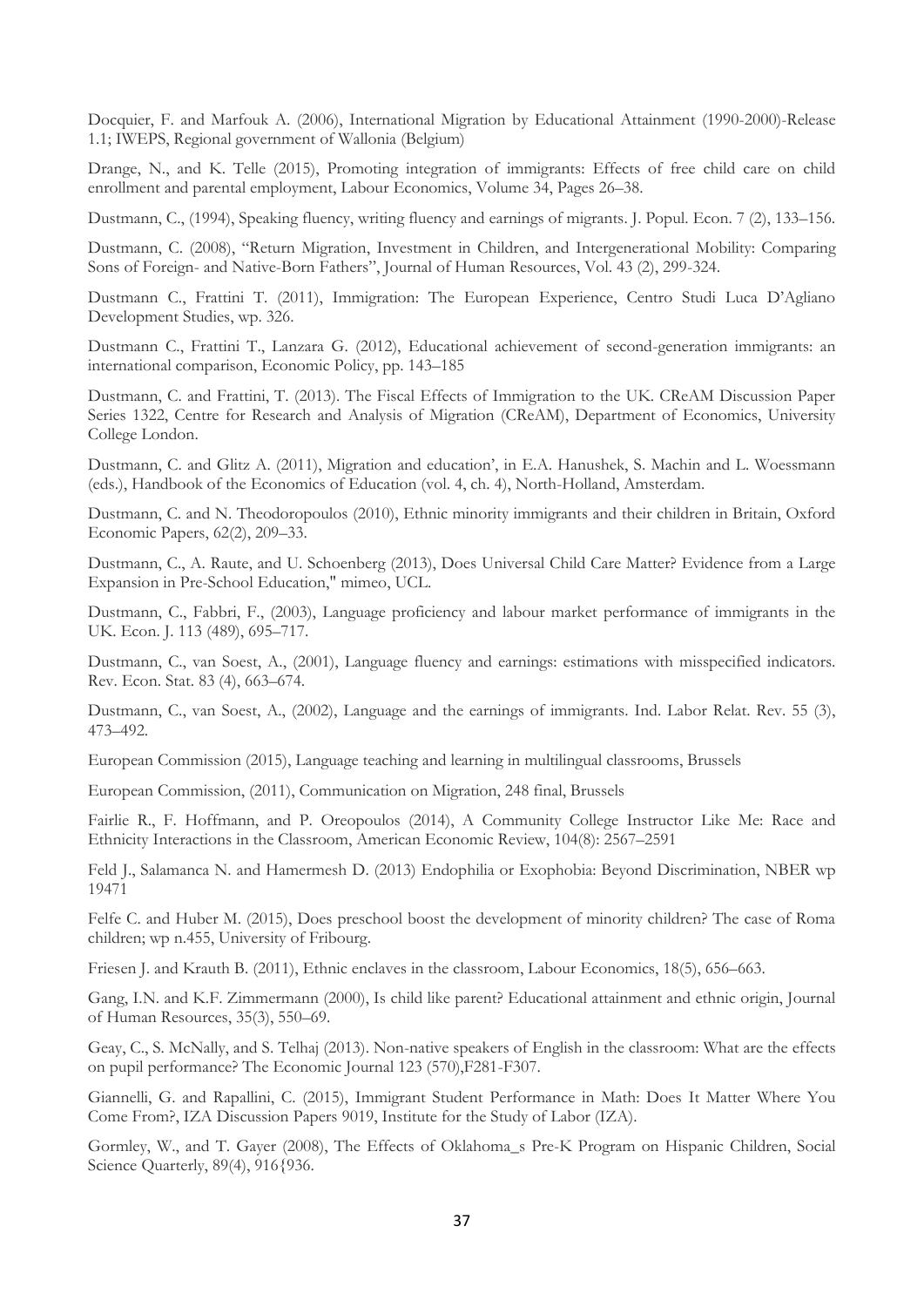Gormley, W., T. Gayer, D. Phillips, and B. Dawson (2005): The E\_ects of Universal Pre-K on Cognitive Development, Development Psychology, 41(6), 872884.

Gould, E. D., V. Lavy and M. D. Paserman (2009), "Does immigration affect the long-term educational outcomes of natives? Quasi-experimental evidence", The Economic Journal 119(540): 1243-1269.

Hainmueller J. and Hiscox, M. J. (2007), Attitudes toward highly skilled and low-skilled immigration: Evidence from a survey experiment. American Political Science Review, 104, 61-84.

Hainmueller, J. and Hiscox, M. J. (2007). Educated preferences: Explaining attitudes toward immigration in europe. International Organization, 61, 399-442.

Hanushek E. and Rivkin S. (2009), Harming the Best: How Schools Affect the Black-White Achievement Gap," Journal of Policy Analysis and Management, Vol. 28, No. 3, 366–393.

Hanushek E. and Woessmann L. (2005), Does educational tracking affect performance and inequality? Difference-in-difference evidence across countries, Economic Journal, 116(510):C63–C76

Hanushek E. and Woessmann, L. (2012), [Do better schools lead to more growth? Cognitive skills, economic](https://ideas.repec.org/a/kap/jecgro/v17y2012i4p267-321.html)  [outcomes, and causation,](https://ideas.repec.org/a/kap/jecgro/v17y2012i4p267-321.html) [Journal of Economic Growth,](https://ideas.repec.org/s/kap/jecgro.html) Springer, vol. 17(4), pages 267-321, December

Hanushek, Eric A., John F. Kain and Steven G. Rivkin (2009), "New Evidence About Brown V. Board of Education: The Complex Effects of School Racial Composition on Achievement", Journal of Labor economics, 2009, vol. 27, no. 3.

Havnes, T. and M. Mogstad (2009), "No Child Left Behind: Universal Child Care and Long-Run Outcomes", IZA Discussion Paper No. 4561.

Heckman J., "Policies to Foster Human Capital," (with Discussion), Research in Economics, (2000), 54(1), 3-56.

Hinnerich B., Höglin E. and Johannesson M. (2015), Discrimination against students with foreign backgrounds: evidence from grading in Swedish public high schools, Education Economics, 23:6, 660-676,

Hooghe M., Meeusen C., Quintelier E. (2013). The impact of education and intergroup friendship on the development of ethnocentrism. A latent growth curve model analysis of a five-year panel study among belgian late adolescents. European Sociological Review, 29(6), 1109–1121.

Hoxby, Caroline M. (2000), "Peer Effects in the Classroom: Learning from Gender and Race Variation", National Bureau of Economic Research: Working Paper No. 7867.

International Migration Outlook (2014), OECD

Isphording I. and Otten (2011), [Linguistic distance and the language fluency of immigrants,](http://papers.ssrn.com/sol3/papers.cfm?abstract_id=1919474) Ruhr Economic Paper, 274

Jansen, Peter and Astrid W. Rasmussen (2008), "Immigrant and Native Children"s Cognitive Outcomes and the Effect of Ethnic Concentration in Danish Schools", The Rockwool Foundation Research Unit, Study Paper No. 20, University Press of Southern Denmark, Odense.

Kiss, D. (2011), "Are Immigrants and Girls Graded Worse? Results of a Matching Approach." Education Economics 21 (5): 447–463.

Lahaie, C. (2008), School Readiness of Children of Immigrants: Does Parental Involvement Play a Role?," Social Science Quarterly, 89, 684-705.

Lancee B. and Sarrasin O. (2015), Educated Preferences or Selection Effects? A Longitudinal Analysis of the Impact of Educational Attainment on Attitudes Towards Immigrants, European Sociological Review, 1–12.

Levels, M., and Dronkers, J. (2008). Educational performance of native and immigrant children from various countries of origin. Ethnic and Racial Studies, 31(8): 1404-1425.

Levels, M., Dronkers, J., and Kraaykamp, G. (2008). Immigrant children's educational achievement in western countries: origin, destination, and community effects on mathematical performance. American Sociological Review, 73(5), 835-853.

Lindahl E.(2015), Are teacher assessments biased? Evidence from Sweden, Education Economics.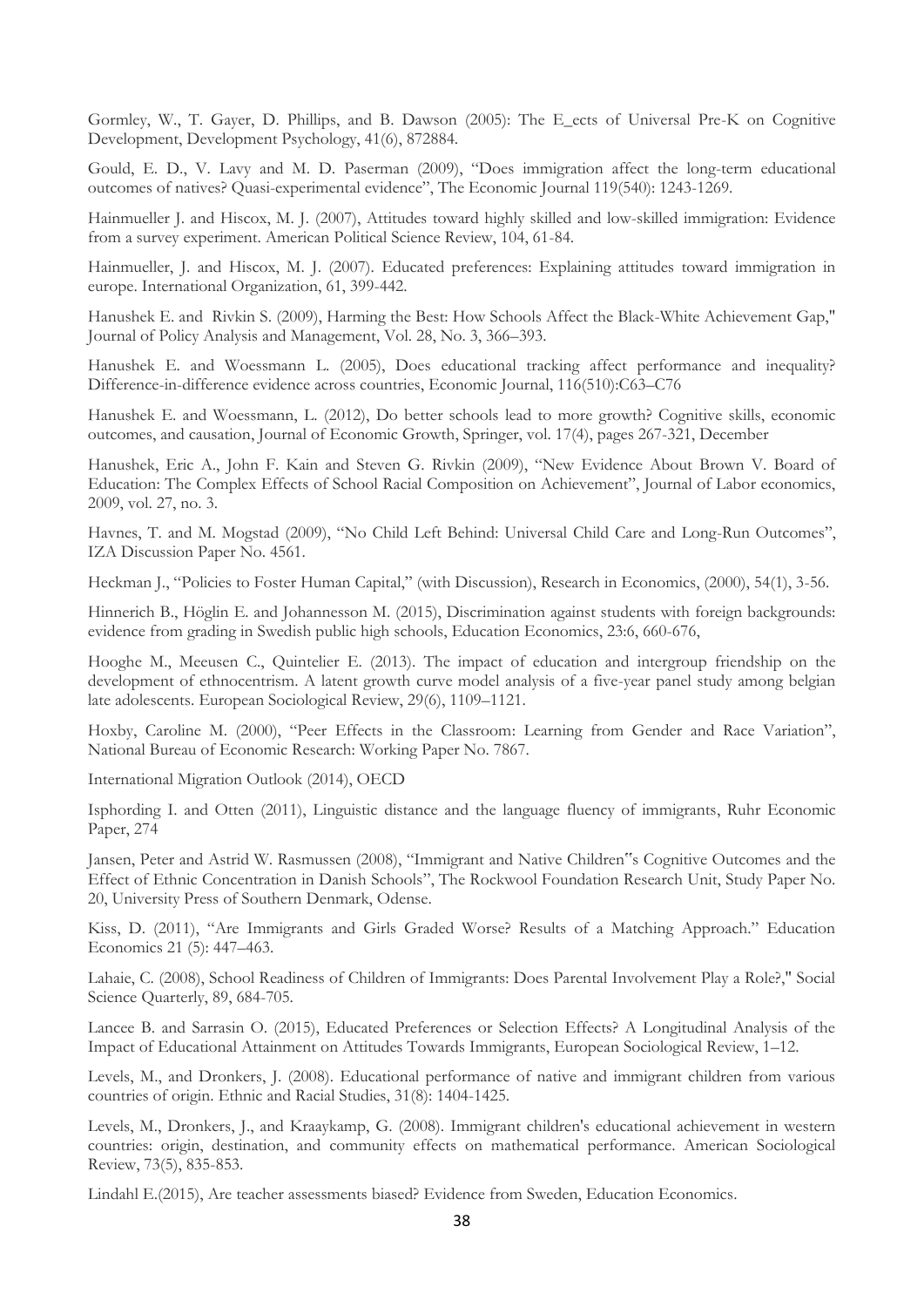Lleras-Muney, A. and A. Shertzer (2015), "Did the Americanization Movement Succeed? An Evaluation of the Effect of English-Only and Compulsory Schooling Laws on Immigrants." American Economic Journal: Economic Policy, 7(3): 258-90.

Lüdemann L. and Schwerdt G. (2013), Migration background and educational tracking Is there a double disadvantage for second-generation immigrants? Journal of Population Economics, 26, pp. 455–481.

[Lusher](http://www.nber.org/people/lester_lusher) L., [Campbell](http://www.nber.org/people/dolcampb) D., [Carrell](http://www.nber.org/people/scott_carrell) S. (2015), TAs Like Me: Racial Interactions between Graduate Teaching Assistants and Undergraduates, NBER Working Paper No. 21568.

Maestri, V. (2011). Can ethnic diversity have a positive effect on school achievement? Munich Personal RePEc Archive.

Mallows D. (2014), Language issues in migration and integration: perspectives from teachers and learners, British Council 2014.

Mayda, A. (2006). Who is against immigration? a cross-country investigation of individual attitudes toward immigrants. The Review of Economics and Statistics, 88 (3), 510-530.

Matsudaira, J. (2005), "Sinking or Swimming? Evaluating the Impact of English Immersion versus Bilingual Education on Student Achievement." University of California, Berkeley, mimeo

[McManus](http://scholar.google.it/citations?user=U6GwwpQAAAAJ&hl=it&oi=sra) W, W Gould, F Welch (1983), [Earnings of Hispanic men: The role of English language proficiency,](http://www.jstor.org/stable/2534901) Journal of Labor Economics, 1(2), 101-130.

Meluish, E., K. Sylvia, P. Sammons, I. Siraj-Blatchford and B. Taggart (2004): The Effective Provision of Pre-School and Primary Education (EPPE) Project. Findings from Pre-School to end of Key Stage 1, SSU Report,

Miranda, A., Zhu, Y., (2013a), The causal effect of deficiency at English on female immigrants' labor market outcomes in the UK, IZA Discussion Paper No. 7841.

Miranda, A., Zhu, Y., (2013b), English deficiency and the native immigrant wage gap. Economic Letters, 118 (1), 38–41.

Murat M. (2011), [Do immigrant students succeed? Evidence from Italy and France based on PISA 2006,](http://ideas.repec.org/p/mod/depeco/0670.html) mimeo.

Nusche, D. (2009), 'What Works in Migrant Education? A Review of Evidence and Policy Options', OECD Education Working Papers, No. 22. OECD Publishing.

OECD (2013), 'The Challenge of Diversity', in PISA 2012 Results: Excellence through Equity (Volume II): Giving Every Pupil the Chance to Succeed, OECD Publishing.

Ohinata, A. and J. C. van Ours (2013). How immigrant children affect the academic achievement of native Dutch children. Economic Journal 123, F308-F331.

O'Rourke, K. H. and Sinnott, R. (2006). The determinants of individual attitudes towards immigration. European Journal of Political Economy, 22 (4), 838-861.

Pekkarinen, T., R. Uusitalo and S. Kerr (2009). School tracking and intergenerational income mobility: Evidence from the Finnish comprehensive school reform, Journal of Public Economics, 93, 965–973

Riphahn, R.T. (2003), Cohort effects in the educational attainment of second generation immigrants in Germany: an analysis of census data, Journal of Population Economics, 16(4), 711–37.

Rosenthal, R., and Jacobson, L. (1968). Pygmalion in the classroom. New York: Holt, Rinehart & Winston.

Rouse, C., Brooks-Gunn, J., and McLanahan, S. (2005), "Introducing the Issue. School Readiness: Closing Racial and Ethnic Gaps," The Future of Children, 15.

Ruhose J. and Schwerdt G. (2015), Does Early Educational Tracking Increase Migrant-Native Achievement Gaps? Differences-In-Differences Evidence Across Countries, CESIFO WORKING PAPER NO. 5248

Scheve, K. and Slaughter, M. (2001). Labor-market competition and individual preferences over immigration policy. Review of Economics and Statistics, 83 (1), 133-145.